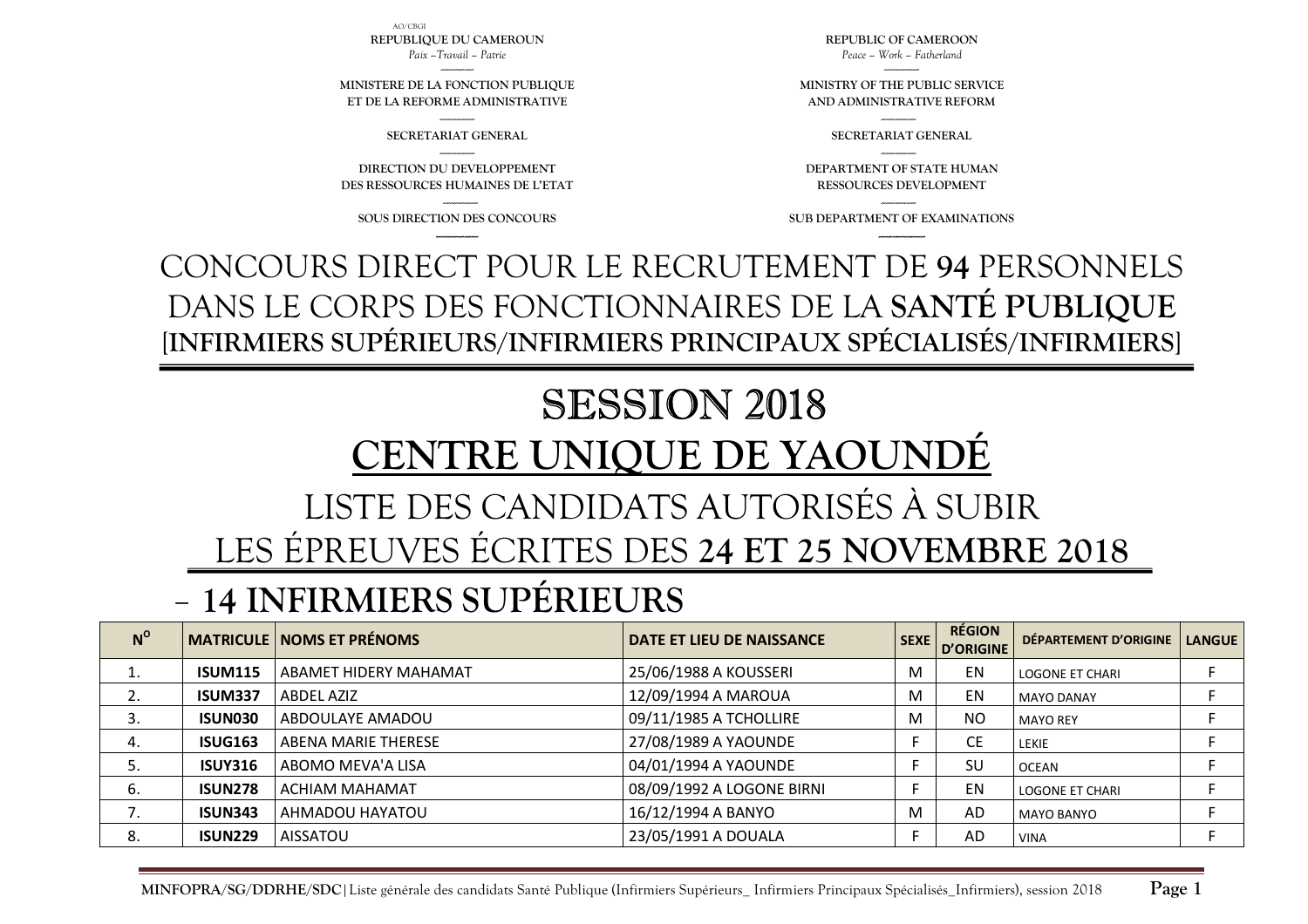| 9.  | <b>ISUN355</b> | AISSATOU DJOUMAI                        | 12/10/1995 A GALIM TIGNERE       | F           | AD        | <b>FARO ET DEO</b>     | F           |
|-----|----------------|-----------------------------------------|----------------------------------|-------------|-----------|------------------------|-------------|
| 10. | <b>ISUM122</b> | AÏSSATOU MADJAMKE                       | 02/09/1988 A MABOUA              | F           | EN        | <b>DIAMARE</b>         | F           |
| 11. | <b>ISUG296</b> | ALBAHANSA MANA YVETTE                   | 13/05/1993 A GUIDER              | $\mathsf F$ | <b>NO</b> | MAYO LOUTI             | $\mathsf F$ |
| 12. | <b>ISUM166</b> | AMANISSA DJENABOU PELAGIE               | 16/10/1989 A GUIDER              | F           | <b>NO</b> | <b>MAYO LOUTI</b>      | F           |
| 13. | <b>ISUY277</b> | AMBANI ZE XAVERIE GHISLAINE             | 03/09/1992 A NDOUNOU             | F           | SU        | DJA ET LOBO            | F           |
| 14. | <b>ISUM081</b> | <b>AMINATOU ROMNI</b>                   | 10/07/1987 A GAROUA              | F           | <b>NO</b> | <b>FARO</b>            | F           |
| 15. | <b>ISUR177</b> | AMOSSO TSANGA REGIS THIERRY             | 04/01/1990 A SA'A                | M           | <b>CE</b> | <b>LEKIE</b>           | F           |
| 16. | <b>ISUR041</b> | AMOUGOU MICHEL RICHARD NARCISSE         | 25/03/1986 A MBALMAYO            | M           | <b>CE</b> | MEFOU ET AKONO         | F           |
| 17. | <b>ISUY017</b> | ANGONO CHRISTELLE ARLETTE               | 05/01/1985 A YAOUNDE             | F           | ES.       | <b>HAUT NYONG</b>      | F           |
| 18. | <b>ISUR169</b> | AOUDOU ALBERT                           | 24/10/1989 A NGUERING            | M           | EN        | <b>MAYO DANAY</b>      | F           |
| 19. | <b>ISUY335</b> | ASSIGA NJIKI MARIE ALEXIS               | 23/08/1994 A DOUALA              | F           | SU        | <b>OCEAN</b>           | F           |
| 20. | <b>ISUY369</b> | ATOUMBEKE MAYABA INES SANDRA            | 25/02/1997 A GAROUA              | F           | <b>CE</b> | <b>MBAM ET INOUBOU</b> | F           |
| 21. | <b>ISUY134</b> | AVOMO MANGA DOROTHEE LYDIE              | 07/11/1988 A YAOUNDE             | F           | <b>CE</b> | MEFOU ET AFAMBA        | F           |
| 22. | <b>ISUY210</b> | AVOUZOA ATEBA JULIETTE AIMEE            | 10/10/1990 A YAOUNDE             | F           | <b>CE</b> | MEFOU ET AFAMBA        | F           |
| 23. | <b>ISUY089</b> | BANDOLO ONDOUA ERNESTINE TATIANA        | 11/11/1987 A OVENG-ZOETELE       | F           | SU        | DJA ET LOBO            | F           |
| 24. | <b>ISUY227</b> | <b>BASSA ADIBONI AIMEE</b>              | 17/04/1991 A YAOUNDE             | F           | <b>CE</b> | MBAM ET INOUBOU        | F           |
| 25. | ISUE023        | BAYENA AKANDA SANDRINE JOSIANE          | 29/05/1985 A YAOUNDE             | F           | <b>CE</b> | MBAM ET INOUBOU        | F           |
| 26. | <b>ISUE157</b> | <b>BELLE ASSIKANG IRENE</b>             | 28/06/1989 A BATOURI             | M           | ES        | <b>KADEY</b>           | F           |
| 27. | <b>ISUY090</b> | BIDZANGA OKALA ARNAUD BONIFACE          | 19/12/1987 A YAOUNDE             | M           | <b>CE</b> | <b>LEKIE</b>           | F           |
| 28. | <b>ISUY197</b> | BILOA ABANA CATHERINE HYOLANDE          | 18/06/1990 A NKOLTOMO I          | F           | <b>CE</b> | LEKIE                  | F           |
| 29. | <b>ISUY029</b> | <b>BINDANG BI MBU</b>                   | 21/10/1985 A LOLODORF            | M           | SU        | <b>OCEAN</b>           | F           |
| 30. | <b>ISUM058</b> | <b>BOGNING KEUTSOP HERMINE</b>          | 08/11/1986 A BAFOUSSAM           | F           | OU        | <b>BAMBOUTOS</b>       | F           |
| 31. | <b>ISUE219</b> | <b>BOLLO MARIE CLAIRE</b>               | 20/01/1991 A OUASSA BAMVELE      | F           | <b>CE</b> | <b>HAUTE SANAGA</b>    | F           |
| 32. | <b>ISUR111</b> | <b>BOMBA AMOUGOU ASTRID CHRISTEL</b>    | 09/06/1988 A YDE                 | M           | <b>CE</b> | MEFOU ET AKONO         | F           |
| 33. | <b>ISUY104</b> | <b>BOSSI NANSEU MOUKO AURELIE NINA</b>  | 20/03/1988 A NDOUNGUE            | F.          | OU        | <b>NDE</b>             | F           |
| 34. | ISUM024        | <b>BOUBAKARI HAMADOU</b>                | 28/07/1985 A HOPITAL DE PETTE    | M           | EN        | <b>DIAMARE</b>         | F           |
| 35. | <b>ISUN135</b> | <b>BOULDJAKWA NGAFWE CARINE</b>         | 09/11/1988 A NGAOUNDERE          | F           | EN        | <b>MAYO DANAY</b>      | F           |
| 36. | <b>ISUY113</b> | <b>BOULI MENGUE CHRISTINE SANDRINE</b>  | 19/06/1988 A YAOUNDE             | F           | <b>CE</b> | <b>MFOUNDI</b>         | F           |
| 37. | <b>ISUY283</b> | CHEGAN TCHEBOU LYDIA INGRID épse NJEMBA | 15/11/1992 A DSCHANG             | F           | OU        | <b>NDE</b>             | F           |
| 38. | <b>ISUY171</b> | CHENDJOUO DJIOMOU CARINE                | 07/11/1989 A NDOUNGUE            | E           | OU        | <b>NDE</b>             | F           |
| 39. | <b>ISUY147</b> | <b>CHETSA ANNIE LORE</b>                | 20/02/1989 A BAMENDJOU           | $\mathsf F$ | OU        | MENOUA                 | F           |
| 40. | <b>ISUD004</b> | <b>CHILATCHA BERGI FRANCIS</b>          | 06/03/1984 A BAFOUSSAM           | M           | OU        | MIFI                   | F           |
| 41. | <b>ISUF077</b> | CHOUNDONG LEONEL JOSPIN                 | 24/06/1987 A DOUALA              | M           | OU        | <b>MENOUA</b>          | F           |
| 42. | <b>ISUM118</b> | DAH'NGWA DIEUDONNE                      | 14/07/1988 A MOKOLO              | M           | EN        | MAYO TSANAGA           | F           |
| 43. | <b>ISUD336</b> | DAKTCHO YOLLANDE CLAUDINE               | 04/09/1994 A BATCHIEU BABOUANTOU | F.          | OU        | <b>HAUT NKAM</b>       | F           |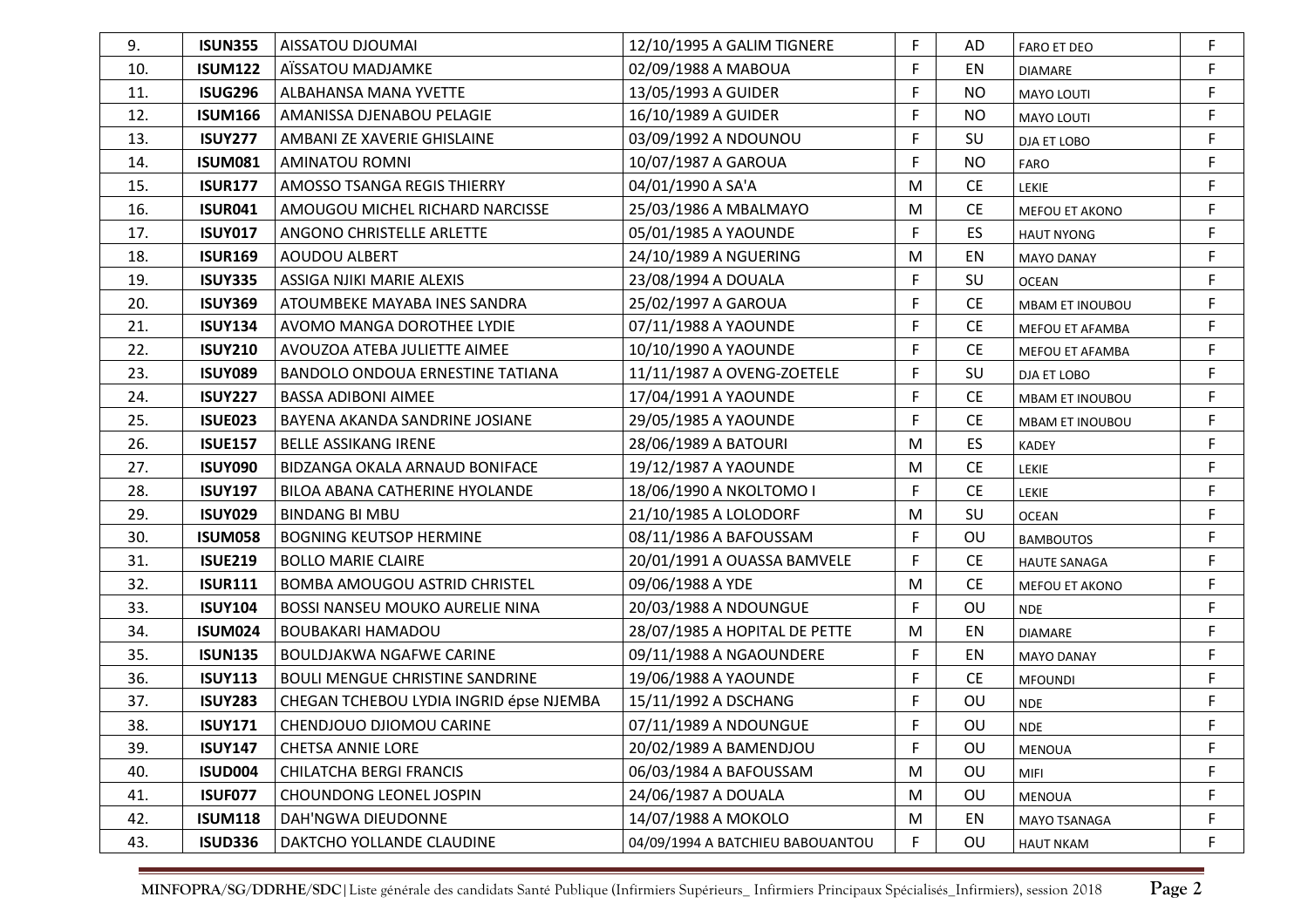| 44. | <b>ISUD154</b> | DEENY NGANDJUI ANNIE PAMELA            | 18/04/1989 A EBOLOWA         | F  | <b>OU</b> | <b>HAUT NKAM</b>       | F           |
|-----|----------------|----------------------------------------|------------------------------|----|-----------|------------------------|-------------|
| 45. | <b>ISUE170</b> | DEHELE DASSIE KOUDJOU WILFRIED         | 25/10/1989 A FOTOUNI         | M  | OU        | <b>HAUTS PLATEAUX</b>  | F           |
| 46. | <b>ISUG190</b> | DEREW DIANA TATIANA                    | 17/04/1990 A MAROUA          | F  | <b>NO</b> | <b>BENOUE</b>          | $\mathsf F$ |
| 47. | <b>ISUM008</b> | <b>DERRI ALIFA</b>                     | 09/05/1984 A KOUSSERI        | M  | EN        | <b>LOGONE ET CHARI</b> | F           |
| 48. | <b>ISUG288</b> | DJAMSSOUMO YADOURA VIVIEN              | 10/03/1993 A GAROUA          | M  | <b>NO</b> | <b>BENOUE</b>          | F           |
| 49. | <b>ISUD188</b> | DJANPOU TCHAGOP MIRIANE NINA           | 04/04/1990 A NDOUNGUE        | F  | OU        | <b>NDE</b>             | F           |
| 50. | <b>ISUY130</b> | DJAPI MONTHE PRISCILLE PAMELLA         | 30/10/1988 A DOUALA          | F  | OU        | <b>HAUT NKAM</b>       | $\mathsf F$ |
| 51. | <b>ISUY065</b> | DJOKAM MAMBOU MELISSA FANNY            | 16/02/1987 A YAOUNDE         | F  | OU        | <b>MIFI</b>            | $\mathsf F$ |
| 52. | <b>ISUY151</b> | DJOMATCHOUA YAPI FRANCINE              | 04/04/1989 A YAOUNDE         | F  | <b>OU</b> | <b>HAUT NKAM</b>       | F           |
| 53. | <b>ISUY247</b> | DJOMOU NDEUMEN LAEL                    | 11/01/1992 A LOUM            | F  | OU        | <b>NDE</b>             | F           |
| 54. | <b>ISUY022</b> | DJOPPE TSAGNANG REOSELINE FLORE        | 20/04/1985 A BATSINGLA       | F  | <b>OU</b> | <b>MENOUA</b>          | F           |
| 55. | <b>ISUY145</b> | DJOUADZE ELODIE YOLANDE                | 28/01/1989 A BALENG-NEFOLEM  | F  | OU        | <b>MIFI</b>            | F           |
| 56. | <b>ISUR368</b> | DJOUKAM DONFACK ANOUCKA JOELLE         | 03/01/1997 A YDE             | F  | OU        | <b>MENOUA</b>          | F           |
| 57. | <b>ISUY043</b> | <b>DJUICHOU TAGNE IRENE</b>            | 05/04/1986 A DOUALA          | F  | OU        | <b>KOUNG KHI</b>       | F           |
| 58. | <b>ISUD142</b> | <b>DJUIKAM KOUAM ARISTIDE</b>          | 18/12/1988 A DOUALA          | F  | OU        | <b>HAUTS PLATEAUX</b>  | F           |
| 59. | <b>ISUY003</b> | DJUIKO MOTING NADEGE CARINE            | 02/03/1984 A NANGA-EBOKO     | F  | OU        | <b>HAUTS PLATEAUX</b>  | F.          |
| 60. | <b>ISUD094</b> | <b>DOKDORE DJAKREO</b>                 | 14/01/1988 A GUIDIMA         | M  | EN        | <b>MAYO DANAY</b>      | F.          |
| 61. | <b>ISUM080</b> | DOMO SIRA ADOLPHE                      | 05/07/1987 A KOUSSERI        | M  | EN        | <b>LOGONE ET CHARI</b> | F           |
| 62. | <b>ISUY117</b> | DONFACK TSAFACK TATIANE PRECILE        | 12/07/1988 A FONGO-TONGO     | F  | OU        | MENOUA                 | F           |
| 63. | <b>ISUY367</b> | DONGMO TEMGOUA HILARY SOPHIE           | 17/09/1996 A YAOUNDE         | F  | OU        | <b>MENOUA</b>          | F           |
| 64. | <b>ISUY138</b> | DONGMO TSAGUE B. BERTHE                | 20/11/1988 A FONGO-TONGO     | F  | OU        | MENOUA                 | F           |
| 65. | <b>ISUY179</b> | <b>DOUANDJI PELAGIE</b>                | 10/01/1990 A BATCHAM         | F  | OU        | <b>BAMBOUTOS</b>       | F           |
| 66. | <b>ISUY054</b> | <b>EDIMA MILENE CECILE</b>             | 17/08/1986 A YAOUNDE         | F  | <b>CE</b> | <b>MFOUNDI</b>         | F           |
| 67. | <b>ISUY096</b> | EKONGO KOUNA LOUISE DESIREE            | 16/01/1988 A NKOLEBOMA       | F  | <b>CE</b> | LEKIE                  | F           |
| 68. | <b>ISUY292</b> | ELOUGA PAULA LAETITIA                  | 28/03/1993 A YAOUNDE         | F  | LT        | SANAGA MARITIME        | F           |
| 69. | <b>ISUY012</b> | <b>EMBOLO AGNES MARIE</b>              | 07/08/1984 A EKOUMONDOM      | F  | <b>CE</b> | <b>LEKIE</b>           | F           |
| 70. | <b>ISUY098</b> | ESSA NGOUMOU MARIE-CLAUDE CASIMIR      | 22/01/1988 A NKOLO I         | F  | <b>CE</b> | MEFOU ET AFAMBA        | F           |
| 71. | <b>ISUY032</b> | <b>ESSAMA ANNE CHRISTIANE</b>          | 20/12/1985 A AKONOLINGA      | F. | <b>CE</b> | MEFOU ET AFAMBA        | F           |
| 72. | <b>ISUR100</b> | ETOA ONDOUA NINA CRESCENCE MICHELLE    | 30/01/1988 A AKONOLINGA      | F  | <b>CE</b> | NYONG ET MFOUMOU       | F           |
| 73. | <b>ISUE020</b> | ETONG ANNETTE DORINE                   | 19/02/1985 A ANDJOU          | F  | <b>ES</b> | <b>HAUT NYONG</b>      | F           |
| 74. | <b>ISUY282</b> | EYAGA KENEMBENI NADINE AMELIE          | 25/10/1992 A YAOUNDE I       | F  | <b>CE</b> | MBAM ET INOUBOU        | F           |
| 75. | <b>ISUR052</b> | FADIMATOU MOUHAMAN                     | 26/07/1986 A YDE             | F  | AD        | DJEREM                 | F           |
| 76. | <b>ISUR253</b> | <b>FAKONO DIANE PRUDENCE</b>           | 13/03/1992 A YDE             | F  | ES.       | <b>HAUT NYONG</b>      | F           |
| 77. | <b>ISUD249</b> | <b>FANDIEU KAFOUA VERTULIE CYBELLE</b> | 21/01/1992 A BONABERI DOUALA | F  | OU        | <b>NDE</b>             | F           |
| 78. | <b>ISUY013</b> | FEUYEM KENNE CHRYSTELLE ORLY           | 15/08/1984 A BAFOUSSAM       | F  | OU        | <b>BAMBOUTOS</b>       | F           |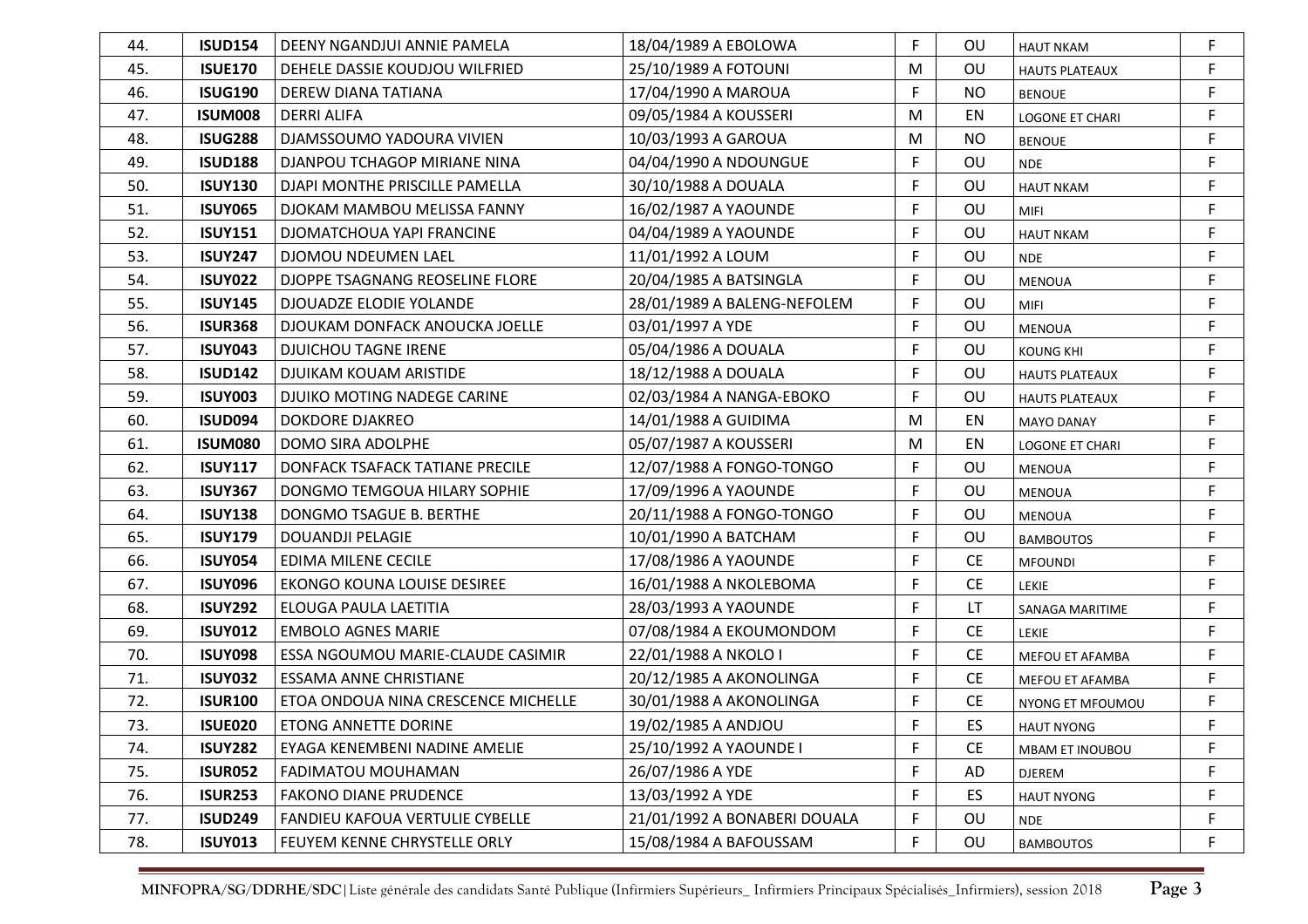| 79.  | <b>ISUR128</b> | <b>FEUZEU TCHASSEM CEDRIC</b>          | 13/10/1988 A YDE                 | M  | 0U        | <b>HAUTS PLATEAUX</b>  | F           |
|------|----------------|----------------------------------------|----------------------------------|----|-----------|------------------------|-------------|
| 80.  | <b>ISUE215</b> | FIEPHIWO NGNIDANPANG SORELLE           | 18/12/1990 A MBALMAYO            | F  | OU        | <b>BAMBOUTOS</b>       | F           |
| 81.  | <b>ISUY284</b> | FOKO KAPEO SAMIRAH                     | 24/11/1992 A YAOUNDE             | F  | OU        | MIFI                   | $\mathsf F$ |
| 82.  | <b>ISUY350</b> | <b>FOMEKONG TAFOTIO AURELIA SANDRA</b> | 12/04/1995 A BATCHAM             | F  | OU        | <b>BAMBOUTOS</b>       | F           |
| 83.  | <b>ISUY258</b> | FONDO MACHEKOUO LINDA GRACE            | 07/04/1992 A DOUALA              | F  | OU        | <b>MENOUA</b>          | F           |
| 84.  | <b>ISUD259</b> | <b>FOPA MARTIAL</b>                    | 27/04/1992 A MBOUDA              | M  | OU        | <b>BAMBOUTOS</b>       | F           |
| 85.  | <b>ISUF129</b> | <b>FOPA NTEUFA ISABELLE</b>            | 18/10/1988 A YAOUNDE             | F  | <b>OU</b> | <b>BAMBOUTOS</b>       | $\mathsf F$ |
| 86.  | <b>ISUR356</b> | <b>FOUDA ONANA ERIC</b>                | 02/11/1995 A YDE                 | M  | <b>CE</b> | LEKIE                  | $\mathsf F$ |
| 87.  | <b>ISUM045</b> | FOUNGANG SAPI RODRIGUE LOHIR           | 27/05/1986 A MBOUDA              | M  | <b>OU</b> | <b>BAMBOUTOS</b>       | F           |
| 88.  | <b>ISUG172</b> | <b>GABSOUBO MADELEINE</b>              | 09/11/1989 A SANGUERE-NGAOUNDERE | F  | EN        | <b>MAYO KANI</b>       | F           |
| 89.  | <b>ISUN183</b> | <b>GBAMO NTAINTIE MARIE</b>            | 25/02/1990 A FOUMBAN             | F  | OU        | <b>NOUN</b>            | F           |
| 90.  | <b>ISUM059</b> | <b>GUEDJEO DANIEL</b>                  | 13/11/1986 A SALAK               | M  | EN        | MAYO TSANAGA           | F           |
| 91.  | <b>ISUD245</b> | <b>GUEWA ITEMBE ERWINE ROMELLE</b>     | 19/12/1991 A BANKA BAFANG        | F  | OU        | <b>HAUT NKAM</b>       | F           |
| 92.  | <b>ISUY232</b> | <b>GVETMENI YAMNA BLONDINE</b>         | 25/06/1991 A DOUALA              | F  | OU        | <b>HAUT NKAM</b>       | F           |
| 93.  | <b>ISUN270</b> | <b>HADIDJATOU INOUA</b>                | 16/07/1992 A NGAOUNDERE          | F  | AD        | <b>VINA</b>            | $\mathsf F$ |
| 94.  | <b>ISUY131</b> | <b>HADJARA SAIDOU</b>                  | 31/10/1988 A YAOUNDE             | F  | AD        | <b>VINA</b>            | F           |
| 95.  | <b>ISUY006</b> | <b>HALIMATOU IBRAHIM BAKO</b>          | 12/03/1984 A DOUALA              | F  | AD        | <b>VINA</b>            | F           |
| 96.  | <b>ISUM193</b> | <b>HAMADOU GARGA</b>                   | 02/05/1990 A POURTAMAI-GAZAWA    | M  | EN        | <b>DIAMARE</b>         | F           |
| 97.  | <b>ISUM140</b> | <b>HAOUA BOUKAR BARKA</b>              | 03/12/1988 A KOUSSERI            | F. | EN        | LOGONE ET CHARI        | F           |
| 98.  | <b>ISUY185</b> | <b>HOKO SASSADE BLONDINE</b>           | 19/03/1990 A CAMPO               | F  | SU        | <b>OCEAN</b>           | F           |
| 99.  | <b>ISUY238</b> | <b>IKOUBA MARTHE</b>                   | 09/08/1991 A YAOUNDE             | F  | LT.       | SANAGA MARITIME        | F           |
| 100. | <b>ISUN226</b> | <b>ISMAILA ADAMA</b>                   | 12/04/1991 A YAGOUA              | M  | EN        | <b>MAYO DANAY</b>      | F           |
| 101. | <b>ISUY161</b> | IYA MOUNA MOUSSA                       | 10/07/1989 A KOUSSERI            | F  | EN        | <b>LOGONE ET CHARI</b> | F           |
| 102. | <b>ISUY242</b> | <b>IYALE MAIGUIDA VICTORINE</b>        | 28/09/1991 A GAROUA              | F  | EN        | <b>MAYO KANI</b>       | F           |
| 103. | <b>ISUY165</b> | <b>IYAWA NAFISSATOU</b>                | 12/10/1989 A DOUALA              | F  | AD        | <b>MAYO BANYO</b>      | F           |
| 104. | <b>ISUY231</b> | <b>JIOFACK EVELYNE CAROLE</b>          | 29/05/1991 A YAOUNDE             | F  | OU        | <b>MENOUA</b>          | F           |
| 105. | <b>ISUY184</b> | KAHO ZANGUE SANDRINE                   | 02/03/1990 A BALEVENG            | F  | OU        | <b>MENOUA</b>          | F           |
| 106. | <b>ISUD246</b> | KANA AZEMEGNI AURELIEN                 | 08/01/1992 A BAFOUSSAM           | M  | OU        | <b>MENOUA</b>          | $\mathsf F$ |
| 107. | <b>ISUF069</b> | KANA ZAMBOU REGINE                     | 30/03/1987 A DSCHANG             | F  | OU        | <b>MENOUA</b>          | F           |
| 108. | <b>ISUL070</b> | <b>KAPCHE KAPCHE RUBEN</b>             | 24/04/1987 A YOM                 | м  | OU        | <b>KOUNG KHI</b>       | F           |
| 109. | <b>ISUY028</b> | KAPCHE NADINE LAURE                    | 09/10/1985 A BANDJOUN            | F  | OU        | <b>HAUT NKAM</b>       | F           |
| 110. | <b>ISUR125</b> | <b>KEKOULI CARINE ELINE</b>            | 17/09/1988 A BALIAMA             | F  | CE        | MBAM ET INOUBOU        | F           |
| 111. | <b>ISUD251</b> | KENFACK VOUKENG KAROL MERVEILLE        | 01/03/1992 A NKONGSAMBA          | F  | OU        | MENOUA                 | F           |
| 112. | <b>ISUY364</b> | <b>KENMOGNE DEMGNE RUDY</b>            | 28/02/1996 A YAOUNDE             | F  | OU        | <b>HAUTS PLATEAUX</b>  | F           |
| 113. | <b>ISUY038</b> | KENSONG MEZATEU JOSIANE                | 26/02/1986 A FONGO-TONGO         | F  | OU        | MENOUA                 | F           |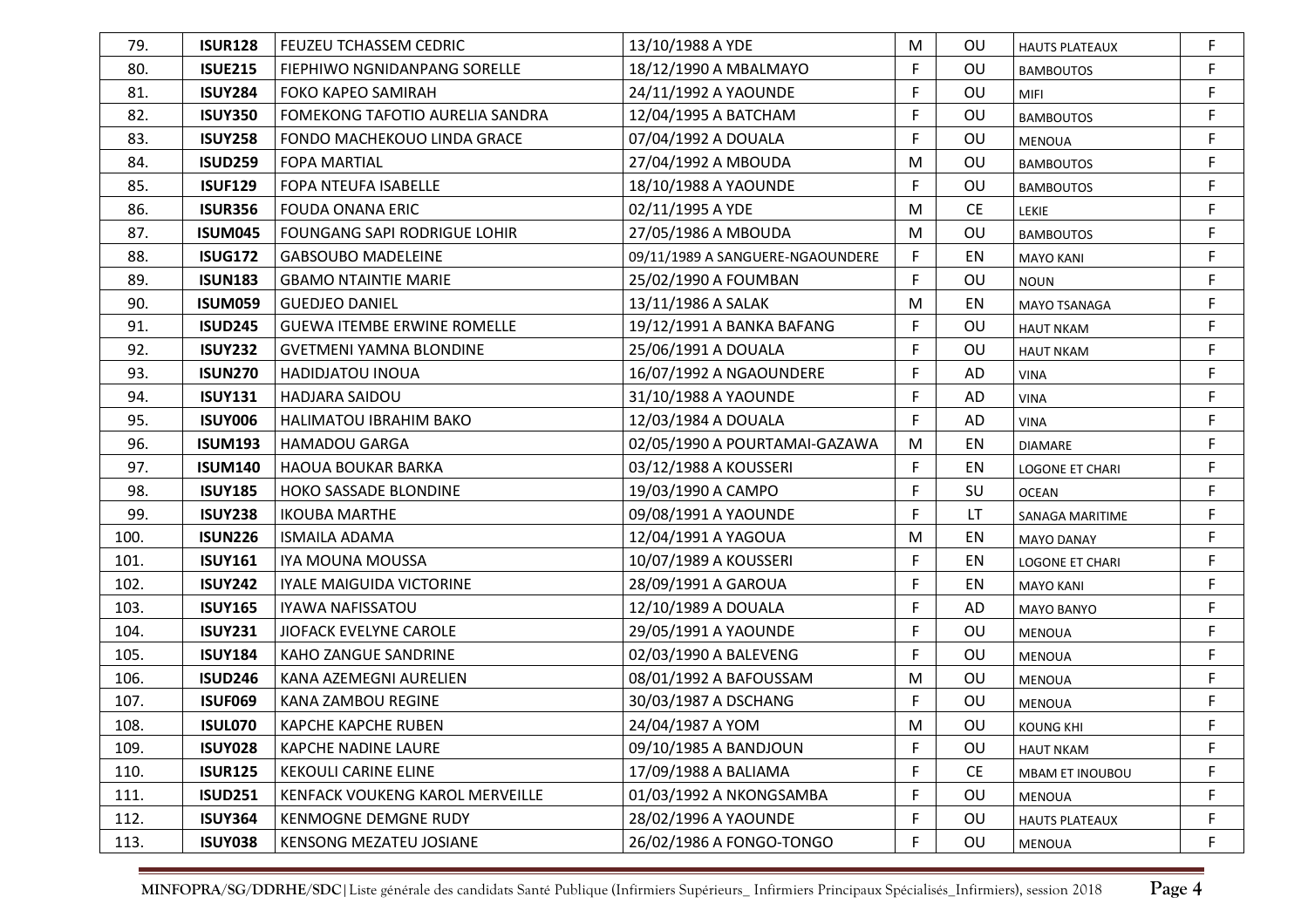| 114. | <b>ISUD203</b> | <b>KETU AGNES NGUINYI</b>          | 18/07/1990 A BUEA               | F | SW        | LEBIALEM               | F |
|------|----------------|------------------------------------|---------------------------------|---|-----------|------------------------|---|
| 115. | <b>ISUY327</b> | KILLANGA KILLANGA ROMEO            | 07/04/1994 A BOKITO             | M | <b>CE</b> | <b>MBAM ET INOUBOU</b> | F |
| 116. | <b>ISUG055</b> | KONSA BILENE TCHOWE                | 13/09/1986 A YAGOUA             | F | EN        | <b>MAYO DANAY</b>      | F |
| 117. | <b>ISUY340</b> | KOUBIFALO MOUSSINGA ODILE          | 14/11/1994 A YAOUNDE            | F | LT        | <b>NKAM</b>            | F |
| 118. | <b>ISUY066</b> | KOUDJOU NSANGOU DORINE STELLA      | 03/03/1987 A MBALMAYO           | F | OU        | <b>MENOUA</b>          | F |
| 119. | <b>ISUD019</b> | KOUHALAL BALOK SUZANNE             | 18/02/1985 A DOUALA             | F | LT        | <b>NKAM</b>            | F |
| 120. | <b>ISUY189</b> | KOUONGNI NTSOPA PASCALE            | 13/04/1990 A YAOUNDE            | F | OU        | <b>BAMBOUTOS</b>       | F |
| 121. | <b>ISUF060</b> | <b>KUETE TASSE BIBIANE</b>         | 29/11/1986 A BATCHAM            | F | OU        | <b>BAMBOUTOS</b>       | F |
| 122. | <b>ISUY250</b> | LEKOUBOU TEKEU ALVINE              | 26/02/1992 A YAOUNDE            | F | OU        | <b>BAMBOUTOS</b>       | F |
| 123. | <b>ISUD286</b> | LEKOUGUIE MBOZEKO LORITA           | 16/01/1993 A DOUALA             | F | OU        | <b>MENOUA</b>          | F |
| 124. | <b>ISUY107</b> | LEUMANI LEUKO AURELIE DIANE        | 12/05/1988 A YAOUNDE            | F | <b>OU</b> | <b>HAUT NKAM</b>       | F |
| 125. | <b>ISUM027</b> | LODJOU TCHATCHOUANG LEVIS          | 29/09/1985 A NGAOUNDERE         | M | OU        | <b>KOUNG KHI</b>       | F |
| 126. | <b>ISUE102</b> | LONFO NADEGE                       | 15/02/1988 A ADLUCEM MBOUDA     | F | OU        | <b>BAMBOUTOS</b>       | F |
| 127. | <b>ISUY285</b> | LOWE KEUZETIEN LETICIA             | 15/01/1993 A YAOUNDE            | F | OU        | <b>KOUNG KHI</b>       | F |
| 128. | <b>ISUD351</b> | <b>MADEH WOBI EULALIE</b>          | 22/05/1995 A BAMOUGOUM          | F | OU        | <b>MIFI</b>            | F |
| 129. | <b>ISUY261</b> | <b>MAGNE FONGANG RAISSA CAROLE</b> | 11/05/1992 A YAOUNDE 1ER        | F | OU        | <b>HAUTS PLATEAUX</b>  | F |
| 130. | <b>ISUY132</b> | MAGNE FOTSO MARIE JULIENNE         | 04/11/1988 A YAOUNDE            | F | OU        | <b>KOUNG KHI</b>       | F |
| 131. | <b>ISUY256</b> | MAGOUA KOUAM FALONE CHRISTEL       | 03/04/1992 A YAOUNDE            | F | OU        | <b>BAMBOUTOS</b>       | F |
| 132. | <b>ISUY078</b> | MAH JPSY ARMELLE JOCELINE          | 28/06/1987 A EBOLZOK-ESSE       | F | <b>CE</b> | MEFOU ET AFAMBA        | F |
| 133. | <b>ISUL209</b> | <b>MAKAGO MERRY SUZY</b>           | 22/09/1990 A EBOLOWA            | F | SU        | <b>MVILA</b>           | F |
| 134. | <b>ISUY211</b> | <b>MAKEING TIOMELA TATIANA</b>     | 10/10/1990 A TOMBEL             | F | <b>OU</b> | <b>BAMBOUTOS</b>       | F |
| 135. | <b>ISUY126</b> | <b>MAKUISSU DOMCHE LAURE</b>       | 28/09/1988 A YAOUNDE            | F | OU        | <b>HAUTS PLATEAUX</b>  | F |
| 136. | <b>ISUM201</b> | <b>MALAÏ CLARISSE</b>              | 13/07/1990 A MTE GUIDER         | F | EN        | <b>MAYO KANI</b>       | F |
| 137. | <b>ISUY267</b> | <b>MALLA CYNTHIA CLEMENCE</b>      | 24/06/1992 A DOUALA             | F | OU        | <b>KOUNG KHI</b>       | F |
| 138. | <b>ISUY234</b> | MAMDEM GUEMTO REINE FLORE          | 04/07/1991 A YAOUNDE            | F | OU        | <b>HAUTS PLATEAUX</b>  | F |
| 139. | <b>ISUY202</b> | <b>MAMGUE TAGNE FALONE</b>         | 15/07/1990 A YAOUNDE            | F | OU        | <b>KOUNG KHI</b>       | F |
| 140. | <b>ISUD178</b> | <b>MANFO KENFACK MARIE NOEL</b>    | 05/01/1990 A DSCHANG            | F | OU        | MENOUA                 | F |
| 141. | <b>ISUD064</b> | <b>MANTO KAMDEM DIANE LAURE</b>    | 15/02/1987 A YOM BANDJOUN       | F | OU        | MIFI                   | F |
| 142. | <b>ISUE042</b> | MASSOUL JEAN RICHARD               | 03/04/1986 A NDIKINIMEKI        | M | <b>CE</b> | <b>MBAM ET INOUBOU</b> | F |
| 143. | <b>ISUY014</b> | <b>MATAM CECILE</b>                | 06/09/1984 A YAOUNDE            | F | LT.       | MOUNGO                 | F |
| 144. | <b>ISUF358</b> | MATANG WOUTSOP TSONA ABIGAELLE     | 17/11/1995 A BALENG             | F | OU        | <b>BAMBOUTOS</b>       | F |
| 145. | <b>ISUY303</b> | MAWEKAM NEMBOT VANESSA             | 10/08/1993 A BAFOUSSAM          | F | OU        | MIFI                   | F |
| 146. | <b>ISUG087</b> | <b>MAYABE EPAPHRAS</b>             | 07/10/1987 A MAYO LBRI III (BE) | M | <b>NO</b> | MAYO LOUTI             | F |
| 147. | <b>ISUY108</b> | <b>MBENE MARIE GHISLAINE</b>       | 18/05/1988 A OFFOUMOU NSELEK    | F | <b>CE</b> | LEKIE                  | F |
| 148. | <b>ISUD331</b> | MBIADA MBIADA ABDIAS JOEL          | 13/05/1994 A DOUALA             | M | OU        | <b>NDE</b>             | F |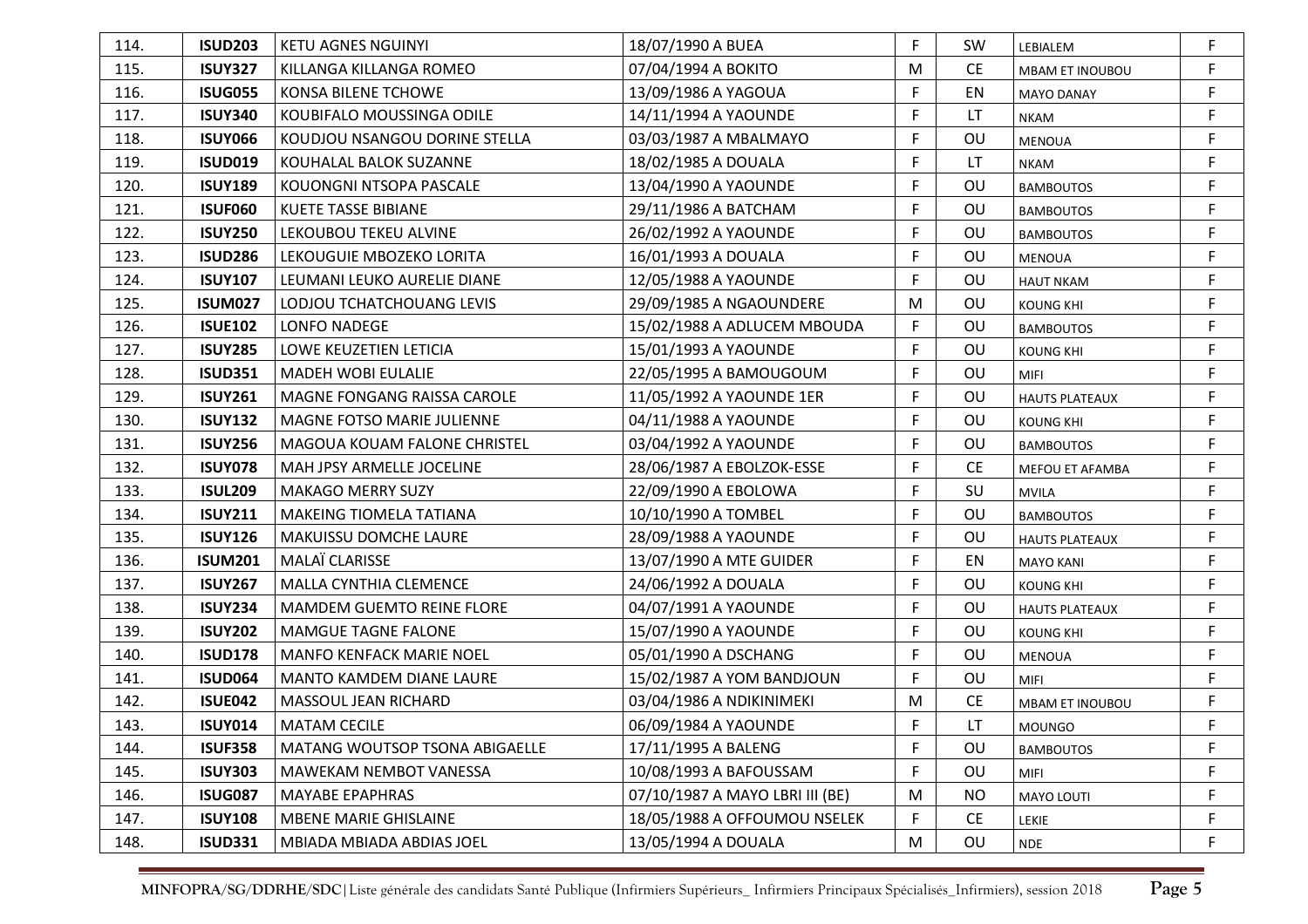| 149. | <b>ISUY281</b> | <b>MBIAGNIE RAMELIE</b>                     | 21/10/1992 A ABONG-MBANG  | F           | OU        | <b>NDE</b>            | F |
|------|----------------|---------------------------------------------|---------------------------|-------------|-----------|-----------------------|---|
| 150. | <b>ISUY248</b> | <b>MBOHOU YOLANDE</b>                       | 20/01/1992 A SANTA MBEI   | F           | OU        | <b>BAMBOUTOS</b>      | F |
| 151. | <b>ISUD048</b> | MBOLLE EWAN JEAN JULE                       | 02/07/1986 A DOUALA       | M           | LT        | <b>MOUNGO</b>         | F |
| 152. | <b>ISUD153</b> | MBOUCHELE TSAGO EDWIGE                      | 16/04/1989 A DOUALA       | F           | OU        | <b>BAMBOUTOS</b>      | F |
| 153. | <b>ISUF223</b> | MBOUKAM MAMBOU CORINE GAÏLLE                | 08/03/1991 A BAFOUSSAM    | F           | OU        | <b>KOUNG KHI</b>      | F |
| 154. | <b>ISUY344</b> | MBUEDA JOUNEWE SOULAMITH                    | 18/12/1994 A BAFOUSSAM    | F           | OU        | <b>BAMBOUTOS</b>      | F |
| 155. | <b>ISUY330</b> | MEGNITSA NIPIBZI KEVINE                     | 11/05/1994 A DOUALA       | F           | OU        | <b>MENOUA</b>         | F |
| 156. | <b>ISUD228</b> | <b>MEGUEU AURELIE MARTINE</b>               | 22/05/1991 A BALOUM       | F           | OU        | <b>MENOUA</b>         | F |
| 157. | <b>ISUY063</b> | MENGUEE DELPHINE CLOTILDE                   | 12/01/1987 A NDEN         | F           | SU        | DJA ET LOBO           | F |
| 158. | <b>ISUF268</b> | METCHUM FOKA JULIE CHIMENE                  | 04/07/1992 A FOUMBAN      | F           | OU        | <b>KOUNG KHI</b>      | F |
| 159. | <b>ISUM159</b> | MEWA SAFFO HERMINE LAURE épse TSAGUE        | 09/07/1989 A YAOUNDE      | F           | OU        | <b>BAMBOUTOS</b>      | F |
| 160. | <b>ISUY056</b> | MINGOUO FONING NADINE                       | 15/10/1986 A MBOUDA       | F           | OU        | <b>BAMBOUTOS</b>      | F |
| 161. | <b>ISUY221</b> | <b>MOLO BARBARE</b>                         | 28/02/1991 A BILIG BINDIK | F           | <b>CE</b> | LEKIE                 | F |
| 162. | <b>ISUY345</b> | <b>MOLO MANGA JEAN PRUDENCE</b>             | 08/01/1995 A EFOK         | M           | <b>CE</b> | <b>LEKIE</b>          | F |
| 163. | <b>ISUF252</b> | <b>MOMO SONNA VADER</b>                     | 04/03/1992 A BALEVENG     | F           | OU        | <b>MENOUA</b>         | F |
| 164. | <b>ISUY207</b> | MOPIA FOUBI MYRIAM ARIELLE                  | 02/09/1990 A YAOUNDE      | F           | OU        | <b>HAUTS PLATEAUX</b> | F |
| 165. | <b>ISUY079</b> | <b>MOUICHE RACHID</b>                       | 03/07/1987 A EMANA        | M           | OU        | <b>NOUN</b>           | F |
| 166. | <b>ISUY273</b> | <b>MOUKOURI EBANDJI MERCI PATIENCE</b>      | 10/08/1992 A YAOUNDE      | F           | LT        | <b>MOUNGO</b>         | F |
| 167. | <b>ISUE214</b> | MOUNPAIN NGANDEM MARIE LAURE                | 07/11/1990 A FOUMBAN      | F           | OU        | <b>NOUN</b>           | F |
| 168. | <b>ISUY002</b> | <b>MPESSE AMBASSA BERTRAND</b>              | 22/01/1984 A NEGIA        | M           | <b>CE</b> | <b>LEKIE</b>          | F |
| 169. | <b>ISUD322</b> | MPOUMA ISSOUCK MARTIN ROSSI                 | 25/02/1994 A DOUALA       | M           | LT.       | SANAGA MARITIME       | F |
| 170. | <b>ISUY144</b> | <b>MVELE PIERRE CHERYL</b>                  | 01/01/1989 A SANGMELIMA   | M           | SU        | DJA ET LOBO           | F |
| 171. | <b>ISUY239</b> | NADJIE LEUBOU CELIA                         | 22/08/1991 A YAOUNDE      | F           | OU        | <b>HAUT NKAM</b>      | F |
| 172. | <b>ISUD220</b> | NAMOU FUMBA ARSENE BRICE                    | 07/02/1991 A DOUALA       | M           | OU        | <b>NDE</b>            | F |
| 173. | <b>ISUN305</b> | NANA ISMAILA                                | 20/08/1993 A BEKA HOSSERE | M           | AD        | <b>VINA</b>           | F |
| 174. | <b>ISUY290</b> | <b>NANFACK KENFACK NADIA</b>                | 10/03/1993 A BAFOUSSAM    | $\mathsf F$ | OU        | <b>MENOUA</b>         | F |
| 175. | <b>ISUE262</b> | NANGOUA LEA VALESSA                         | 17/05/1992 A DOUALA       | F           | OU        | <b>HAUT NKAM</b>      | F |
| 176. | <b>ISUY186</b> | <b>NANJIP NONO GUINEINE</b>                 | 21/03/1990 A YAOUNDE      | F           | OU        | <b>KOUNG KHI</b>      | F |
| 177. | <b>ISUD025</b> | NANKIA ZANGUE LAURETTE                      | 14/09/1985 A YAOUNDE      | F.          | OU        | MENOUA                | F |
| 178. | <b>ISUY071</b> | NDJOMO ANDJEMBE JULES EDGARD                | 25/05/1987 A YAOUNDE      | M           | <b>CE</b> | LEKIE                 |   |
| 179. | <b>ISUY304</b> | NDOUGA ENAMA DAMARIS SONIA                  | 13/08/1993 A YAOUNDE      | $\mathsf F$ | <b>CE</b> | LEKIE                 | F |
| 180. | <b>ISUD291</b> | NDZIE ELISABETH CARINE                      | 24/03/1993 A HEVECAM      | F           | CE        | LEKIE                 | F |
| 181. | <b>ISUY067</b> | NENOUME WANDA GERALDINE SOLINE              | 05/03/1987 A BANTOUM      | F           | OU        | <b>NDE</b>            | F |
| 182. | <b>ISUR073</b> | NGAHANE MBANYA CORINE DOMINIQUE épse TOTOUM | 03/06/1987 A DLA          | F           | OU        | <b>NDE</b>            | F |
| 183. | <b>ISUN208</b> | NGANGAO HERWIN CABREL                       | 15/09/1990 A NKOLMBOMO    | M           | EN        | <b>MAYO KANI</b>      | F |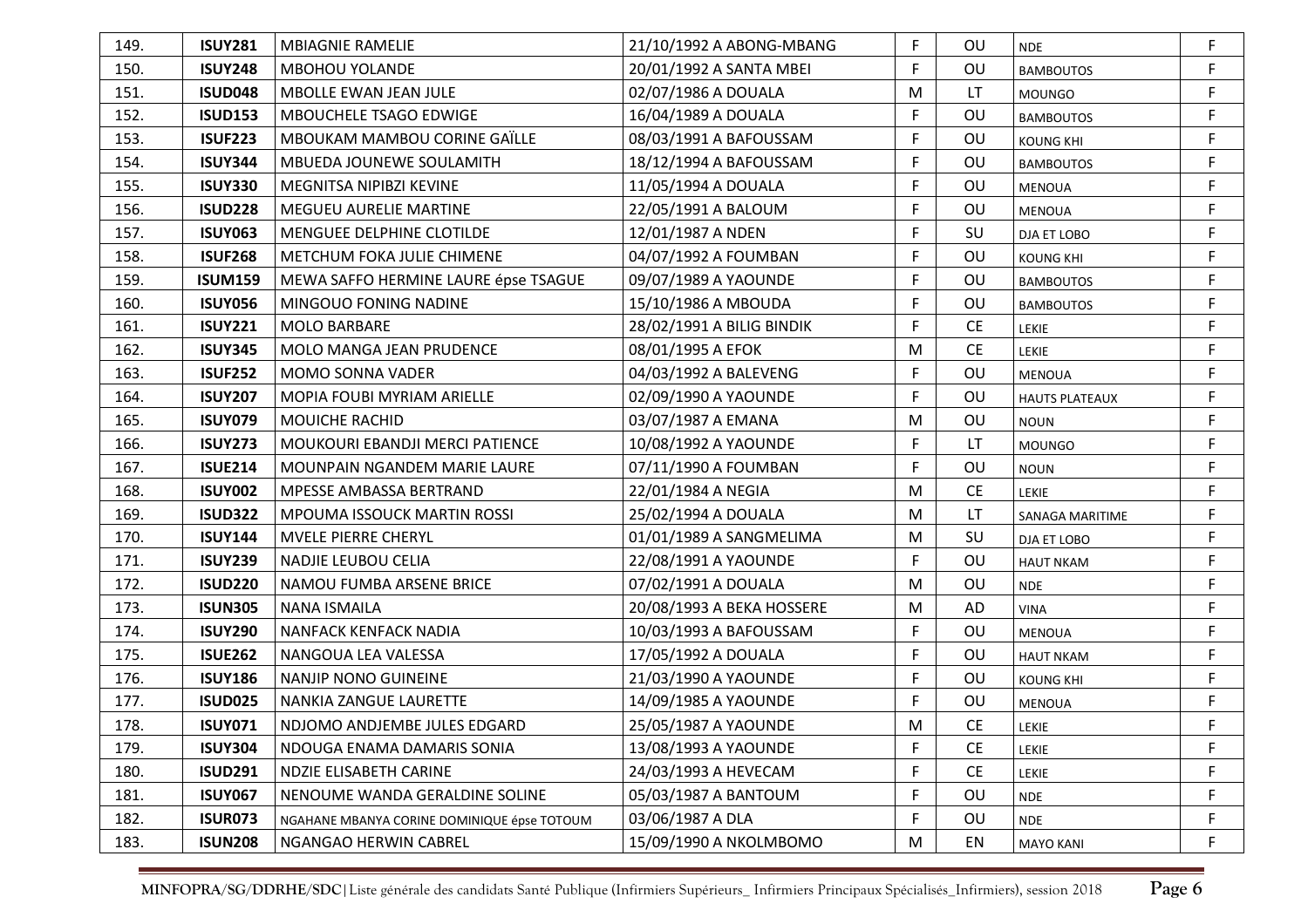| 184. | <b>ISUD255</b> | NGANSOP TCHOUTOUO NADINE              | 02/04/1992 A DOUALA           | F | <b>OU</b> | <b>NDE</b>            | F           |
|------|----------------|---------------------------------------|-------------------------------|---|-----------|-----------------------|-------------|
| 185. | <b>ISUE137</b> | NGNINTEDEM ARMAND                     | 17/11/1988 A BALESSING        | M | OU        | MENOUA                | F           |
| 186. | <b>ISUY164</b> | NGO BONG ANNICK CHRISTELLE THERESE    | 01/09/1989 A YAOUNDE          | F | LT        | SANAGA MARITIME       | F           |
| 187. | <b>ISUY092</b> | NGO GOUET MARIE MISPA                 | 23/12/1987 A YAOUNDE          | F | <b>CE</b> | NYONG ET KELLE        | F           |
| 188. | <b>ISUR007</b> | NGO MBONDO ANNE CHARLIE               | 18/03/1984 A YDE              | F | <b>CE</b> | NYONG ET KELLE        | F           |
| 189. | <b>ISUY034</b> | NGO NJOCK FIDELE GLADYX               | 04/01/1986 A YAOUNDE          | F | <b>CE</b> | NYONG ET KELLE        | F           |
| 190. | ISUD046        | NGO NLEND MBOG MONIQUE FLORE          | 11/06/1986 A DOUALA           | F | LT        | SANAGA MARITIME       | F           |
| 191. | <b>ISUD301</b> | NGO TANGKWA ALIX TATIANA              | 09/08/1993 A DOUALA           | F | <b>LT</b> | <b>NKAM</b>           | F           |
| 192. | <b>ISUY039</b> | NGOKO POUEMI CHRISTELLE AIME          | 13/03/1986 A DOUALA           | F | OU        | <b>NDE</b>            | F           |
| 193. | <b>ISUY199</b> | NGOMEGNIE MANGOUA THERESE ELEONORE    | 25/06/1990 A YAOUNDE          | F | OU        | <b>HAUTS PLATEAUX</b> | F           |
| 194. | <b>ISUY062</b> | NGONO MARCELLE JOELLE                 | 10/01/1987 A YAOUNDE          | F | <b>CE</b> | NYONG ET SO'O         | F           |
| 195. | <b>ISUB109</b> | NGOUETSO NKONLACK JESSIE BLONDELLE    | 28/05/1988 A YAOUNDE          | F | OU        | <b>BAMBOUTOS</b>      | F           |
| 196. | <b>ISUY037</b> | NGOUFACK AZONFACK CARINE DORETTE      | 26/02/1986 A SANTCHOU-VILLE   | F | <b>OU</b> | <b>MENOUA</b>         | F           |
| 197. | <b>ISUD297</b> | NGOUGOURE MARIAMA                     | 17/05/1993 A BONABERI DOUALA  | F | OU        | <b>NOUN</b>           | F           |
| 198. | <b>ISUF289</b> | <b>NGOUTWOU KELLY</b>                 | 10/03/1993 A DSCHANG          | F | OU        | <b>NOUN</b>           | F           |
| 199. | <b>ISUR349</b> | NGOUYALA NGUEYE DANIELLE ALEXANDRA    | 28/02/1995 A YDE              | F | <b>CE</b> | MBAM ET INOUBOU       | F           |
| 200. | <b>ISUF300</b> | NGUELBOU VANESSA MARIE CLAIRE         | 01/06/1993 A MBEMTUM BANDJOUN | F | OU        | MIFI                  | F           |
| 201. | <b>ISUY191</b> | NGUEYA NJOUONANG VANESSA LORE         | 23/04/1990 A YAOUNDE          | F | OU        | <b>HAUT NKAM</b>      | F           |
| 202. | <b>ISUD124</b> | NGUIMEKEM TEDONGHO JUDITH SANDRINE    | 13/09/1988 A BAMENDOU         | F | OU        | <b>MENOUA</b>         | F           |
| 203. | <b>ISUE204</b> | NGUINA GERARDIN PAPOUL                | 06/08/1990 A BELABO           | M | ES        | LOM ET DJEREM         | F           |
| 204. | <b>ISUY309</b> | NJEUATCHOUA DJEUMENI KEVINE KORIDA    | 09/09/1993 A BANKA            | F | OU        | <b>HAUT NKAM</b>      | F           |
| 205. | <b>ISUY318</b> | NKAMDEU MOUSSI SUZANNE                | 02/02/1994 A YAOUNDE          | F | OU        | <b>HAUT NKAM</b>      | F           |
| 206. | <b>ISUY105</b> | <b>NKE MARIE ROLANDE</b>              | 11/04/1988 A MBAKOMO          | F | <b>CE</b> | <b>LEKIE</b>          | F           |
| 207. | <b>ISUF263</b> | NKENLIFACK MANEYGUE LETYCIA HENRIETTE | 30/05/1992 A DSCHANG          | F | OU        | <b>MENOUA</b>         | F           |
| 208. | <b>ISUY031</b> | NKONMENEUCK HUGUETTE                  | 20/12/1985 A ABONG MBANG      | F | ES        | <b>HAUT NYONG</b>     | F           |
| 209. | <b>ISUY085</b> | NOMEGNE KAMLO ADELINE                 | 26/08/1987 A YAOUNDE          | F | OU        | <b>NDE</b>            | $\mathsf F$ |
| 210. | <b>ISUR099</b> | NOUBISSIE FOMEKONG ANNE MARIE         | 26/01/1988 A MOUMEE           | F | OU        | <b>HAUT NKAM</b>      | F           |
| 211. | <b>ISUY021</b> | <b>NOVEH PROMBO NEHEMIE</b>           | 14/04/1985 A DOUALA           | M | OU        | <b>BAMBOUTOS</b>      | $\mathsf F$ |
| 212. | <b>ISUD119</b> | NTIOKOU KWOPSEU LAURENCE VIRGINIE     | 15/08/1988 A NDOUNGUE         | F | OU        | <b>NDE</b>            | F           |
| 213. | <b>ISUY155</b> | NTJAM MBOGBA DOMINIQUE JOEL           | 02/05/1989 A YAOUNDE          | м | <b>CE</b> | NYONG ET KELLE        | F           |
| 214. | <b>ISUE370</b> | NYANGO LAURETTE MERVEILLE             | 06/03/1997 A BERTOUA          | F | ES        | KADEY                 | F           |
| 215. | <b>ISUF036</b> | NZEYANG MAWAMBA COLORINCE             | 08/02/1986 A MELONG           | F | OU        | MENOUA                | F           |
| 216. | <b>ISUY121</b> | ONGONO AHANDA DELPHINE ANNIE          | 23/08/1988 A NKOMEYO          | F | <b>CE</b> | MEFOU ET AFAMBA       | F           |
| 217. | <b>ISUY225</b> | <b>ONGUENE JEAN</b>                   | 25/03/1991 A LEBOUDI I        | M | <b>CE</b> | LEKIE                 | F           |
| 218. | <b>ISUY175</b> | <b>OUMAROU YOUGOUDA</b>               | 30/12/1989 A GALIM-TIGNERE    | M | AD        | <b>FARO ET DEO</b>    | F           |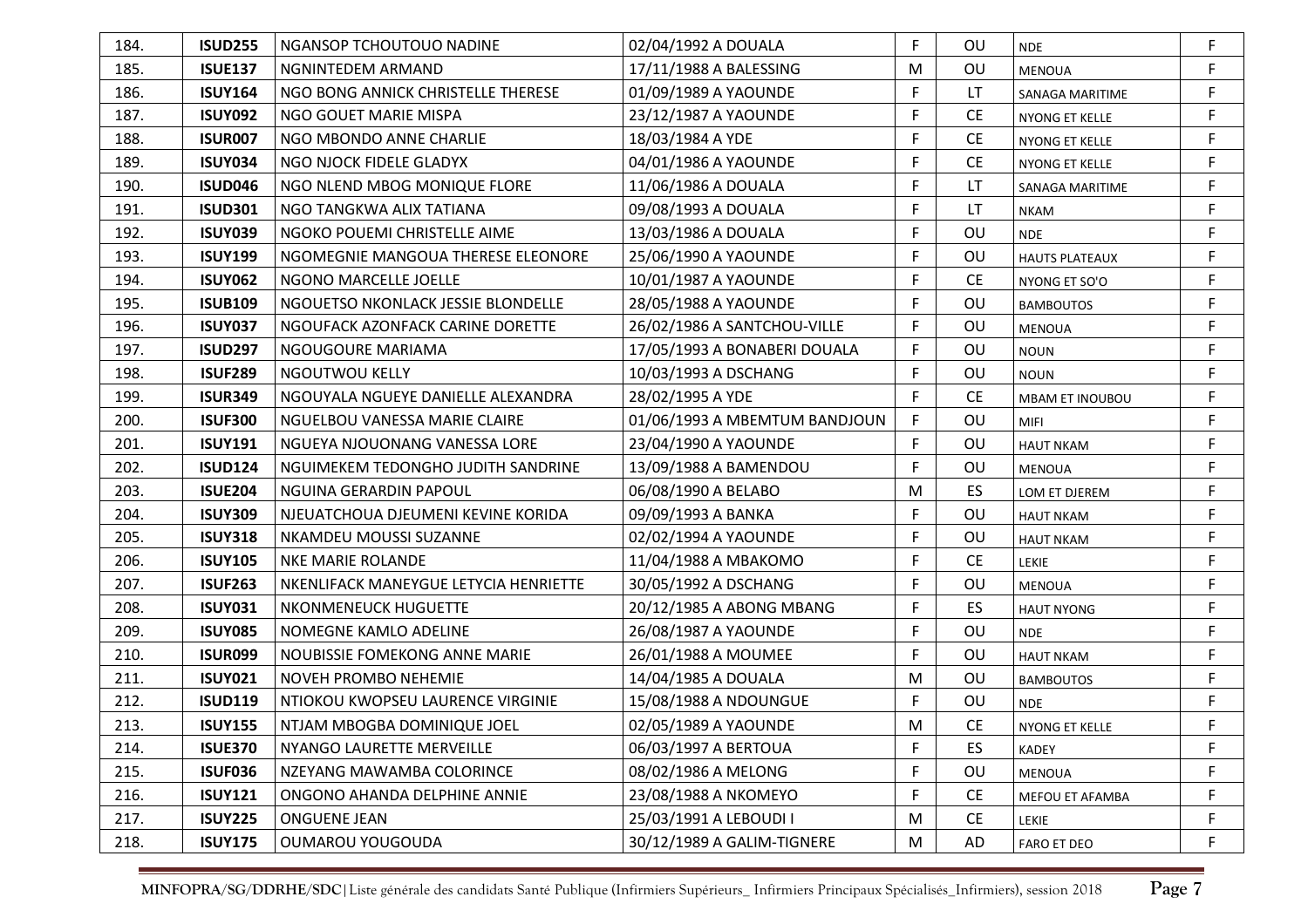| 219. | <b>ISUY061</b> | <b>PANSSIE SOULEMANOU</b>              | 07/12/1986 A MAGBA        | M  | OU        | <b>NOUN</b>           | F           |
|------|----------------|----------------------------------------|---------------------------|----|-----------|-----------------------|-------------|
| 220. | <b>ISUE110</b> | PEHOUTCHUI LONLAK LANDRY               | 07/06/1988 A MBOUDA       | M  | OU        | <b>BAMBOUTOS</b>      | F           |
| 221. | <b>ISUR205</b> | PESSOUORE ADIJA                        | 15/08/1990 A FOUMBAN      | F  | <b>OU</b> | <b>NOUN</b>           | F           |
| 222. | <b>ISUY112</b> | RANEWOUNDI LADIFATOU                   | 15/06/1988 A KOUMENGBA    | F  | OU        | <b>NOUN</b>           | F           |
| 223. | <b>ISUY116</b> | SAHA LONTSI CHRISTOPHE                 | 27/06/1988 A BATCHAM      | M  | <b>OU</b> | <b>BAMBOUTOS</b>      | F           |
| 224. | <b>ISUY240</b> | SAHA TCHOUBOU TERTULIENE DE LA ROSE    | 01/09/1991 A BATCHAM      | F  | OU        | <b>BAMBOUTOS</b>      | F           |
| 225. | <b>ISUY005</b> | SAMFUYOU ARIANE HUGUETTE               | 11/03/1984 A NJISSE       | F  | OU        | <b>NOUN</b>           | F           |
| 226. | <b>ISUY156</b> | <b>SELATSA CHRISTELLE FRANCINE</b>     | 09/06/1989 A AYOS         | F  | OU        | <b>BAMBOUTOS</b>      | F           |
| 227. | <b>ISUY361</b> | <b>SEMEU NGANGUE JUNIE FRANCINE</b>    | 14/01/1996 A BATIE        | F  | OU        | <b>HAUTS PLATEAUX</b> | F           |
| 228. | <b>ISUM075</b> | <b>SEPEL JOSUE</b>                     | 05/06/1987 A GAROUA       | M  | EN        | <b>MAYO DANAY</b>     | F           |
| 229. | <b>ISUY194</b> | SIELINOU TEDIEFE ULRICH                | 15/05/1990 A FOTOUNI      | M  | OU        | <b>HAUT NKAM</b>      | F           |
| 230. | <b>ISUY139</b> | SIME FEZEU ARLETTE FLORE               | 30/11/1988 A YAOUNDE      | F  | OU        | <b>HAUTS PLATEAUX</b> | F           |
| 231. | <b>ISUY279</b> | <b>SONKENG GAELLE</b>                  | 27/09/1992 A BAMENDA      | F. | <b>NW</b> | MEZAM                 | F.          |
| 232. | <b>ISUR224</b> | TAMBA BELIBI MARIE REINE DE LA LUMIERE | 15/03/1991 A YDE          | F  | <b>CE</b> | MEFOU ET AFAMBA       | F           |
| 233. | <b>ISUY200</b> | TCHAMBA MBAKOP SIDOINE RAISSA          | 12/07/1990 A BANGANGTE    | F  | OU        | <b>NDE</b>            | F           |
| 234. | <b>ISUY001</b> | <b>TCHANZI MBIH MARIE LOUISE</b>       | 02/01/1984 A GAROUA       | F  | LT        | <b>NKAM</b>           | F           |
| 235. | ISUD050        | <b>TCHINDA BOGNOU LYDIE MARCELLE</b>   | 14/07/1986 A MBOUDA       | F  | OU        | <b>BAMBOUTOS</b>      | F           |
| 236. | <b>ISUD236</b> | <b>TCHOUOMTCHOUA ASTRIDE</b>           | 17/07/1991 A BAFOUSSAM    | F  | OU        | <b>MIFI</b>           | F           |
| 237. | <b>ISUY271</b> | <b>TCHUIMEGNI ARRDY BERANGERE</b>      | 18/07/1992 A PENJA        | F  | OU        | <b>NDE</b>            | F           |
| 238. | <b>ISUY101</b> | TEKAM TEGUIA VALERY LANDRY             | 30/01/1988 A GAROUA       | M  | OU        | <b>HAUTS PLATEAUX</b> | F           |
| 239. | <b>ISUD180</b> | TEKOU MAKAMTE MARIE MARQUINY           | 11/01/1990 A BAFOUSSAM    | F. | OU        | <b>MIFI</b>           | F           |
| 240. | <b>ISUN317</b> | <b>TEMGOUA DEMAZE DOMINIQUE</b>        | 02/02/1994 A NGAOUNDERE   | M  | OU        | <b>MENOUA</b>         | F           |
| 241. | <b>ISUE162</b> | TEMGOUA TEJIO ARNAULD                  | 20/07/1989 A DOUALA       | M  | OU        | MENOUA                | F           |
| 242. | <b>ISUD230</b> | TENKAM JOUONANG JOPHES LOVECE          | 28/05/1991 A LOUM         | F  | OU        | <b>KOUNG KHI</b>      | F           |
| 243. | <b>ISUY148</b> | TIADJEU TAGNY STEPHANIE CHRISTINE      | 21/02/1989 A BAFOU        | F  | OU        | <b>MENOUA</b>         | F           |
| 244. | <b>ISUY083</b> | <b>TIOMENE DJIAFEA ROSELINE</b>        | 12/07/1987 A BANKA BAFANG | F  | OU        | <b>BAMBOUTOS</b>      | F           |
| 245. | <b>ISUY074</b> | TOME A ZOCK MICHELLE AUDREY            | 04/06/1987 A DOUALA       | F  | <b>CE</b> | MBAM ET INOUBOU       | F           |
| 246. | <b>ISUY315</b> | TOOMO ZAMBOU SYNATRA DAINA             | 04/12/1993 A YAOUNDE      | F  | OU        | MIFI                  | F           |
| 247. | <b>ISUD160</b> | TOUOMO PIMATCHI SANDRINE               | 09/07/1989 A DOUALA       | F  | OU        | <b>BAMBOUTOS</b>      | $\mathsf F$ |
| 248. | <b>ISUY049</b> | <b>TSAFO CHRISTELLE</b>                | 03/07/1986 A YAOUNDE      | F  | OU        | <b>BAMBOUTOS</b>      |             |
| 249. | <b>ISUY051</b> | TSAGUE KENOU MUREILLE LAURE            | 25/07/1986 A BALEVENG     | F  | OU        | <b>MENOUA</b>         | F           |
| 250. | <b>ISUD088</b> | <b>TSAJIO MOMO BOSCO</b>               | 28/10/1987 A DOUALA       | M  | OU        | MENOUA                | F           |
| 251. | <b>ISUD072</b> | TSAKAM SUZANNE VALERIE                 | 28/05/1987 A DOUALA       | F  | OU        | <b>KOUNG KHI</b>      | F           |
| 252. | <b>ISUY272</b> | <b>TSINKOU TOHOTO FADELE</b>           | 05/08/1992 A BAFOUSSAM    | F  | OU        | <b>HAUTS PLATEAUX</b> | F           |
| 253. | <b>ISUY168</b> | TUNTSONO NTSIOCHRE ROSALIE             | 23/10/1989 A BONABERI     | F  | OU        | <b>BAMBOUTOS</b>      | F           |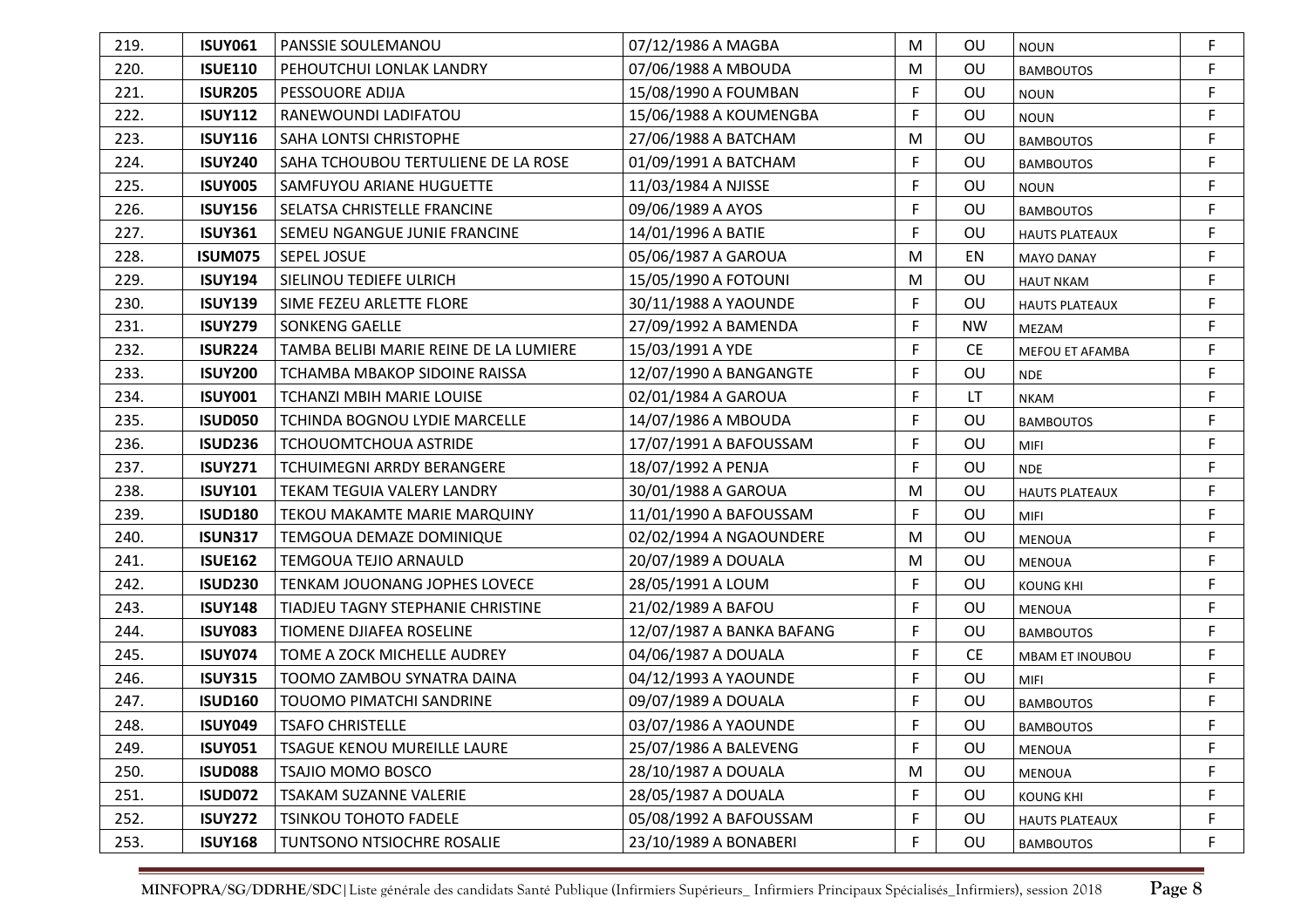| 254. | <b>ISUN068</b> | WANDALA GUSTAVE SELASSI         | 10/03/1987 A GAROUA     | M | EN        | MAYO TSANAGA          |   |
|------|----------------|---------------------------------|-------------------------|---|-----------|-----------------------|---|
| 255. | <b>ISUN114</b> | <b>WANGSO ROBERT</b>            | 20/06/1988 A MADFE      | M | EN        | <b>MAYO KANI</b>      |   |
| 256. | <b>ISUM133</b> | WICTAÏMBA RAKEL                 | 07/11/1988 A BOURHA     |   | <b>NO</b> | <b>MAYO LOUTI</b>     |   |
| 257. | <b>ISUY265</b> | WOAMBA WOAMBA LINE NADINE       | 06/06/1992 A YAOUNDE VI |   | ΟU        | <b>MENOUA</b>         |   |
| 258. | <b>ISUY237</b> | YAMSI NOUBISSIE OLIVE MERVEILLE | 08/08/1991 A BAFOUSSAM  |   | ΟU        | <b>HAUTS PLATEAUX</b> |   |
| 259. | <b>ISUN373</b> | YAYA JEAN PAUL                  | 11/10/1990 A AKUM       | M | AD        | <b>VINA</b>           |   |
| 260. | <b>ISUG097</b> | <b>YEKEME</b>                   | 18/01/1988 A KOZA       | M | EN        | <b>MAYO TSANAGA</b>   |   |
| 261. | <b>ISUY311</b> | YONKEU TCHAKOUNTE PAMELA        | 08/10/1993 A YAOUNDE    |   | ΟU        | <b>NDE</b>            |   |
| 262. | <b>ISUY082</b> | YOUMBI YOUGO ESPERANCE SIKALI   | 11/07/1987 A BANA       |   | ΟU        | <b>HAUTS PLATEAUX</b> |   |
| 263. | <b>ISUY359</b> | ACHE CYNTHIA LUM                | 04/01/1996 A BANGWE     |   | <b>NW</b> | <b>MENCHUM</b>        | A |

# • **ANGLOPHONE CANDIDATES**

| <b>ISUA323</b> | <b>AGBOR HONOREE NYENTY</b>        | 08/03/1994 A KUMBA           | F  | SW        | <b>MANYU</b>          | A |
|----------------|------------------------------------|------------------------------|----|-----------|-----------------------|---|
| <b>ISUF280</b> | AHONG LAWRENCIA KOGGE              | 02/10/1992 A MBOUDA          | F  | SW        | <b>KUPE MANENGUBA</b> | A |
| <b>ISUR320</b> | AKATEH RITA ACHELEKE               | 09/02/1994 A MUYUKA FAKO     | F. | SW        | LEBIALEM              | Α |
| <b>ISUB312</b> | AMBANG BENNY ATAWAH                | 25/10/1993 A ACHA TUGI       | F. | <b>NW</b> | <b>MOMO</b>           | Α |
| <b>ISUB266</b> | AMIN AJOCHA VIVIAN                 | 14/06/1992 A FONTEM          | F  | SW        | LEBIALEM              | A |
| <b>ISUA360</b> | ANANGAFAC MARY KANA AKANA FONJU    | 07/01/1996 A FONTEM          | F. | <b>SW</b> | LEBIALEM              | Α |
| <b>ISUY313</b> | ANEH RITA NDAMUKONG                | 03/11/1993 A NDOM            | F. | <b>NW</b> | <b>MOMO</b>           | A |
| <b>ISUY216</b> | ANIM EUNICE AWAN                   | 02/01/1991 A MNFE            | F. | <b>SW</b> | <b>MANYU</b>          | Α |
| <b>ISUF053</b> | ANUMBOM EUNICE ALEH                | 30/07/1986 A BALIKUMBAT      | F. | <b>NW</b> | NGOKENTUNJIA          | Α |
| <b>ISUY348</b> | ANWUI BRONHILDA SOH                | 27/02/1995 A MEZAM-MANKON    | F. | <b>NW</b> | MEZAM                 | Α |
| <b>ISUF353</b> | ANYIFUETCHAPNKENG NESSY            | 01/08/1995 A BAFOUSSAM       | F  | <b>SW</b> | LEBIALEM              | Α |
| <b>ISUY010</b> | <b>ASAH MORINE ANJOH</b>           | 04/07/1984 A TUGI HOSPITAL   | F. | <b>NW</b> | <b>MOMO</b>           | Α |
| <b>ISUB095</b> | AUNEK JOYCE ANDEAZUM               | 15/01/1988 A BONABUFEI       | F. | <b>NW</b> | <b>MOMO</b>           | A |
| <b>ISUB354</b> | AWA PROSPER KHAN                   | 24/09/1995 A NKWEN-BAMENDA   | M  | <b>NW</b> | MEZAM                 | A |
| <b>ISUB198</b> | AYINA LIONEL WAMIA                 | 22/06/1990 A YAOUNDE         | M  | <b>CE</b> | LEKIE                 | A |
| <b>ISUD015</b> | AYUK QUINTA KAMADJEU               | 05/11/1984 A KUMBA           | F. | OU        | <b>HAUT NKAM</b>      | Α |
| <b>ISUY120</b> | <b>AZINWI COURAGE NDASI</b>        | 23/08/1988 A BAMENDA         | F. | <b>NW</b> | <b>MEZAM</b>          | A |
| <b>ISUA260</b> | <b>BAIYE YVETTE MISORI ENEKE</b>   | 05/05/1992 A BOKUBA          | F. | SW        | MANYU                 | Α |
| <b>ISUB206</b> | <b>BALKISU AHMADU</b>              | 25/08/1990 A MANKON          | F  | <b>NW</b> | <b>MEZAM</b>          | Α |
| <b>ISUY274</b> | <b>BANDJA ANDJO LESLISE INESSE</b> | 24/08/1992 A YAOUNDE         | F. | OU        | <b>NDE</b>            | A |
| <b>ISUB217</b> | <b>BEKENI ANDRELAR BIBELY</b>      | 12/01/1991 A BAMBUI TUBAH    | F  | <b>NW</b> | MEZAM                 | Α |
| <b>ISUD333</b> | BEYONA FONCHA STEPHANIE WELLY      | 27/07/1994 A BONABERI DOUALA | F. | <b>NW</b> | NGOKENTUNJIA          | Α |
| <b>ISUY016</b> | <b>BIH FLORENCE CHI</b>            | 14/12/1984 A KUMBA           | F. | <b>NW</b> | <b>MOMO</b>           | Α |
|                |                                    |                              |    |           |                       |   |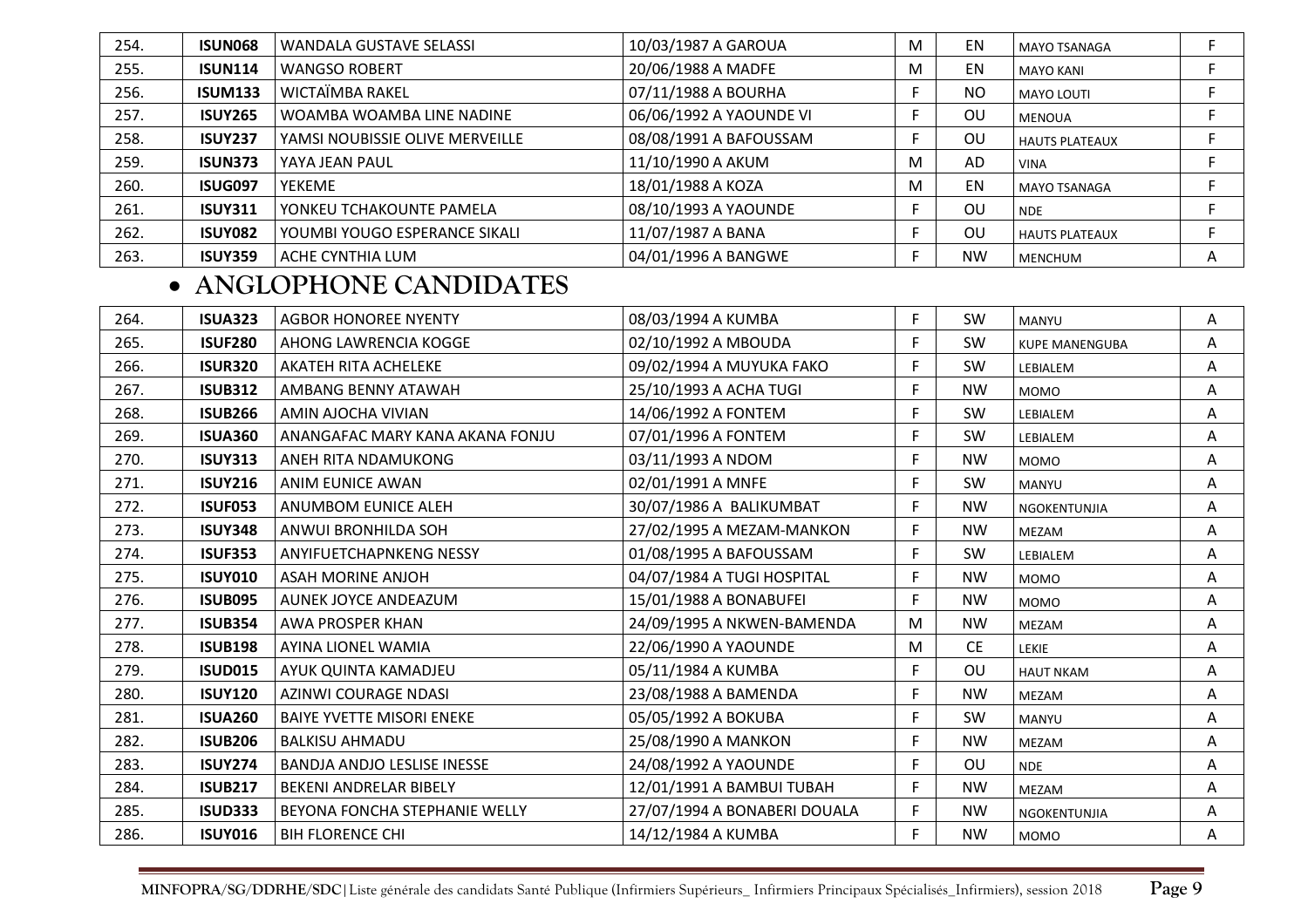| 287. | <b>ISUB319</b> | <b>CHEFOR GASTON MOFOR</b>         | 06/02/1994 A BAMBILI MEZAM           | M           | <b>NW</b> | MEZAM                 | A |
|------|----------------|------------------------------------|--------------------------------------|-------------|-----------|-----------------------|---|
| 288. | <b>ISUY173</b> | CHI CYPRAIN AGEM                   | 20/11/1989 A WUM                     | M           | <b>NW</b> | MENCHUM               | Α |
| 289. | <b>ISUB182</b> | CHI MAJOULINE ASONYIA              | 06/02/1990 A MENKA                   | $\mathsf F$ | <b>NW</b> | MEZAM                 | Α |
| 290. | <b>ISUY341</b> | <b>CHIRCK ENGONWEI CHARLOTTE</b>   | 02/12/1994 A ASHONG-BATIBO           | F.          | <b>NW</b> | <b>MOMO</b>           | Α |
| 291. | <b>ISUR044</b> | <b>CHO MAMBO CARINE</b>            | 25/05/1986 A SANTA HEALTH CENTRE     | F           | <b>NW</b> | MEZAM                 | A |
| 292. | <b>ISUA222</b> | DIKE YVONNE TAKU                   | 02/03/1991 A TIKO-FAKO               | F           | SW        | MANYU                 | Α |
| 293. | <b>ISUA106</b> | DIONI CHRISTABEL DIALE             | 14/04/1988 A KUMBA                   | F           | SW        | MEME                  | Α |
| 294. | <b>ISUA192</b> | DORCAS WOUBUM MANGEH               | 30/04/1990 A LIMBE                   | F           | <b>NW</b> | DONGA MANTUNG         | Α |
| 295. | <b>ISUY366</b> | EBAI MA-INYI OBASSEY               | 16/06/1996 A BESONG                  | F           | <b>SW</b> | MANYU                 | A |
| 296. | <b>ISUY136</b> | <b>EKOLLE GABRIEL AGBOR</b>        | 15/11/1988 A TANGANG VILLAGE         | M           | SW        | <b>KUPE MANENGUBA</b> | A |
| 297. | <b>ISUY328</b> | EKONGWESE KESHIA EBUDE             | 20/04/1994 A KUMBA                   | F           | <b>SW</b> | <b>KUPE MANENGUBA</b> | A |
| 298. | <b>ISUY326</b> | <b>ESTHER BERINGO NGWANE</b>       | 03/04/1994 A BUEA                    | F           | SW        | <b>KUPE MANENGUBA</b> | Α |
| 299. | <b>ISUA143</b> | FOCHO WAN-TEMBI RITA               | 25/12/1988 A MBENGWI                 | F           | <b>NW</b> | <b>MOMO</b>           | Α |
| 300. | <b>ISUE196</b> | FRU FORSTABEL BIH                  | 07/06/1990 A MANKON                  | F           | <b>NW</b> | MEZAM                 | Α |
| 301. | <b>ISUY187</b> | <b>GAKEHMI NAHYEMA BULA NADEGE</b> | 30/03/1990 A YAOUNDE                 | F           | <b>NW</b> | MEZAM                 | A |
| 302. | <b>ISUA295</b> | HEAVENLY-CLARA NAMONDO EVANDE      | 06/05/1993 A BUEA                    | F           | SW        | <b>FAKO</b>           | Α |
| 303. | <b>ISUA244</b> | <b>INGWO CLAUDIA TANGAH</b>        | 23/10/1991 A EBOLOWA                 | F           | <b>NW</b> | <b>MOMO</b>           | A |
| 304. | <b>ISUB149</b> | <b>JONES MIH KISUH</b>             | 03/03/1989 A MBINGO BAPTIST HOSPITAL | M           | <b>NW</b> | <b>BOYO</b>           | A |
| 305. | <b>ISUB243</b> | KAH NJAH LETISSIA                  | 17/10/1991 A BAMENDA                 | F           | <b>NW</b> | <b>MOMO</b>           | Α |
| 306. | <b>ISUA035</b> | KENFACK NANVO PATRICK MERLIN       | 06/01/1986 A KUMBA                   | M           | OU        | <b>MENOUA</b>         | Α |
| 307. | <b>ISUF294</b> | <b>KEWIR SALAMATOU BANIN</b>       | 29/04/1993 A KUMBO                   | F           | <b>NW</b> | <b>BUI</b>            | A |
| 308. | <b>ISUY235</b> | KIEN ERNESTINE                     | 05/07/1991 A DOUALA                  | F           | <b>NW</b> | MEZAM                 | Α |
| 309. | <b>ISUB338</b> | KIEN MELANIE FRU                   | 18/09/1994 A MANKON BAMENDA          | F           | <b>NW</b> | MEZAM                 | Α |
| 310. | <b>ISUY174</b> | KOM DJUIDJE RAISSA SONIA           | 17/12/1989 A YAOUNDE                 | F           | OU        | <b>KOUNG KHI</b>      | Α |
| 311. | <b>ISUY233</b> | KOUATHE ANDJO PAMELA MERELA        | 28/06/1991 A YAOUNDE                 | F           | OU        | <b>NDE</b>            | Α |
| 312. | <b>ISUR365</b> | KOULTCHOUMI DAOUA YOUSSOUFA OUMOUL | 05/06/1996 A GAROUA                  | F           | <b>NO</b> | <b>BENOUE</b>         | Α |
| 313. | <b>ISUY086</b> | KUDJOU KWETCHE AMOS MERLIN         | 05/09/1987 A DSCHANG                 | M           | OU        | <b>HAUTS PLATEAUX</b> | Α |
| 314. | <b>ISUY298</b> | <b>LALACK LONLA MARIETTE</b>       | 26/05/1993 A NKAMBE                  | F           | OU        | <b>BAMBOUTOS</b>      | Α |
| 315. | <b>ISUB018</b> | LIMYUY BRIDGET NGAH                | 15/02/1985 A KUMBO                   | F           | <b>NW</b> | BUI                   | Α |
| 316. | <b>ISUA347</b> | <b>LIZA ENANGA EFANDE</b>          | 27/02/1995 A BUEA                    | E           | SW        | FAKO                  | Α |
| 317. | <b>ISUF293</b> | LUKONG VALERINE BURINYUY           | 29/03/1993 A MELUF KUMBO             | F           | <b>NW</b> | <b>BUI</b>            | Α |
| 318. | <b>ISUR371</b> | MAKIKEU TCHAEHA ANELISE GARCIA     | 26/04/1998 A DOUALA                  | F           | OU        | <b>HAUT NKAM</b>      | Α |
| 319. | <b>ISUB363</b> | MANKAH NALVINE CHEO                | 26/02/1996 A MANKON-BAMENDA          | F           | <b>NW</b> | <b>MEZAM</b>          | Α |
| 320. | <b>ISUY040</b> | MARLYNE FUNDOH AMAAZE              | 23/03/1986 A MAMBU-BAFUT-MEZAM       | F           | <b>NW</b> | MENCHUM               | Α |
| 321. | <b>ISUY339</b> | MARY MAGDALINE YULA                | 08/10/1994 A BANSO                   | F.          | <b>NW</b> | BUI                   | A |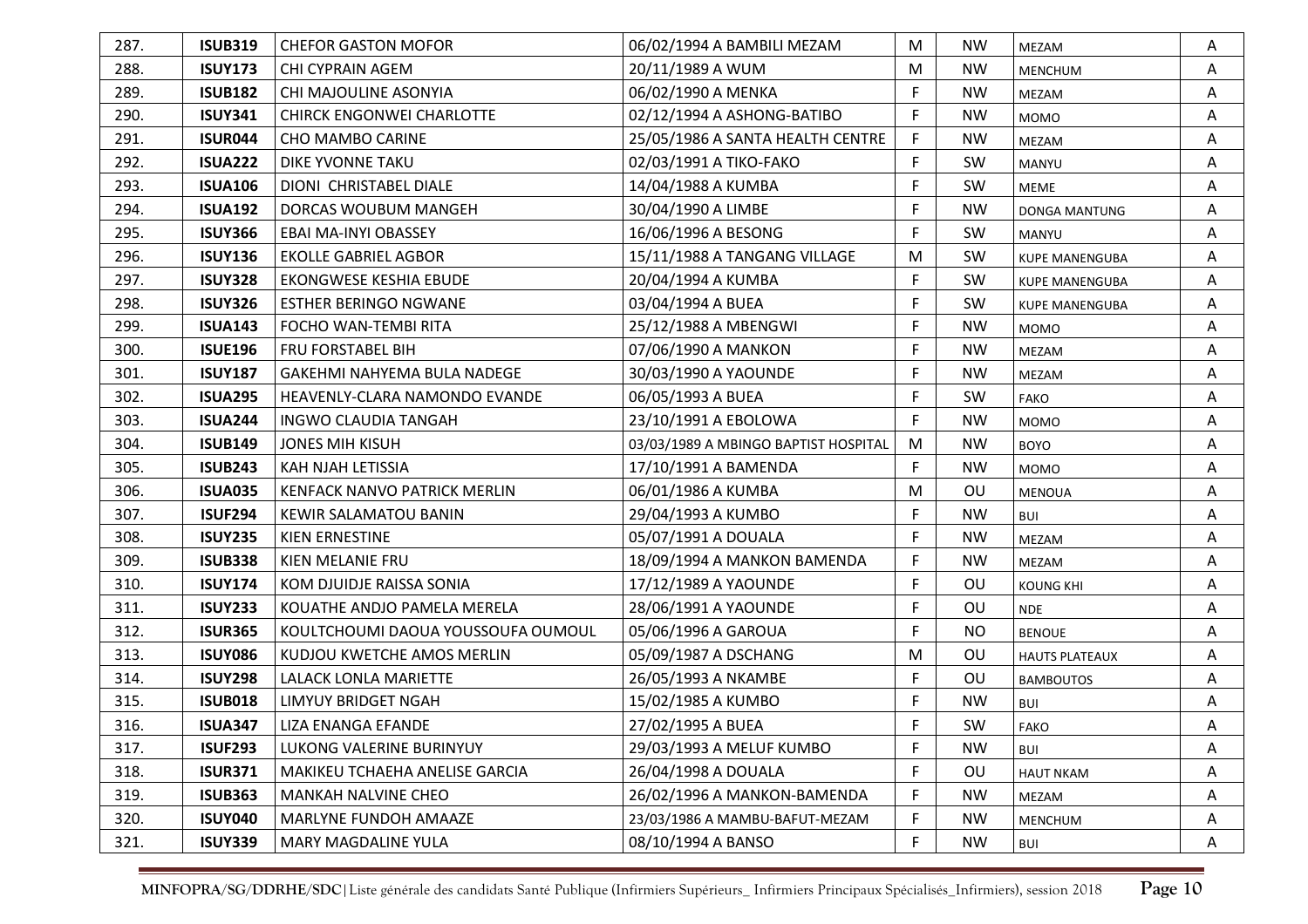| 322. | <b>ISUB329</b> | MBAH FEHNUI AKWAVUGU NKWAGOH         | 09/05/1994 A MANKON BAMENDA        | F. | NW        | NGOKENTUNJIA          | A |
|------|----------------|--------------------------------------|------------------------------------|----|-----------|-----------------------|---|
| 323. | <b>ISUB325</b> | MBAH HENRIETTA AWAN                  | 29/03/1994 A BATIBO                | F. | <b>NW</b> | <b>MOMO</b>           | Α |
| 324. | <b>ISUR146</b> | <b>MBOGNE FOKOUA RAOUL MARTIAL</b>   | 12/02/1989 A BAMEKA                | M  | OU        | <b>MIFI</b>           | Α |
| 325. | <b>ISUY308</b> | <b>MBOWA BIBAH NADINE</b>            | 31/08/1993 A YAOUNDE               | F  | <b>NW</b> | DONGA MANTUNG         | A |
| 326. | <b>ISUB213</b> | <b>MBU LARISA VERNYUY</b>            | 27/10/1990 A KUMBA                 | F  | <b>NW</b> | BUI                   | Α |
| 327. | <b>ISUB276</b> | <b>MBUH JERVIS TANTOH</b>            | 26/08/1992 A MANKON-BAMENDA        | м  | <b>NW</b> | MEZAM                 | Α |
| 328. | <b>ISUY127</b> | MIAFO FONGANG MWIBA ELVIS            | 09/10/1988 A KUMBA                 | M  | <b>OU</b> | <b>HAUT NKAM</b>      | Α |
| 329. | <b>ISUA264</b> | MODIKA REMI MASOMBE                  | 31/05/1992 A KOMBONE MISSION       | F  | SW        | <b>MEME</b>           | A |
| 330. | <b>ISUA310</b> | MOKWE ELINORA MOSUME                 | 07/10/1993 A MBONGE                | F  | <b>SW</b> | <b>MEME</b>           | Α |
| 331. | <b>ISUY150</b> | MOTUTU PRUDENCE NGAWONO              | 13/03/1989 A YAOUNDE               | F  | SW        | <b>FAKO</b>           | Α |
| 332. | <b>ISUY141</b> | MPIAH GHAFAH NDIMUNDOH GLADYS SHANIA | 07/12/1988 A YAOUNDE               | F  | <b>NW</b> | NGOKENTUNJIA          | A |
| 333. | <b>ISUB057</b> | MUFUH PROSPER GHOGOMU                | 01/11/1986 A BAMENDA               | F  | <b>NW</b> | NGOKENTUNJIA          | Α |
| 334. | <b>ISUB093</b> | NANA PELAGIE NJOMEN                  | 08/01/1988 A BAMENDA               | F  | <b>NW</b> | MEZAM                 | A |
| 335. | <b>ISUY084</b> | <b>NDIE YVONNE TAH</b>               | 22/07/1987 A KUMBA                 | F  | <b>NW</b> | <b>MOMO</b>           | Α |
| 336. | <b>ISUD009</b> | <b>NDIKUM SENYU BEATRICE</b>         | 13/05/1984 A NEPELE AWING          | F  | <b>NW</b> | MEZAM                 | Α |
| 337. | <b>ISUB033</b> | NDZELANYUY RELINDIS DZEAYE           | 04/01/1986 A BAMENDA               | F  | <b>NW</b> | <b>BUI</b>            | Α |
| 338. | <b>ISUY047</b> | NDZI MUSAAH EMELDA                   | 19/06/1986 A NDU                   | F  | <b>NW</b> | DONGA MANTUNG         | A |
| 339. | <b>ISUB254</b> | <b>NGALA NANCY YAJE</b>              | 16/03/1992 A NDOP GENERAL HOSPITAL | F  | <b>NW</b> | DONGA MANTUNG         | Α |
| 340. | <b>ISUY342</b> | NGEBGUM VERONICA AKA                 | 12/12/1994 A FONTEM                | F  | <b>SW</b> | LEBIALEM              | Α |
| 341. | <b>ISUD332</b> | NGONG HONORINE NTEFF                 | 02/06/1994 A ADUK                  | F  | <b>NW</b> | <b>BOYO</b>           | A |
| 342. | <b>ISUY076</b> | NGUM BERNADETTE NGEYA                | 17/06/1987 A BANSO                 | F  | <b>NW</b> | <b>BUI</b>            | Α |
| 343. | <b>ISUB152</b> | NJI MIRABEL MENGWI                   | 14/04/1989 A BAMENDA MEZAM         | F. | <b>NW</b> | <b>MEZAM</b>          | Α |
| 344. | <b>ISUB275</b> | <b>NJI PATIENCE</b>                  | 25/08/1992 A NNEN-BATIBO           | F  | <b>NW</b> | <b>MOMO</b>           | Α |
| 345. | <b>ISUB372</b> | NKWENTI MELVISE TIFUH                | 08/10/1998 A NKWEN-BAMENDA         | F  | <b>NW</b> | <b>MEZAM</b>          | Α |
| 346. | <b>ISUB334</b> | NKWETTA ANULEGEH VENNESSA            | 18/08/1994 A NDOUNGUE              | F  | SW        | LEBIALEM              | Α |
| 347. | <b>ISUY103</b> | NOUWAING FONDJIO GEORGES AYMERIC     | 14/03/1988 A YAOUNDE               | M  | OU        | <b>HAUTS PLATEAUX</b> | A |
| 348. | <b>ISUB346</b> | NSOH CHANTAL NCHANG                  | 15/02/1995 A BAMENDA MEZAM         | F  | <b>NW</b> | MEZAM                 | Α |
| 349. | <b>ISUA314</b> | NZIKI NANA TADFOR                    | 10/11/1993 A YAOUNDE               | M  | OU        | <b>NDE</b>            | Α |
| 350. | <b>ISUY302</b> | SANJA TCHIENGANG ANICET              | 09/08/1993 A KUMBA                 | M  | OU        | <b>NDE</b>            | Α |
| 351. | <b>ISUY195</b> | SEKA SILVIE SHULIKA                  | 18/05/1990 A SHISONG               | F  | <b>NW</b> | <b>BUI</b>            | A |
| 352. | <b>ISUY352</b> | SHU MARY MAGDALENE                   | 14/07/1995 A DOUALA                | F  | <b>NW</b> | MEZAM                 | Α |
| 353. | <b>ISUR181</b> | SIME SIMONE                          | 31/01/1990 A YDE                   | F  | <b>OU</b> | <b>MIFI</b>           | A |
| 354. | <b>ISUY321</b> | SIRRI LETISIA NDE                    | 19/02/1994 A BAMENDA-MANKON        | F  | <b>NW</b> | MEZAM                 | Α |
| 355. | <b>ISUD287</b> | SONE TRACY LESSE DIONE               | 03/03/1993 A LOBE                  | F  | SW        | <b>KUPE MANENGUBA</b> | Α |
| 356. | <b>ISUR307</b> | SOUADATA HAMADOU                     | 29/08/1993 A GAROUA                | F  | EN        | <b>DIAMARE</b>        | A |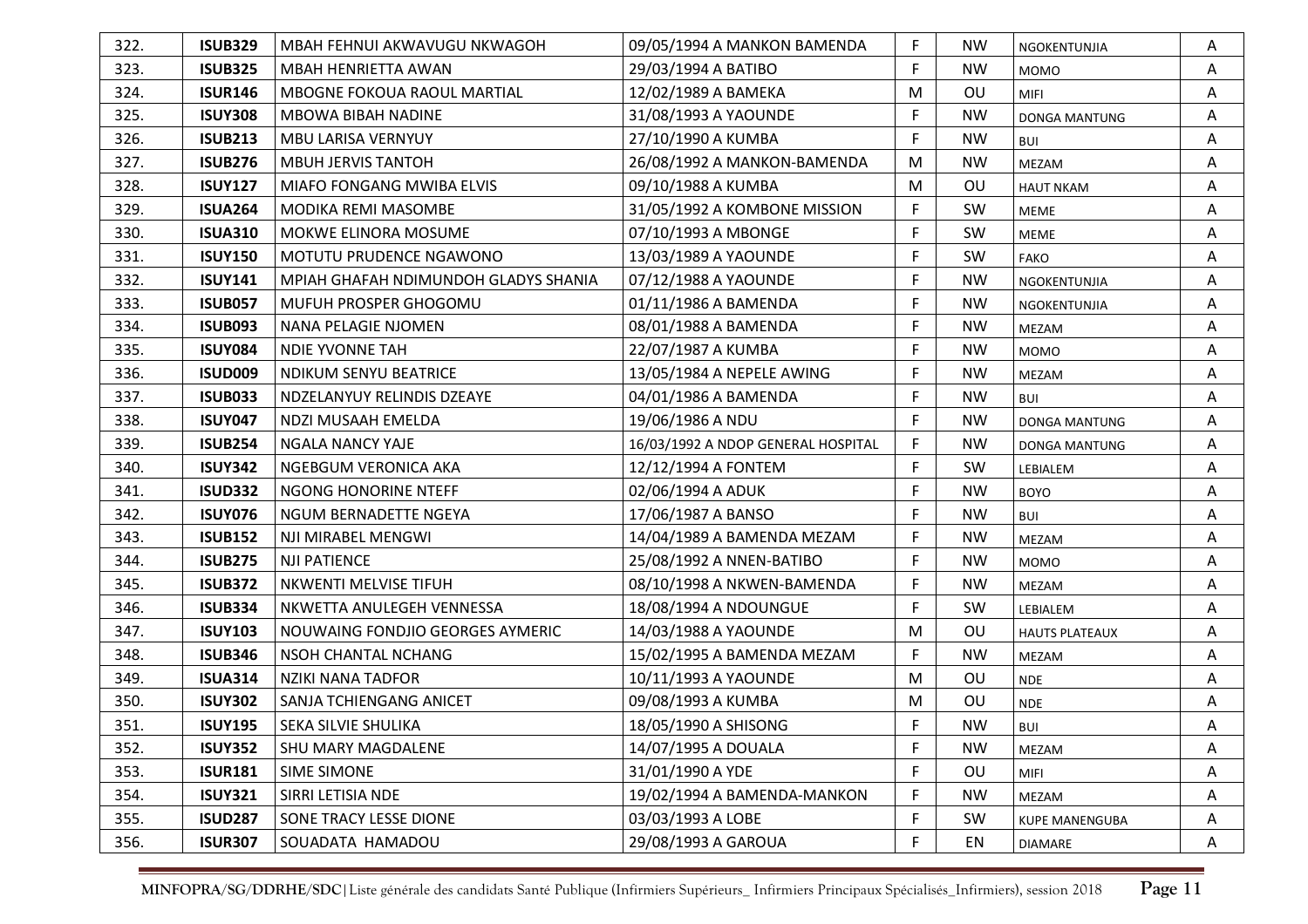| 357. | <b>ISUB167</b> | SUIYFEYIN MERCY TAMBANG            | 22/10/1989 A BANSO BAPTIST HOSPITAL  | F  | <b>NW</b> | <b>BUI</b>       | Α |
|------|----------------|------------------------------------|--------------------------------------|----|-----------|------------------|---|
| 358. | <b>ISUD011</b> | <b>TAKA ROSELINE NGWE</b>          | 24/07/1984 A PINYIN                  | F. | <b>NW</b> | MEZAM            | A |
| 359. | <b>ISUB306</b> | TANEKEU GOULA DURANCE              | 22/08/1993 A AKUM                    | E  | OU        | <b>BAMBOUTOS</b> | Α |
| 360. | <b>ISUA218</b> | TANGWE BECKY NAYAH                 | 12/01/1991 A BUEA                    | F. | <b>SW</b> | LEBIALEM         | Α |
| 361. | <b>ISUB091</b> | TANTAN SHELLA KPUMAI               | 21/12/1987 A MANKON                  | F. | <b>NW</b> | <b>BUI</b>       | Α |
| 362. | <b>ISUY324</b> | TANYITAKU RUTH BATE                | 23/03/1994 A KUMBA                   | F. | SW        | MANYU            | Α |
| 363. | <b>ISUY299</b> | <b>TAZINYA TAMONGU STANLEY</b>     | 27/05/1993 A FAKO-BUEA               | M  | <b>SW</b> | LEBIALEM         | Α |
| 364. | <b>ISUY176</b> | TCHAZOUE FONTENG CHRISTINE VIQUINE | 02/01/1990 A KUMBO                   | F. | OU        | <b>NDE</b>       | Α |
| 365. | <b>ISUB257</b> | TEFU VERA FUNKUIN                  | 06/04/1992 A ANJIN                   | F  | <b>NW</b> | <b>BOYO</b>      | Α |
| 366. | <b>ISUB026</b> | <b>TEM FIDELIS CHAM</b>            | 20/09/1985 A BAFMENG-WUM             | M  | <b>NW</b> | <b>MENCHUM</b>   | Α |
| 367. | <b>ISUB158</b> | TITA MANOJI LOUIS                  | 28/06/1989 A MBENGWI                 | M  | <b>NW</b> | <b>MENCHUM</b>   | Α |
| 368. | <b>ISUB269</b> | <b>WANYU BEATRICE KINYUY</b>       | 05/07/1992 A JAKIRI                  | F. | <b>NW</b> | <b>BUI</b>       | Α |
| 369. | <b>ISUY241</b> | WIRSUNGRIN JACQULINE BONGBURI      | 19/09/1991 A MAH                     | F. | <b>NW</b> | <b>BUI</b>       | Α |
| 370. | <b>ISUA357</b> | WIRYENKFEA SOLANGE SOLII           | 02/11/1995 A KUMBO                   | E  | <b>NW</b> | <b>BUI</b>       | A |
| 371. | <b>ISUY362</b> | <b>WOUNDJO MBACOB ANAIS</b>        | 16/02/1996 A BANTOUM                 | F. | <b>OU</b> | <b>NDE</b>       | Α |
| 372. | <b>ISUB123</b> | YAKUM HOPE YOUNUI                  | 04/09/1988 A BAMBALANG HEALTH CENTRE | F. | <b>NW</b> | NGOKENTUNJIA     | A |
| 373. | <b>ISUB212</b> | <b>ZOUM ANETTE LUM</b>             | 11/10/1990 A AKUM                    | F  | <b>NW</b> | MEZAM            | A |

# **35 INFIRMIERS PRINCIPAUX SPÉCIALISÉS**

### o**SPÉCIALITÉ: OPHTALMOLOGIE**

| $N^{\circ}$ |                | <b>MATRICULE NOMS ET PRÉNOMS</b>         | <b>DATE ET LIEU DE NAISSANCE</b> | <b>SEXE</b> | <b>RÉGION</b><br><b>D'ORIGINE</b> | DÉPARTEMENT D'ORIGINE | <b>LANGUE</b> |
|-------------|----------------|------------------------------------------|----------------------------------|-------------|-----------------------------------|-----------------------|---------------|
|             | IPSD073        | <b>CHEGUI ZANDJIO AURELIE CHRISTELLE</b> | 02/09/1986 A DSCHANG             |             | OU                                | <b>MENOUA</b>         | F.            |
| 2.          | <b>IPSY051</b> | DJUIDJIE KAMGA IRENE LYONELLE            | 24/07/1990 A BAFANG              |             | 0U                                | <b>KOUNG KHI</b>      |               |
| 3.          | <b>IPSL061</b> | <b>ENDANGTE KANE FABRICE</b>             | 04/12/1987 A AVEBE               | M           | <b>SU</b>                         | <b>MVILA</b>          |               |
| 4.          | IPSY039        | EYENGA GERMAINE CAROLINE                 | 01/12/1987 A YAOUNDE             | F.          | CE.                               | <b>MFOUNDI</b>        | F.            |
| 5.          | IPSY014        | FOKEM TCHINDA NADEGE MARIETTE            | 26/10/1984 A BAFOUSSAM           | E           | OU                                | <b>BAMBOUTOS</b>      | F.            |
| 6.          | <b>IPSY055</b> | FONKOUA MARYLINE VANESSA                 | 30/03/1992 A AKONOLINGA          | F.          | CE.                               | NYONG ET MFOUMOU      | F.            |
| 7.          | <b>IPSY011</b> | KEMCHE GEORGETTE AURELIE                 | 11/06/1984 A YAOUNDE             | F           | OU                                | <b>HAUTS PLATEAUX</b> | F.            |
| 8.          | <b>IPSB103</b> | KENFACK KOUGOUM EDOUARD                  | 28/04/1988 A WUM                 | M           | OU                                | <b>MENOUA</b>         | F.            |
| 9.          | IPSY013        | NANGUE JOSUE DORICE                      | 21/09/1984 A YAOUNDE             | F.          | OU                                | <b>MENOUA</b>         | F.            |
| 10.         | IPSD075        | NGOMBO NDOM ANDRE MICHEL                 | 02/10/1986 A AMBAM               | F.          | LT                                | <b>NKAM</b>           | F.            |
| 11.         | <b>IPSY015</b> | <b>NGUEMFOUO SABINE</b>                  | 28/10/1984 A BATCHAM             | F.          | OU                                | <b>MENOUA</b>         | F.            |
| 12.         | IPSD083        | NONO LETCHE NAPOLEON                     | 26/02/1988 A MBO                 | M           | OU                                | <b>NDE</b>            | F.            |
| 13.         | IPSY035        | NOUBIA ZAMBOU HERMINE ROSIANE            | 26/03/1987 A MABOMBE             | F           | ΟU                                | <b>MENOUA</b>         |               |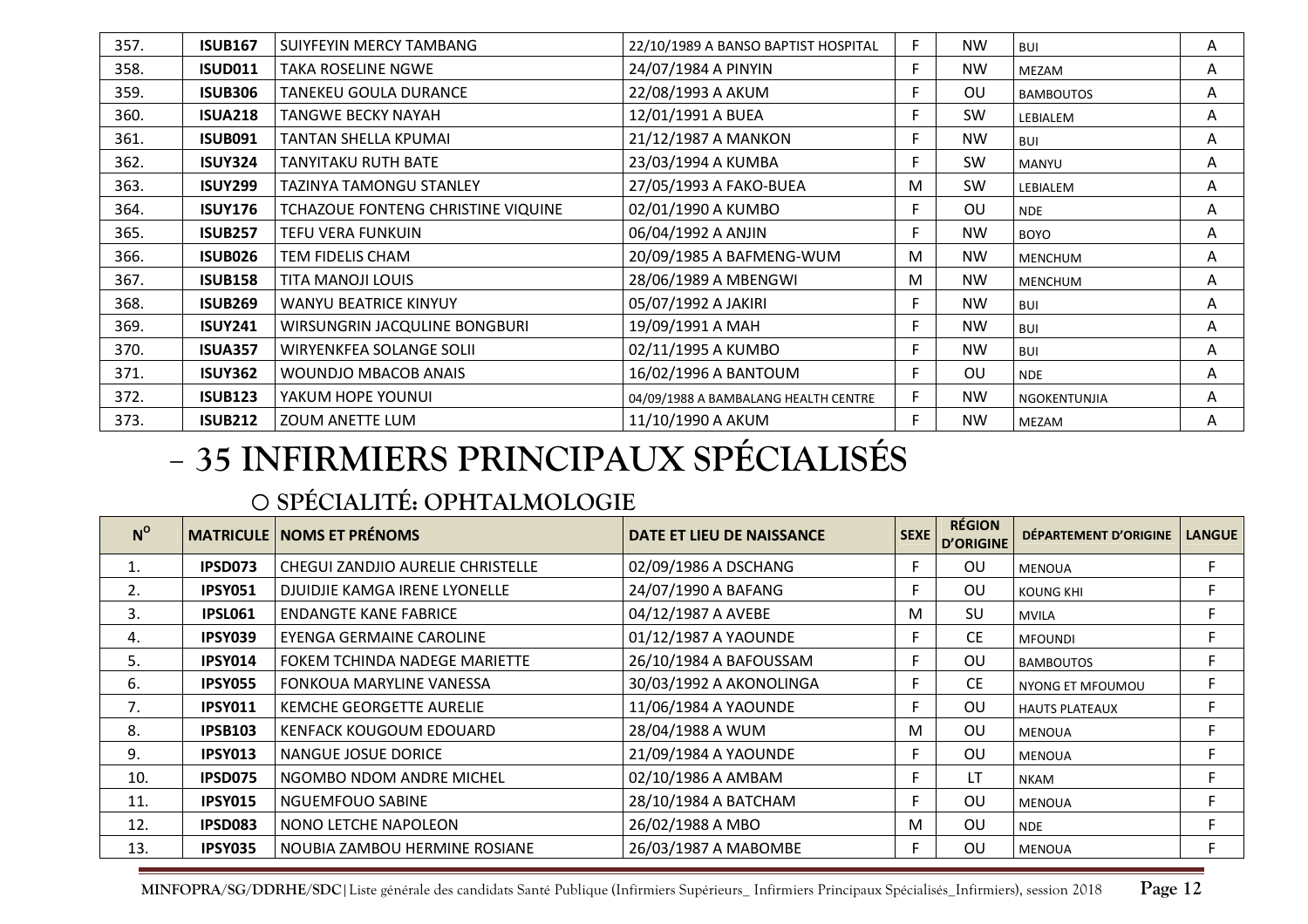| 14. | IPSD089 | l NYA NGASSAM RITA MIKAELLE        | 09/05/1989 A DOUALA            |   | ΟU | <b>NDE</b>             |  |
|-----|---------|------------------------------------|--------------------------------|---|----|------------------------|--|
| 15. | IPSY016 | l OUGUEDOU IRENE JOSIEL            | 01/12/1984 A YAOUNDE           |   |    | <b>MBAM ET INOUBOU</b> |  |
| 16. | IPSM001 | <b>TATAWA</b>                      | 12/03/1986 A LOUGUEREO-ZAMALAO | M | EN | MAYO TSANAGA           |  |
| 17. | IPSY050 | TCHICHOUA NGOUFANKE CARINNE NOELLE | 17/12/1989 A GAROUA            |   | OU | <b>HAUT NKAM</b>       |  |
| 18. | IPSY056 | TIOTSOP MBOUKEU MICHAELLE LOVELY   | 14/08/1992 A BERTOUA           |   | OU | <b>BAMBOUTOS</b>       |  |
| 19. | IPSM003 | l WADAWA PASCAL                    | 26/11/1994 A GODIGONG          |   | ΕN | MAYO SAVA              |  |

# o **SPÉCIALITÉ: ANESTHÉSIE-RÉANIMATION**

| $N^{\circ}$ |                | <b>MATRICULE   NOMS ET PRÉNOMS</b> | DATE ET LIEU DE NAISSANCE | <b>SEXE</b> | <b>RÉGION</b><br><b>D'ORIGINE</b> | DÉPARTEMENT D'ORIGINE | <b>LANGUE</b> |
|-------------|----------------|------------------------------------|---------------------------|-------------|-----------------------------------|-----------------------|---------------|
| 20.         | <b>IPSY054</b> | ABENA FAGAP GHISLAINE PRISCA       | 02/11/1990 A MBALMAYO     | F           | <b>CE</b>                         | MEFOU ET AKONO        | F             |
| 21.         | <b>IPSY034</b> | ABENA NLO PASCALINE RUTH           | 19/03/1987 A YAOUNDE      | F.          | <b>CE</b>                         | LEKIE                 | F             |
| 22.         | <b>IPSB100</b> | <b>CHIENTEMOU NGOUTEME OLIVIER</b> | 26/04/1987 A NJINGOUMBE   | M           | OU                                | <b>NOUN</b>           | F             |
| 23.         | <b>IPSD069</b> | CHOMAKO JEANNE CHRISTELLE          | 07/08/1985 A DOUALA       | F.          | OU                                | <b>HAUT NKAM</b>      | F             |
| 24.         | <b>IPSB107</b> | <b>DEFFO LUCAS KEVIN</b>           | 12/02/1992 A DOUALA       | м           | OU                                | <b>KOUNG KHI</b>      | F             |
| 25.         | <b>IPSY008</b> | DEMGNE NGUEMNANG NELLY LISBETH     | 01/05/1984 A YAOUNDE      | F           | OU                                | <b>KOUNG KHI</b>      | F             |
| 26.         | <b>IPSG062</b> | DJIM HAMNE LEVIS                   | 17/03/1987 A GAROUA       | M           | <b>NO</b>                         | <b>BENOUE</b>         | F             |
| 27.         | <b>IPSY012</b> | DJOUMESSI DONGMO VICTOIRE MARCELLE | 23/07/1984 A DSCHANG      | F.          | OU                                | <b>MENOUA</b>         | F             |
| 28.         | <b>IPSD072</b> | <b>DONFACK CARINE</b>              | 21/05/1986 A DSCHANG      | F           | OU                                | <b>MENOUA</b>         | F             |
| 29.         | <b>IPSB097</b> | <b>DONFACK JOSEPH</b>              | 03/01/1986 A BALEVENG     | M           | OU                                | <b>MENOUA</b>         | F             |
| 30.         | <b>IPSY020</b> | DONKEN TSONWANG ROMAIN             | 28/02/1985 A DOUALA       | M           | OU                                | <b>MENOUA</b>         | F             |
| 31.         | IPSR004        | EBA EBA ETIENNE                    | 07/03/1987 A DOUMOU       | M           | <b>CE</b>                         | NYONG ET MFOUMOU      | F             |
| 32.         | <b>IPSY028</b> | EDZOA OYOMO ALBERT                 | 21/08/1986 A MBALMAYO     | M           | <b>CE</b>                         | NYONG ET SO'O         | $\mathsf F$   |
| 33.         | <b>IPSY046</b> | <b>EMO MOUHA LAURIANE ELODIE</b>   | 28/05/1989 A DOUALA       | F.          | OU                                | <b>HAUT NKAM</b>      | F             |
| 34.         | <b>IPSD070</b> | <b>FOTSO GUY RODRIGUE</b>          | 22/03/1986 A YAOUNDE      | M           | OU                                | <b>KOUNG KHI</b>      | F             |
| 35.         | <b>IPSY053</b> | <b>HAROUNA</b>                     | 20/09/1990 A MOKONG       | M           | EN                                | <b>MAYO TSANAGA</b>   | $\mathsf F$   |
| 36.         | <b>IPSD077</b> | JAZET NANKEU FRANCINE              | 12/03/1987 A DOUALA       | F           | OU                                | <b>MENOUA</b>         | F             |
| 37.         | <b>IPSB108</b> | KALAK TANGOUFO MIREILLE LINDA      | 27/01/1993 A BAMENDOU     | F           | OU                                | <b>BAMBOUTOS</b>      | F             |
| 38.         | <b>IPSY040</b> | <b>KAMBOU SIMPLICE</b>             | 07/12/1987 A DOUALA       | M           | OU                                | <b>NDE</b>            | F             |
| 39.         | <b>IPSD087</b> | <b>KAMMOE MEULA FREDDY</b>         | 01/10/1988 A BAFOUSSAM    | M           | OU                                | <b>HAUTS PLATEAUX</b> | F             |
| 40.         | <b>IPSY052</b> | KAMWOUA KOMBOU EDGAR               | 31/08/1990 A BAMOUGOU     | M           | OU                                | <b>NDE</b>            | F             |
| 41.         | <b>IPSB058</b> | <b>KENFACK MATHURIN</b>            | 10/12/1986 A BALEVENG     | M           | SW                                | LEBIALEM              | F             |
| 42.         | <b>IPSD067</b> | <b>KENTSA'A CERAPHIN PIERRE</b>    | 15/01/1985 A FONGO TONGO  | M           | OU                                | <b>MENOUA</b>         | F             |
| 43.         | <b>IPSY026</b> | KONLACK TIWO ALVINE                | 09/02/1986 A MBOUDA       | F           | OU                                | <b>BAMBOUTOS</b>      | F             |
| 44.         | IPSD074        | KOUETCHEU KAMDEM PATRICK DELIO     | 09/09/1986 A MOUMEE       | M           | OU                                | <b>HAUT NKAM</b>      | F             |
| 45.         | <b>IPSB060</b> | <b>KUETE FOPA JEAN JACQUES</b>     | 01/06/1988 A MBOUDA       | M           | OU                                | <b>BAMBOUTOS</b>      | F             |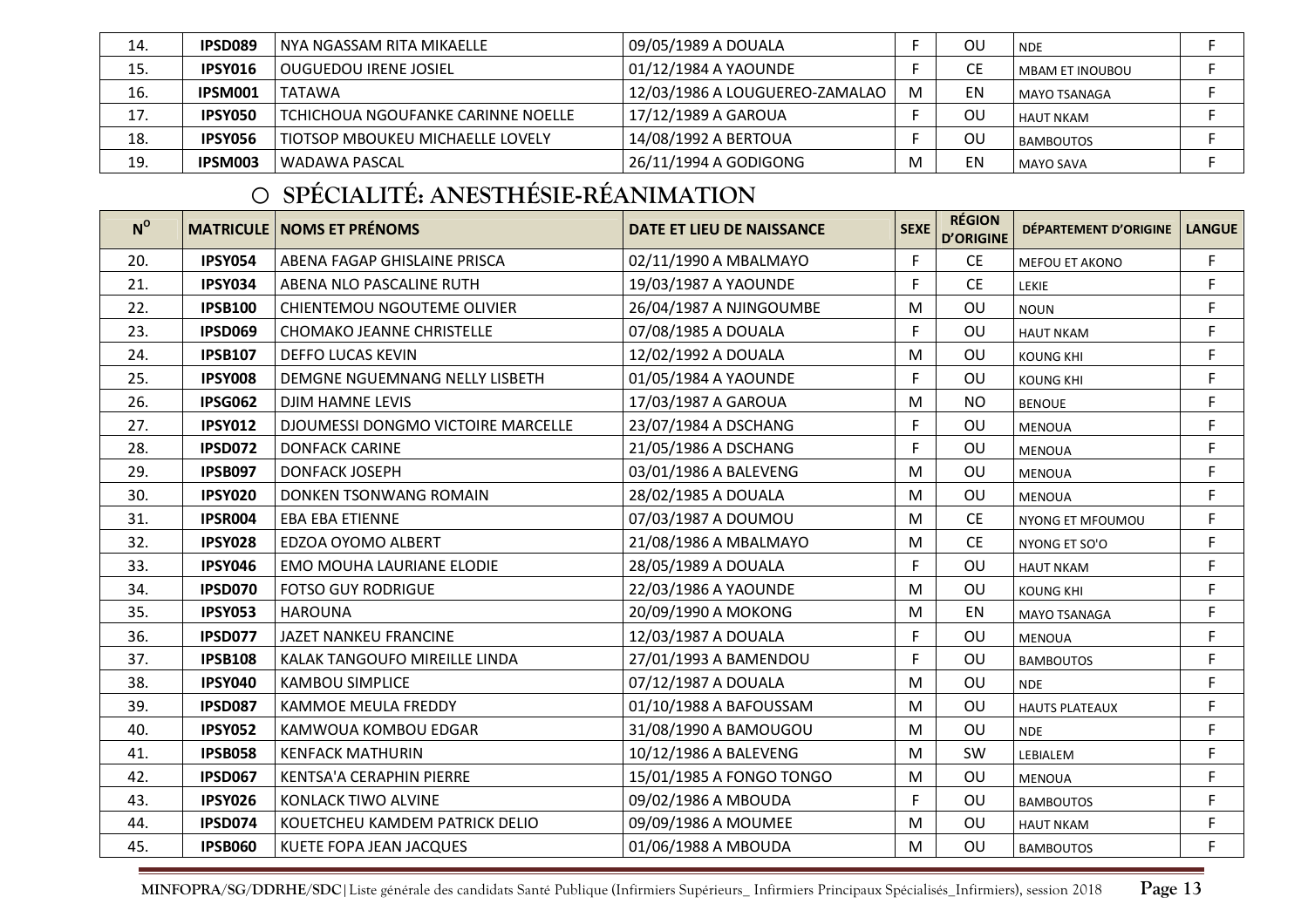| 46. | IPSE006                        | <b>MATCHIKA DENISE MIRABELLE</b>    | 28/02/1988 A GARI GOMBO    | F. | ES.       | <b>BOUMBA ET NGOKO</b> | F. |  |  |
|-----|--------------------------------|-------------------------------------|----------------------------|----|-----------|------------------------|----|--|--|
| 47. | <b>IPSY010</b>                 | <b>MBETE AKONO</b>                  | 10/06/1984 A BERTOUA       | F. | CE.       | NYONG ET MFOUMOU       | F. |  |  |
| 48. | <b>IPSD091</b>                 | MEMBOU WEMBE GOLDFRIED              | 27/06/1990 A BANGANGTE     | F  | ES        | <b>BOUMBA ET NGOKO</b> | F. |  |  |
| 49. | <b>IPSY038</b>                 | <b>MOFO GESRIL GAITAN</b>           | 16/08/1987 A BALEPO        | M  | OU        | <b>BAMBOUTOS</b>       | F  |  |  |
| 50. | IPSB099                        | <b>MOWA APPOLINAIRE</b>             | 10/05/1986 A BATCHAM       | M  | <b>OU</b> | <b>BAMBOUTOS</b>       | F  |  |  |
| 51. | IPSY044                        | NGO WASNYO TECLAIRE VIVIANE         | 09/10/1988 A BAFIA         | F. | CE.       | <b>NYONG ET KELLE</b>  | F  |  |  |
| 52. | <b>IPSY017</b>                 | NGONO NOAH SIMONE MARLYSE           | 22/12/1984 A NKOLEVODO     | F. | <b>CE</b> | <b>LEKIE</b>           | F  |  |  |
| 53. | IPSY043                        | NGUEGANG NOUNI CLAUDINE             | 01/06/1988 A YAOUNDE       | F. | EN        | <b>MAYO DANAY</b>      | F. |  |  |
| 54. | <b>IPSE005</b>                 | NONGNI ZEUFACK MARIELLE             | 13/03/1984 A BALEVENG      | F. | ES        | LOM ET DJEREM          | F  |  |  |
| 55. | IPSM002                        | NTIEMBO MBOUWE MATHIAS              | 24/02/1988 A DOUALA        | м  | ES        | <b>BOUMBA ET NGOKO</b> | F. |  |  |
| 56. | IPSY023                        | ONGONO GRACE NAOMI                  | 16/05/1985 A YAOUNDE       |    | CE.       | <b>MBAM ET INOUBOU</b> | F. |  |  |
| 57. | IPSY021                        | ONGONO NTEME LOUIS GEORGES          | 06/03/1985 A NKOLDZAMA II  | M  | <b>CE</b> | <b>LEKIE</b>           | F  |  |  |
| 58. | IPSY042                        | <b>OUSMANE LIMANE</b>               | 25/05/1988 A MORA          | M  | EN        | <b>LOGONE ET CHARI</b> | F  |  |  |
| 59. | IPSD079                        | <b>TANKEU NDJOUTSE EUNICE NEREE</b> | 06/07/1987 A BAFOUSSAM     | F. | <b>OU</b> | <b>BAMBOUTOS</b>       | F  |  |  |
| 60. | IPSY033                        | <b>TASSI JEAN YANICK</b>            | 11/02/1987 A OBALA         | M  | <b>CE</b> | LEKIE                  | F  |  |  |
| 61. | <b>IPSY024</b>                 | TCHUENTE FOTSO SOP LAURENCE LAURE   | 06/01/1986 A KYE-OSSI      | F. | <b>OU</b> | <b>KOUNG KHI</b>       | F. |  |  |
| 62. | <b>IPSB102</b>                 | <b>TSOPFACK ROSTAND MARTIAL</b>     | 10/02/1988 A NDOH DJUTITSA | M  | <b>OU</b> | <b>MENOUA</b>          | F  |  |  |
| 63. | IPSB095                        | WAMBA ZANGUE DONAL BATELE           | 29/12/1984 A BALEVENG      | M  | <b>OU</b> | <b>MENOUA</b>          | F. |  |  |
| 64. | IPSB094                        | ZANGUE GUY MERLIN                   | 10/06/1984 A BALEVENG      | M  | OU        | <b>MENOUA</b>          | F  |  |  |
|     | $\bullet$ ANGLOPHONE CANDIDATE |                                     |                            |    |           |                        |    |  |  |

### **ANGLOPHONE CANDIDATE**

 $\overline{\phantom{a}}$ 

| <b>NIM</b><br>JAI NYOHOUNFON<br><b>IDCRAEO</b><br>-<br>i NYAMKUS<br>TIN NONI BUI<br>USI BENUAI<br>l BU<br>ו נו<br>. ان<br>M<br>n'<br>7 I U.<br>וחנ<br>э.<br>ບບ |
|----------------------------------------------------------------------------------------------------------------------------------------------------------------|
|----------------------------------------------------------------------------------------------------------------------------------------------------------------|

### o**SPÉCIALITÉ: SANTÉ MENTALE**

| $N^{\circ}$ |                | <b>MATRICULE NOMS ET PRÉNOMS</b> | DATE ET LIEU DE NAISSANCE | <b>SEXE</b> | <b>RÉGION</b><br><b>D'ORIGINE</b> | DÉPARTEMENT D'ORIGINE  | <b>LANGUE</b> |
|-------------|----------------|----------------------------------|---------------------------|-------------|-----------------------------------|------------------------|---------------|
| 66.         | IPSY045        | ADAMOU AMIDOU                    | 12/11/1988 A KAELE        | M           | EN                                | <b>MAYO KANI</b>       |               |
| 67.         | IPSY048        | <b>BOUDOMBO ASSAMA THIERRY</b>   | 03/07/1989 A BIPINDI      | M           | <b>CE</b>                         | <b>MBAM ET INOUBOU</b> |               |
| 68.         | IPSY047        | DOUANLA MBONWO BILIE RONALD      | 24/06/1989 A BATCHAM      | м           | OU                                | <b>BAMBOUTOS</b>       |               |
| 69.         | <b>IPSY037</b> | <b>FOKOUONG TCHOFFO EUGENE</b>   | 27/05/1987 A MBOUDA       | M           | OU                                | <b>BAMBOUTOS</b>       |               |
| 70.         | IPSY029        | <b>KENGNI TIMBA BEATRICE</b>     | 01/10/1986 A PENJA        |             | OU                                | <b>HAUT NKAM</b>       |               |
| 71.         | IPSY041        | <b>KEUYO FOSSO EPIPHANIE</b>     | 29/01/1988 A MBENGWI      |             | OU                                | <b>BAMBOUTOS</b>       |               |
| 72.         | IPSY032        | <b>KOFFO KOUPONG COLETTE</b>     | 22/01/1987 A BALATCHI     |             | OU                                | <b>BAMBOUTOS</b>       | E.            |
| 73.         | IPSB092        | <b>MAKOUMBO MARIE SANDRINE</b>   | 10/01/1984 A BANSOA       |             | OU                                | <b>MENOUA</b>          |               |
| 74.         | IPSY022        | NANGUE TEKEM HERMINE NADEGE      | 11/03/1985 A SHISONG      |             | OU                                | <b>BAMBOUTOS</b>       | F.            |
| 75.         | IPSY031        | NDZOUA MIREILLE CAROLINE         | 25/12/1986 A KOKOE        |             | CЕ                                | LEKIE                  |               |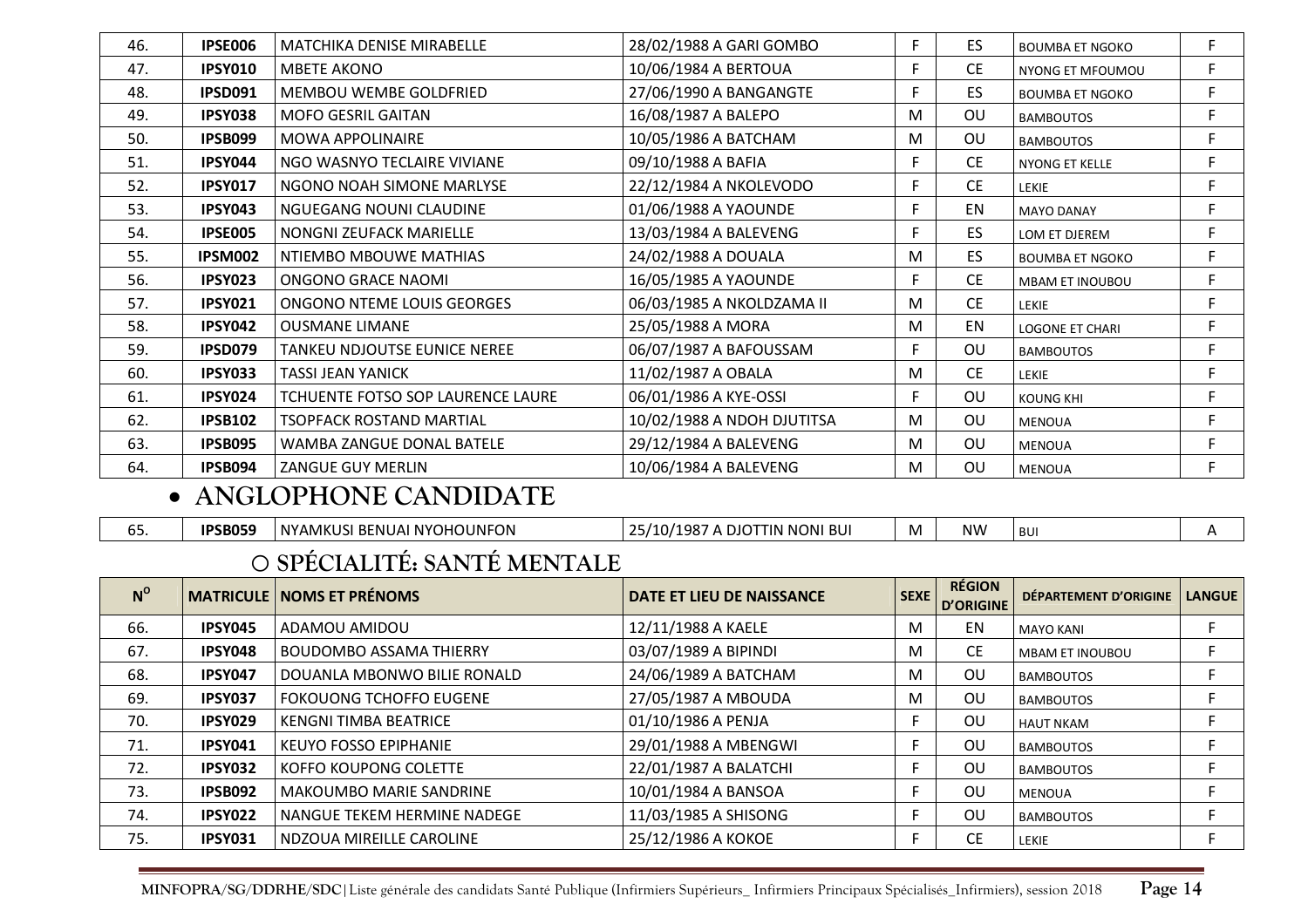| 76. | IPSY025        | l NGANZIE FIFEN ERICK            | 02/02/1986 A NJISSE      | M | OU        | <b>NOUN</b>           |  |
|-----|----------------|----------------------------------|--------------------------|---|-----------|-----------------------|--|
| 77. | IPSY030        | NGOUFACK CARINE FLORE            | 16/10/1986 A ENONGAL     |   | <b>OU</b> | <b>MENOUA</b>         |  |
| 78. | IPSY009        | NGUEFACK FOTCHOU HIPPOLYTE JOEL  | 09/05/1984 A BAFOU       | M | OU        | <b>MENOUA</b>         |  |
| 79. | <b>IPSB104</b> | NKOUMBONG KENFACK CALIXTE-HERVE  | 11/11/1988 A FONGO TONGO | M | ΟU        | <b>MENOUA</b>         |  |
| 80. | <b>IPSB101</b> | NONO NGUENANG EUGENIE CHRISTELLE | 27/05/1987 A YAOUNDE     |   | ΟU        | <b>KOUNG KHI</b>      |  |
| 81. | <b>IPSY019</b> | NPEUWE KWEYAP NATHALIE CLAIRE    | 06/02/1985 A LOUM        |   | OU        | <b>HAUT NKAM</b>      |  |
| 82. | <b>IPSB106</b> | <b>TADJUIDJE LOÏC CABREL</b>     | 24/10/1989 A MBO BANDJOU | M | OU        | <b>HAUTS PLATEAUX</b> |  |
| 83. | <b>IPSY027</b> | TCHAMNA TCHAMAKO ALVINE          | 27/05/1986 A YAOUNDE     |   | <b>OU</b> | <b>HAUT NKAM</b>      |  |
| 84. | IPSY018        | <b>TCHEWE JACQUES</b>            | 12/01/1985 A BAFIA       | м | OU        | <b>HAUTS PLATEAUX</b> |  |

## • **ANGLOPHONE CANDIDATE**

| , ب | IPSY049 | ! ROLAND<br>.<br><b>DMENIEF</b><br>NZEMBO | . RARA^<br>-08/<br>11000<br>10<br>∸ישר<br>- | <b>IVI</b> | NW.<br>v v | GOKENTUNJIA<br><b>AI</b> |  |
|-----|---------|-------------------------------------------|---------------------------------------------|------------|------------|--------------------------|--|
|-----|---------|-------------------------------------------|---------------------------------------------|------------|------------|--------------------------|--|

### o**SPÉCIALITÉ: GÉRONTOLOGIE**

| $N^{\rm o}$ |                | <b>MATRICULE   NOMS ET PRÉNOMS</b>     | DATE ET LIEU DE NAISSANCE    | <b>SEXE</b> | <b>RÉGION</b><br><b>D'ORIGINE</b> | DÉPARTEMENT D'ORIGINE  | <b>LANGUE</b> |
|-------------|----------------|----------------------------------------|------------------------------|-------------|-----------------------------------|------------------------|---------------|
| 86.         | IPSD084        | ANAGUE ACHINDATI ELEONORE              | 09/07/1988 A YAOUNDE         | F.          | <b>OU</b>                         | <b>MENOUA</b>          | F.            |
| 87.         | IPSD080        | <b>DJOUMETIEU SONKENG PIERRE</b>       | 09/07/1987 A BAFOUSSAM       | M           | OU                                | <b>MENOUA</b>          | F             |
| 88.         | <b>IPSD065</b> | DONFACK TSAFACK ACHILLE BLONDEL        | 09/07/1984 A BANGANGTE       | M           | OU                                | <b>MENOUA</b>          | F.            |
| 89.         | <b>IPSB105</b> | DONGMO LEKEUKA NADEGE FLAURE           | 01/01/1989 A BALEVENG        | F.          | OU                                | <b>MENOUA</b>          | F             |
| 90.         | <b>IPSD082</b> | DONGMO ZAFACK GUYLENE LAURE            | 15/11/1987 A BONABERI DOUALA | F           | OU                                | <b>MENOUA</b>          | F             |
| 91.         | IPSD064        | <b>FANDIO KOPA JENNY</b>               | 11/05/1984 A OBALA           | F           | OU                                | <b>NDE</b>             | F.            |
| 92.         | <b>IPSB096</b> | <b>FOUEGAP TSOPFO SANDRINE INGRIDE</b> | 16/05/1985 A BAMENDA         | F.          | OU                                | <b>MENOUA</b>          | F             |
| 93.         | IPSD090        | <b>FOUNGANG CALIXTE AUGUSTINE</b>      | 15/06/1989 A DOUALA          | F           | LT.                               | <b>NKAM</b>            | F             |
| 94.         | IPSD088        | <b>KONLACK MIREILLE</b>                | 13/12/1988 A DOUALA          | F.          | OU                                | <b>BAMBOUTOS</b>       | F             |
| 95.         | <b>IPSY007</b> | MAFOGANG FRANCOISE BIEN AIMEE FLORE    | 09/04/1984 A BANSOA          | F           | OU                                | <b>MENOUA</b>          | F             |
| 96.         | <b>IPSY036</b> | MAKOUN GUELAK'HA CLAUDIA CHRISTELLE    | 25/05/1987 A YAOUNDE         | F.          | OU                                | <b>MENOUA</b>          | F             |
| 97.         | <b>IPSD078</b> | <b>MBANGO A RIBAMA AUGUSTINE</b>       | 20/04/1987 A SOUZA           | F           | <b>CE</b>                         | <b>MBAM ET INOUBOU</b> | F             |
| 98.         | <b>IPSD066</b> | MEFOUEKA SONGNING VIRGINIE             | 08/01/1985 A BAMENDOU II     | F.          | OU                                | <b>MENOUA</b>          | F             |
| 99.         | <b>IPSB093</b> | MEMENKEM NGOUGNI CATHY LAURE           | 02/02/1984 A DOUALA          | F.          | OU                                | <b>MENOUA</b>          | F.            |
| 100.        | IPSD081        | <b>METSEGOUM PANGUIEN IRENE</b>        | 10/09/1987 A BAFOUSSAM       | F           | OU                                | <b>MIFI</b>            | F             |
| 101.        | IPSD076        | NDONGO OBOLLA FANNY                    | 05/02/1987 A GAROUA          | F           | LT.                               | <b>MOUNGO</b>          | F             |
| 102.        | <b>IPSD063</b> | NGANSO SIMO ELISABETH NOEL             | 01/01/1984 A NLOHE           | F           | OU                                | <b>NDE</b>             | F             |
| 103.        | <b>IPSD071</b> | NJOUMA TOUKOULOU ANASTASIE ARLETTE     | 24/03/1986 A DOUALA          | F           | <b>CE</b>                         | <b>MBAM ET KIM</b>     | F             |
| 104.        | <b>IPSD068</b> | NKWEMI NKAMYOU MICHELE PRISCA          | 13/04/1985 A DOUALA          | F           | OU                                | <b>NDE</b>             | F.            |
| 105.        | <b>IPSD085</b> | NOUBOUDEM ASSONTIA MARIE VANETTE       | 29/07/1988 A DOUALA          | F.          | SW                                | LEBIALEM               | F.            |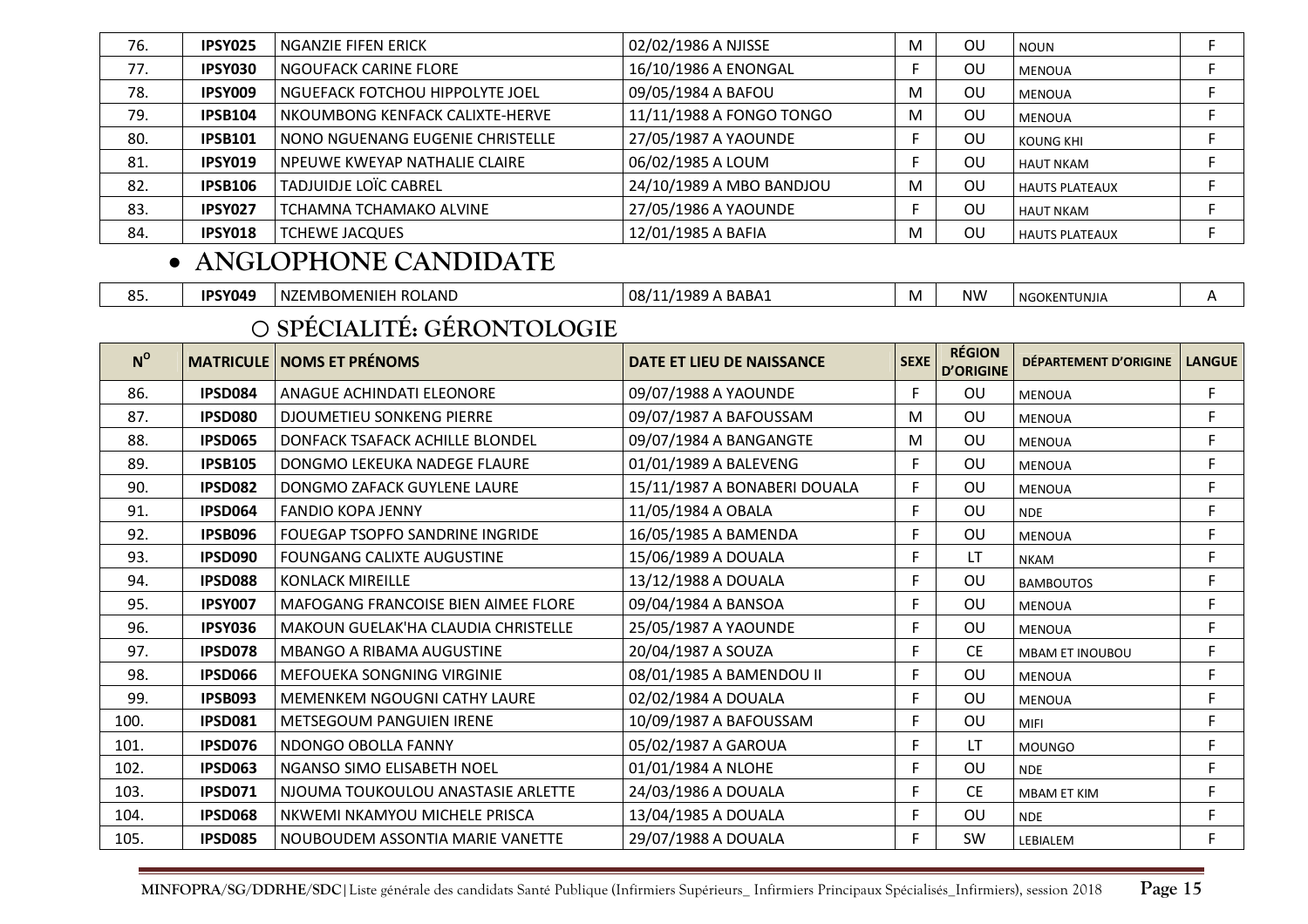| 106. | <b>IPSB098</b> | CATHERINE NATHALIE<br><b>SIMC</b>                         | 23/03/1986<br>$\land$ DOUALA | ົ<br>UU | <b>HAUTS PLATEAUX</b> |  |
|------|----------------|-----------------------------------------------------------|------------------------------|---------|-----------------------|--|
| 107. | <b>IPSD086</b> | <b>CAREINE</b><br>ICHUINGOUA GUILAINE<br>`HAPDA<br>- I Ui | . LOUM<br>29/09/1988 A       | UU      | <b>NDE</b>            |  |

#### • **ANGLOPHONE CANDIDATE**

| 108 | <b>IPSY05<sup>-</sup></b> | H MARY AKAMA NGOH<br>ADIAF | <b>. .</b><br>- A KUMBA<br>'1994.<br>25/04 | <b>SW</b> | <b>MEME</b> |  |
|-----|---------------------------|----------------------------|--------------------------------------------|-----------|-------------|--|
|     |                           |                            |                                            |           |             |  |

#### -**45 INFIRMIERS**

| $N^{\circ}$ |                | <b>MATRICULE   NOMS ET PRÉNOMS</b>  | DATE ET LIEU DE NAISSANCE    | <b>SEXE</b> | <b>RÉGION</b><br><b>D'ORIGINE</b> | DÉPARTEMENT D'ORIGINE  | <b>LANGUE</b> |
|-------------|----------------|-------------------------------------|------------------------------|-------------|-----------------------------------|------------------------|---------------|
| 1.          | <b>INFL200</b> | ABENKOU MARIE ANTOINETTE ALIDA      | 30/09/1984 A NSELANG         | F           | SU                                | <b>MVILA</b>           | F             |
| 2.          | <b>INFY225</b> | ADJANG ABODO ISABELLE LAURE         | 22/11/1987 A BATOURI         | F.          | <b>CE</b>                         | MEFOU ET AKONO         | F             |
| 3.          | <b>INFM066</b> | ADJIMDAR PAUL MINAWA                | 14/01/1995 A CSE DE MBALDA   | M           | EN                                | <b>MAYO TSANAGA</b>    | F             |
| 4.          | <b>INFG112</b> | <b>ADJIMEVEL CHRISTOPHE</b>         | 11/05/1992 A DJARENGOL-KODEK | M           | EN                                | <b>DIAMARE</b>         | F             |
| 5.          | <b>INFG124</b> | AICHATOU OUSMANOU                   | 15/08/1988 A YAOUNDE         | F           | <b>NO</b>                         | <b>BENOUE</b>          | F             |
| 6.          | <b>INFM060</b> | AISHA MALOUDOU                      | 12/03/1994 A MOKOLO          | F.          | EN                                | <b>MAYO SAVA</b>       | F             |
| 7.          | <b>INFN008</b> | AISSA SOONOUNG                      | 03/02/1986 A MANTO           | F           | AD                                | <b>VINA</b>            | F             |
| 8.          | <b>INFN020</b> | AÏSSATOU HADJA                      | 24/08/1986 A NGAOUNDERE      | F           | <b>AD</b>                         | <b>VINA</b>            | F             |
| 9.          | <b>INFN005</b> | <b>AISSATOU LAILA</b>               | 22/02/1988 A NGAOUNDERE      | F           | AD                                | <b>VINA</b>            | F             |
| 10.         | <b>INFD092</b> | AJACHOUNG DJOUMESSI HONORINE DIANE  | 21/07/1989 A DOUALA          | F.          | OU                                | <b>MENOUA</b>          | F             |
| 11.         | <b>INFY336</b> | ALEMBE MVONDO URSULE GERTRUDE       | 23/05/1986 A NKOLKOSS        | F.          | <b>CE</b>                         | <b>LEKIE</b>           | F             |
| 12.         | <b>INFN014</b> | ALFRED BAKARI BARKA                 | 05/01/1989 A BOUTOUM FEDEM   | M           | EN                                | <b>DIAMARE</b>         | F             |
| 13.         | <b>INFD095</b> | ANAHOUNG DIATANG HONORE             | 08/07/1984 A FONDONERA       | M           | SW                                | LEBIALEM               | F             |
| 14.         | <b>INFY224</b> | ANANGUE BOBONG FRANCOIS SOSTHENE    | 26/08/1988 A DONENKENG       | M           | <b>CE</b>                         | <b>MBAM ET INOUBOU</b> | F             |
| 15.         | <b>INFR033</b> | ANDELA ABOUNA ERNEST                | 27/05/1985 A NKOMETOU        | M           | <b>CE</b>                         | <b>LEKIE</b>           | F             |
| 16.         | <b>INFR037</b> | ANDELA ANEGUE ESTELLE               | 25/01/1993 A EFOK            | F.          | <b>CE</b>                         | <b>LEKIE</b>           | F             |
| 17.         | <b>INFM053</b> | <b>ANDI BOUBA</b>                   | 31/12/1986 A DAMAÏ MOUTOURWA | M           | EN                                | <b>MAYO KANI</b>       | F             |
| 18.         | <b>INFF149</b> | ANEGUIM NDEMATSUI ROSIANNE          | 06/09/1985 A DOUALA CAMEROUN | F.          | SW                                | LEBIALEM               | F             |
| 19.         | <b>INFY315</b> | ANGUE NKOULOU MARIE LOUISE CHAPLINE | 11/08/1988 A SANGMELIMA      | F           | SU                                | DJA ET LOBO            | F             |
| 20.         | <b>INFM045</b> | ANINKAÏ RUBEN                       | 16/11/1989 A KAI KAI         | M           | EN                                | <b>MAYO DANAY</b>      | F             |
| 21.         | <b>INFG116</b> | ANNIE GRACE DEUBOUE DJUIKO          | 08/07/1987 A DOUALA          | F           | OU                                | <b>HAUT NKAM</b>       | F             |
| 22.         | <b>INFE067</b> | ANYANZE LOMBO ROSELINE              | 08/08/1990 A MADOUMA         | F.          | ES                                | <b>HAUT NYONG</b>      | F             |
| 23.         | <b>INFF197</b> | <b>ASSONNA WILLIAM</b>              | 27/06/1990 A YAOUNDE         | M           | OU                                | <b>MENOUA</b>          | F             |
| 24.         | <b>INFY235</b> | ATCHAMA BISO EDWIGE PELAGIE         | 01/02/1989 A YAOUNDE         | F           | <b>CE</b>                         | <b>MEFOU ET AFAMBA</b> | F             |
| 25.         | <b>INFF179</b> | ATEUDJIE TOUFACK ALEX               | 11/06/1990 A FIALA FONDONERA | M           | OU                                | <b>MENOUA</b>          | F             |
| 26.         | <b>INFR038</b> | AVEBEY VANESSA CHRISTIANE           | 13/02/1986 A EBOLOWA         | F           | SU                                | <b>VALLEE DU NTEM</b>  | F             |
| 27.         | <b>INFM056</b> | AWE LOUBRA                          | 06/11/1991 A MORA            | M           | EN                                | <b>MAYO DANAY</b>      | F             |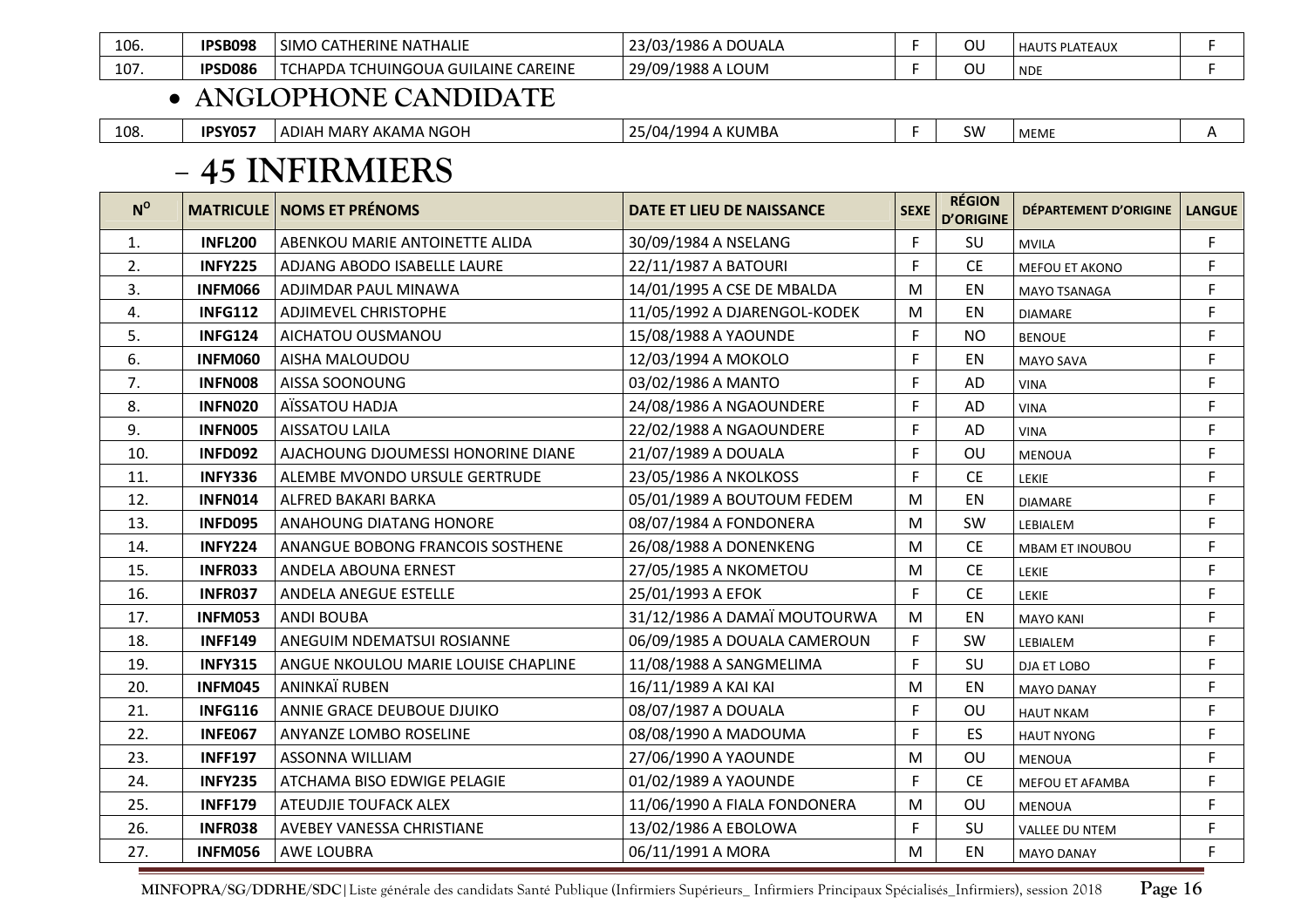| 28. | <b>INFF188</b> | AYEMENE NGABGUE CHARLIE            | 03/04/1987 A A BANGANG       | F           | OU        | <b>BAMBOUTOS</b>       | F           |
|-----|----------------|------------------------------------|------------------------------|-------------|-----------|------------------------|-------------|
| 29. | <b>INFG117</b> | <b>BALDA REGINE</b>                | 01/01/1986 A SOA             | F           | EN        | <b>MAYO DANAY</b>      | F           |
| 30. | <b>INFY267</b> | <b>BATHA BASACK SIMON PIERRE</b>   | 05/01/1989 A OTELE           | M           | <b>CE</b> | <b>NYONG ET KELLE</b>  | F           |
| 31. | <b>INFY247</b> | <b>BAYI THIERRY MYSTERE</b>        | 02/07/1985 A TIBATI          | M           | <b>CE</b> | NYONG ET KELLE         | F           |
| 32. | <b>INFY335</b> | BELINGA MARIE GEORGETTE PERILE     | 10/08/1989 A NKOLNYAMA       | F           | <b>CE</b> | NYONG ET SO'O          | F           |
| 33. | <b>INFY246</b> | <b>BELLA NOMO ERNESTINE</b>        | 22/10/1986 A YAOUNDE         | F           | <b>CE</b> | LEKIE                  | F           |
| 34. | <b>INFR027</b> | BELLA VODONO PASCALINE             | 02/04/1985 A BIATANGANA      | F           | <b>CE</b> | <b>MBAM ET KIM</b>     | F           |
| 35. | <b>INFY252</b> | BESSA'A A EKAMO GAELLE RAISSA      | 25/08/1989 A BAFIA           | F           | <b>CE</b> | <b>MBAM ET INOUBOU</b> | F           |
| 36. | <b>INFM055</b> | <b>BETSI CECILE LYDIE</b>          | 03/08/1987 A NLONG           | F           | <b>CE</b> | LEKIE                  | F           |
| 37. | <b>INFY302</b> | <b>BEYALA BONIFACE</b>             | 25/04/1986 A YAOUNDE         | M           | <b>CE</b> | LEKIE                  | F           |
| 38. | <b>INFY232</b> | BEYEM NDOMO ZELIE JOSIANE DESTINEE | 26/10/1984 A EBOLOWA         | F           | ES        | <b>HAUT NYONG</b>      | F           |
| 39. | INFE074        | <b>BINDZI PAUL</b>                 | 04/11/1986 A BERTOUA         | M           | <b>CE</b> | <b>LEKIE</b>           | F           |
| 40. | <b>INFY308</b> | <b>BINELI PATRICIA FALLONE</b>     | 21/09/1988 A YAOUNDE         | F           | <b>CE</b> | <b>LEKIE</b>           | F           |
| 41. | <b>INFY318</b> | <b>BISSO BERNICE SYLVIANE</b>      | 01/01/1984 A NDEN            | F           | SU        | DJA ET LOBO            | F           |
| 42. | <b>INFD098</b> | <b>BOUKEU ADELINE</b>              | 24/03/1989 A BANSOA          | F           | OU        | <b>BAMBOUTOS</b>       | F           |
| 43. | <b>INFR026</b> | CHOKOMENI NGOUNDJO CARINE          | 17/07/1986 A BAFANG          | F           | OU        | <b>HAUT NKAM</b>       | F           |
| 44. | <b>INFY285</b> | <b>CHOUNNA KENFACK NINA</b>        | 09/02/1988 A YAOUNDE         | F           | OU        | <b>MENOUA</b>          | F           |
| 45. | <b>INFF183</b> | <b>CHOUONSSUE YONTA ALINE</b>      | 13/11/1992 A NDOUNGUE        | F           | OU        | <b>BAMBOUTOS</b>       | F           |
| 46. | <b>INFM048</b> | <b>CRISTOPHE HAMAN</b>             | 07/04/1988 A HOUDANGO-GAZAWA | M           | EN        | <b>DIAMARE</b>         | F           |
| 47. | <b>INFG125</b> | DAIDANGSO DOMINIQUE                | 07/04/1985 A MOKONG          | M           | EN        | <b>MAYO KANI</b>       | F           |
| 48. | INFE070        | DELENE ARNAUD CLAUDEL              | 30/09/1991 A MBOUDA          | M           | OU        | <b>BAMBOUTOS</b>       | F           |
| 49. | <b>INFY242</b> | DEMEFACK ROSETTE SANDRINE          | 25/01/1989 A YAOUNDE         | F           | OU        | <b>MENOUA</b>          | F           |
| 50. | <b>INFY311</b> | DEMGNE CHRISTEL ODRINE             | 15/06/1986 A BAHAM           | F           | OU        | <b>HAUTS PLATEAUX</b>  | F           |
| 51. | <b>INFF195</b> | DESSAP KAMTA FLORENTINE            | 19/12/1992 A BAMESSINGUI     | F           | OU        | <b>BAMBOUTOS</b>       | F           |
| 52. | <b>INFE069</b> | DIKA ROUBAÏKA PATIENCE             | 26/06/1991 A NGAOUNDERE      | F           | EN        | <b>MAYO KANI</b>       | F           |
| 53. | <b>INFN007</b> | <b>DJAMI ALIDA CLAIRE</b>          | 30/01/1990 A YAOUNDE         | F           | OU        | <b>NDE</b>             | F           |
| 54. | <b>INFY306</b> | DJAMKOU TISSEU MICHAEL ARMAND      | 17/02/1985 A BABOUANTOU      | M           | OU        | <b>HAUT NKAM</b>       | F           |
| 55. | <b>INFD090</b> | DJANA SOBTIA DELPHINE              | 04/10/1984 A BALENG          | F           | OU        | <b>MENOUA</b>          | $\mathsf F$ |
| 56. | <b>INFY294</b> | <b>DJEUSSI VICTOIRE</b>            | 09/10/1987 A BANSOA          | F           | OU        | <b>MENOUA</b>          | F           |
| 57. | <b>INFF153</b> | <b>DJIFACK BLANDINE</b>            | 20/08/1987 A SOUZA GARE      | E           | OU        | <b>MENOUA</b>          | F           |
| 58. | <b>INFY264</b> | DJIFACK MOFFO SANDRINE AIME        | 26/06/1986 A FONDONERA       | $\mathsf F$ | OU        | MENOUA                 | F           |
| 59. | <b>INFF173</b> | DJIKAM HAKAM ARMELE CAROLE         | 07/02/1995 A MBOUDA          | F           | OU        | <b>HAUT NKAM</b>       | F           |
| 60. | <b>INFY333</b> | DJOM FOTSO STEPHANE LAZAR          | 25/11/1986 A BAFOUSSAM       | M           | OU        | <b>MIFI</b>            | F           |
| 61. | <b>INFF187</b> | <b>DJOUFACK HERVE</b>              | 08/01/1985 A FONGO TONGO     | F           | OU        | MENOUA                 | $\mathsf F$ |
| 62. | <b>INFN018</b> | <b>DJOUMAI JACQUELINE</b>          | 25/07/1986 A TIGNERE         | F           | AD        | <b>FARO ET DEO</b>     | F           |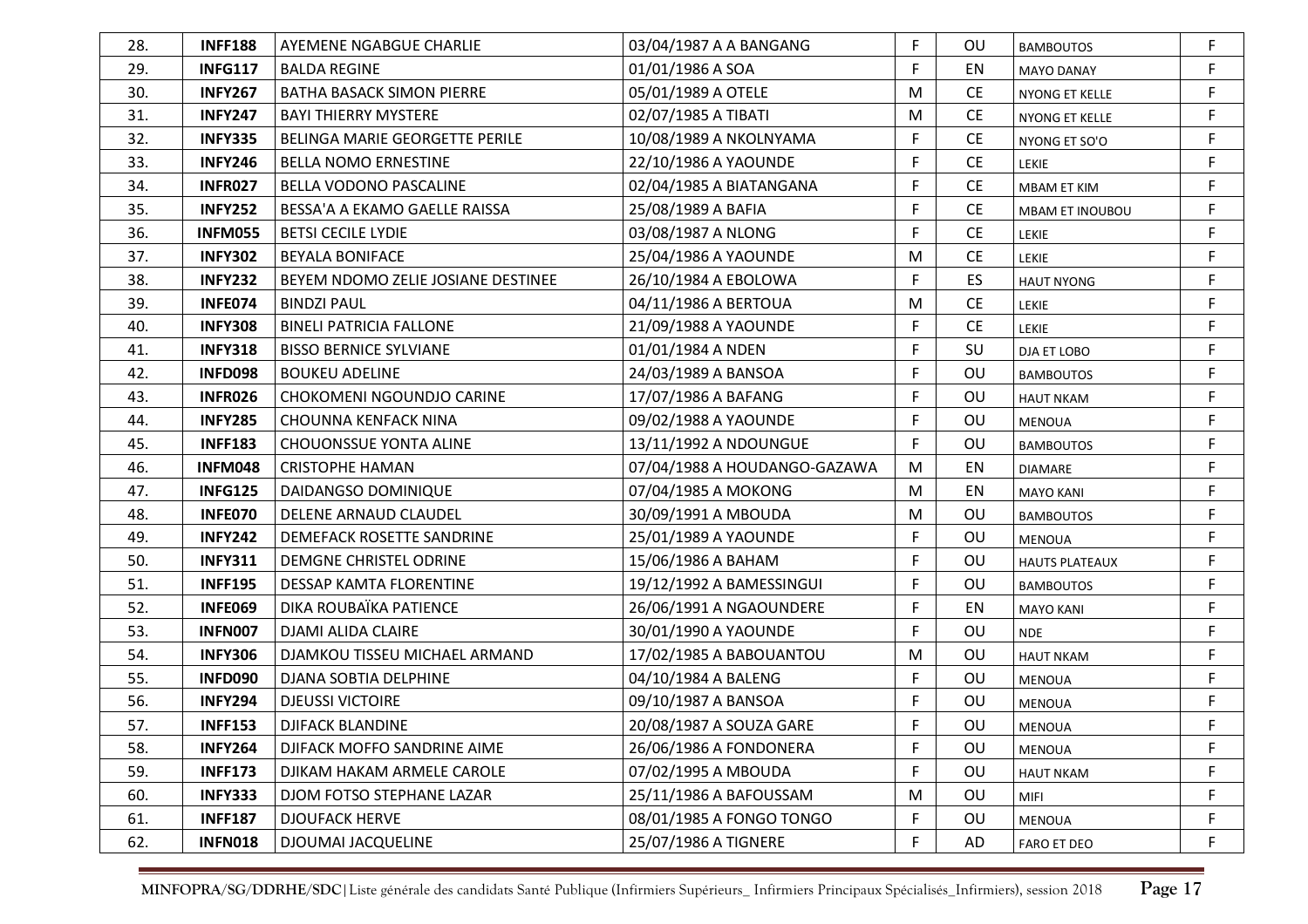| 63. | <b>INFY269</b> | DJOUMGNMO NGNETIDEM HERMELINE    | 31/01/1986 A DSCHANG        | F  | OU        | MENOUA              | F  |
|-----|----------------|----------------------------------|-----------------------------|----|-----------|---------------------|----|
| 64. | <b>INFF145</b> | <b>DJUIKEM MINETTE</b>           | 28/10/1986 A NDOP           | F. | OU        | <b>BAMBOUTOS</b>    | F  |
| 65. | <b>INFF194</b> | <b>DONFACK HERVE</b>             | 11/01/1988 A FONGO TONGO    | M  | OU        | <b>MENOUA</b>       | F  |
| 66. | <b>INFN015</b> | <b>DONGMEZA LOUIS</b>            | 10/11/1984 A BAFOU          | M  | OU        | <b>MENOUA</b>       | F  |
| 67. | <b>INFF157</b> | DONGMO WOUMPE CLARISSE           | 21/04/1989 A BALEVENG       | F  | OU        | MENOUA              | F  |
| 68. | <b>INFR030</b> | <b>DONGUE FANY GHISLAINE</b>     | 19/03/1991 A NDOH DJUTTITSA | F  | OU        | <b>MENOUA</b>       | F  |
| 69. | <b>INFY307</b> | <b>DOUANDJI PELAGIE</b>          | 10/01/1990 A BATCHAM        | F  | OU        | <b>BAMBOUTOS</b>    | F  |
| 70. | <b>INFM059</b> | DOUNGNANG TAPIFOUO CHIMENE       | 04/01/1985 A BALESSING      | F  | OU        | <b>MENOUA</b>       | F  |
| 71. | <b>INFY270</b> | <b>DZEMENE JUDITH AIMEE</b>      | 04/05/1986 A BALEDDING      | F  | OU        | <b>MENOUA</b>       | F  |
| 72. | <b>INFF155</b> | EDWIGE ROSINE WANDJI             | 03/09/1989 A NDOUNGUE       | F  | OU        | <b>HAUT NKAM</b>    | F  |
| 73. | <b>INFY223</b> | EFOUBA NKOA ELYSEE               | 02/02/1985 A MFOU           | M  | <b>CE</b> | LEKIE               | F  |
| 74. | <b>INFB132</b> | EKESSANG ESSOUAGO VIVIANE        | 02/02/1987 A KUMBA          | F  | LT.       | <b>MOUNGO</b>       | F  |
| 75. | <b>INFY271</b> | <b>EMBOLO NDI LUCIE</b>          | 03/06/1985 A YAOUNDE        | F  | <b>CE</b> | MEFOU ET AKONO      | F  |
| 76. | <b>INFG106</b> | <b>EMMANUEL ISSA</b>             | 19/08/1985 A MOKIO          | M  | EN        | <b>MAYO SAVA</b>    | F  |
| 77. | <b>INFY334</b> | EVINA NLATE JEAN THIERRY         | 22/05/1986 A MBO'ABANG      | M  | SU        | <b>MVILA</b>        | F  |
| 78. | <b>INFY314</b> | EYA ESTELLE SIMONE               | 19/01/1987 A EBOLOWA        | F  | SU        | <b>MVILA</b>        | F  |
| 79. | <b>INFY317</b> | EYENGA NTOMO NADINE CHRISTINE    | 10/09/1984 A NKOTENG        | F  | <b>CE</b> | NYONG ET MFOUMOU    | F. |
| 80. | <b>INFY329</b> | <b>FANTA HOUDINI IRENE</b>       | 28/06/1984 A NGAOUNDERE     | F  | EN        | <b>MAYO KANI</b>    | F  |
| 81. | <b>INFM042</b> | <b>FANTA JEANNETTE</b>           | 27/04/1984 A YAGOUA         | F  | EN        | <b>MAYO DANAY</b>   | F  |
| 82. | <b>INFF186</b> | <b>FEUDJIO KENGNI VALERIE</b>    | 07/12/1987 A BAMENDOU LEO   | F  | OU        | <b>MENOUA</b>       | F  |
| 83. | <b>INFL202</b> | FOE MANI SIMEON                  | 10/10/1989 A NDZOM- BANE    | M  | SU        | <b>MVILA</b>        | F  |
| 84. | INFN004        | <b>FOUAFACK BOGNING FELICITE</b> | 07/07/1985 A FONGO TONGO    | F. | OU        | <b>MENOUA</b>       | F  |
| 85. | <b>INFG110</b> | <b>FOUBA OSAIE OSAIE</b>         | 27/01/1984 A DAGAÏ          | M  | EN        | <b>MAYO KANI</b>    | F  |
| 86. | <b>INFN013</b> | <b>FRAIMANGSOU MARTINE</b>       | 31/12/1987 A GAROUA LAINDE  | F. | EN        | <b>MAYO DANAY</b>   | F  |
| 87. | <b>INFF175</b> | FUHGWAH GENEVIEVENJABSUNG        | 05/02/1991 A YABASSI        | F. | <b>NW</b> | MEZAM               | F  |
| 88. | <b>INFG126</b> | <b>GALDOU NDAISSALA</b>          | 01/01/1987 A FEO-EBA GUEGO  | M  | EN        | <b>MAYO KANI</b>    | F  |
| 89. | <b>INFM044</b> | <b>GONDJI HAROUNA</b>            | 06/04/1992 A ZIDIM          | M  | EN        | <b>MAYO TSANAGA</b> | F  |
| 90. | <b>INFY218</b> | <b>GOSSO YOLANDE</b>             | 28/07/1985 A BAMOUGOUM      | F. | OU        | MIFI                | F  |
| 91. | <b>INFF180</b> | <b>GOUEMAZONG LILIANE FLORE</b>  | 06/10/1989 A MBOUDA         | F. | OU        | <b>BAMBOUTOS</b>    | F  |
| 92. | <b>INFY292</b> | <b>GUIANGLABO CLAIRE</b>         | 17/03/1991 A EBOME          | F  | SU        | <b>OCEAN</b>        |    |
| 93. | <b>INFB135</b> | HANDTOU CATHY LAURE              | 08/08/1991 A GALIM          | F  | OU        | <b>MENOUA</b>       | F  |
| 94. | <b>INFN017</b> | <b>HAPI NGAKO CABRAL</b>         | 28/09/1989 A MBOUDA         | M  | OU        | <b>HAUT NKAM</b>    | F  |
| 95. | <b>INFM057</b> | <b>HAROUNA DELI</b>              | 13/07/1985 A ZIDIM          | M  | EN        | <b>MAYO TSANAGA</b> | F  |
| 96. | <b>INFM054</b> | HAROUNA LIMANGANA                | 13/07/1986 A BODO           | M  | EN        | LOGONE ET CHARI     | F  |
| 97. | <b>INFY229</b> | HELEMAN AYON MBAH GWLADIS        | 12/03/1988 A EBOUGSI        | F  | <b>CE</b> | MBAM ET INOUBOU     | F  |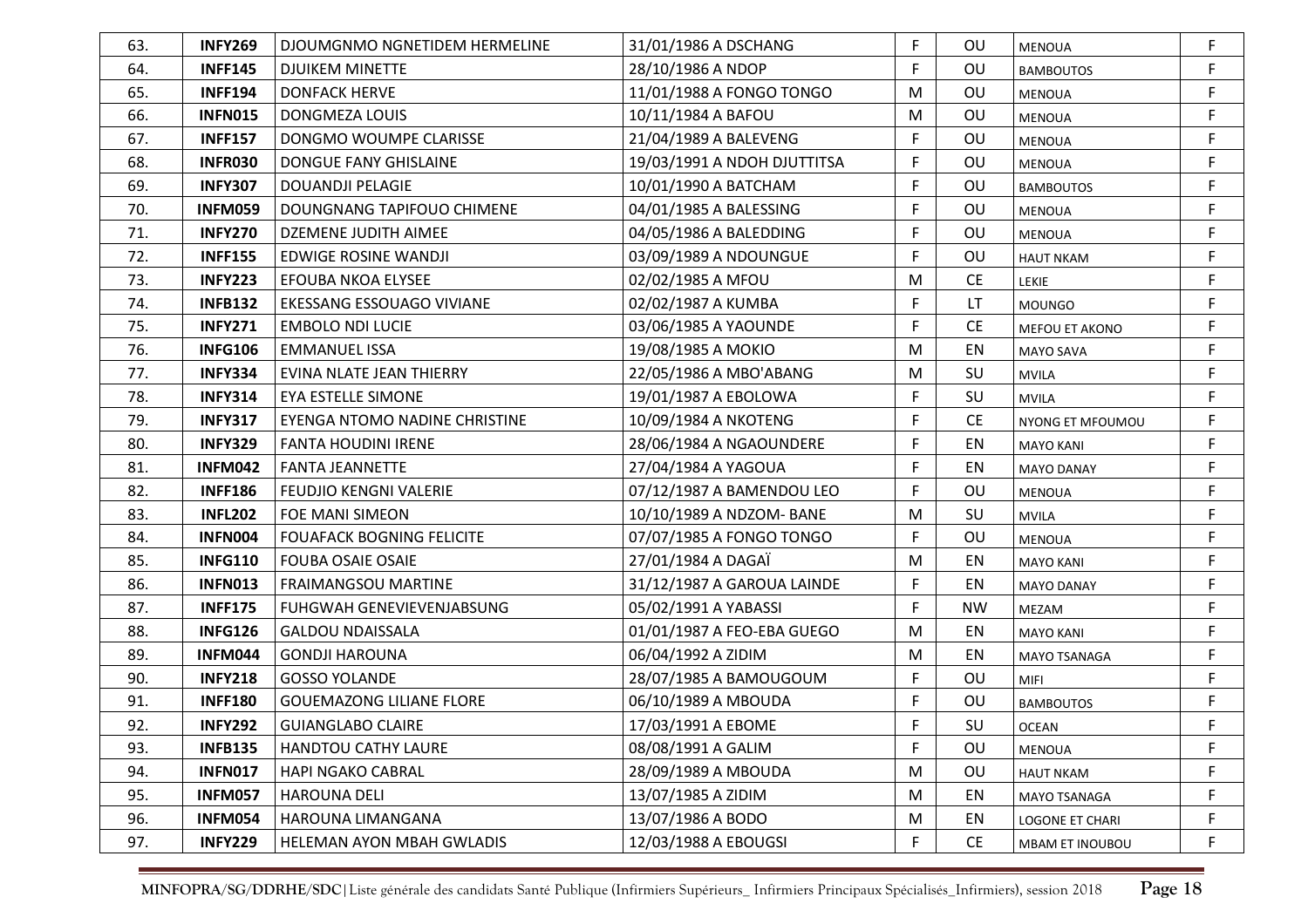| 98.  | INFN006        | <b>HOULPAI BRUNO</b>                 | 29/08/1989 A BAYARA       | M  | NO.       | <b>FARO</b>           | F  |
|------|----------------|--------------------------------------|---------------------------|----|-----------|-----------------------|----|
| 99.  | <b>INFY261</b> | <b>INDJOBO JULIENNE</b>              | 12/01/1986 A NGONG        | F  | <b>NO</b> | <b>BENOUE</b>         | F  |
| 100. | <b>INFN009</b> | INNA MARCELINE ADAMOU                | 23/02/1985 A MBE          | F  | AD        | <b>VINA</b>           | F  |
| 101. | <b>INFG111</b> | <b>ISMAEL ADOUM</b>                  | 12/04/1987 A MAROUA       | м  | EN        | <b>DIAMARE</b>        | F  |
| 102. | <b>INFF177</b> | KAIBNNING KAMOGNE GWLADYS REINE      | 09/06/1989 A FOUMBAN      | F  | OU        | <b>KOUNG KHI</b>      | F  |
| 103. | <b>INFF196</b> | <b>KAKO KENGNELYNDA</b>              | 27/01/1991 A MBOUDA       | F  | OU        | <b>HAUTS PLATEAUX</b> | F  |
| 104. | <b>INFD089</b> | <b>KALA ELOCK EDITH FLORE</b>        | 26/10/1987 A MAGBA        | F  | LT        | NKAM                  | F  |
| 105. | <b>INFL201</b> | KAMANA ISABELLE MARLISE              | 01/10/1991 A OMBESSA      | F  | <b>CE</b> | MBAM ET INOUBOU       | F  |
| 106. | <b>INFE068</b> | KAMGUEM FONDJO GHISLAINE ESTELLE     | 11/06/1988 A BAFOUSSAM    | F  | OU        | <b>HAUTS PLATEAUX</b> | F  |
| 107. | <b>INFY301</b> | KAMMEGNE MARCELINE NADEGE            | 20/01/1987 A BAYANGAM     | F  | OU        | MIFI                  | F  |
| 108. | <b>INFY287</b> | <b>KANA PELAGIE</b>                  | 20/02/1984 A BALEVENG     | F  | OU        | <b>MENOUA</b>         | F  |
| 109. | <b>INFY275</b> | <b>KANA VICTORINE CARILLE</b>        | 27/12/1986 A NKOLBOGO I   | F  | <b>CE</b> | LEKIE                 | F  |
| 110. | <b>INFN012</b> | KANKILI DENTALE ELIANE               | 27/02/1987 A MBE          | F  | AD        | <b>VINA</b>           | F. |
| 111. | <b>INFD104</b> | <b>KEAFE NOBOU WILSON</b>            | 08/10/1988 A BANGANG      | M  | OU        | <b>BAMBOUTOS</b>      | F  |
| 112. | <b>INFF163</b> | <b>KENE DORIS</b>                    | 28/11/1987 A MBOUDA       | F  | OU        | <b>BAMBOUTOS</b>      | F  |
| 113. | <b>INFY313</b> | KENFACK TIOMO LILIANE JOSELINE DIANE | 02/08/1990 A BALEVENG     | F  | OU        | <b>MENOUA</b>         | F  |
| 114. | <b>INFF162</b> | <b>KENFOU MIRAINE</b>                | 12/10/1992 A MBOUDA       | F  | OU        | <b>BAMBOUTOS</b>      | F  |
| 115. | <b>INFY280</b> | KENNA DONGMO CHANCELINE              | 26/06/1990 A FOUMBAN      | F  | OU        | <b>MENOUA</b>         | F  |
| 116. | <b>INFG122</b> | <b>KLAPAI JANVIER</b>                | 31/12/1988 A DAGAÏ        | M  | EN        | <b>DIAMARE</b>        | F  |
| 117. | <b>INFM041</b> | KONAÏ RICHARD DIEU SUFFIT            | 01/04/1987 A BOULA MOKOLO | M  | EN        | <b>MAYO TSANAGA</b>   | F  |
| 118. | <b>INFG127</b> | KOTADAÏ AUGUSTIN                     | 14/10/1987 A MOKONG       | M  | EN        | <b>MAYO TSANAGA</b>   | F  |
| 119. | <b>INFF174</b> | KOUAYEP SYNTYCHE FLORE               | 03/07/1985 A YAOUNDE      | F. | OU        | <b>NDE</b>            | F  |
| 120. | <b>INFY310</b> | KOUMEGNE ALVINE CHRISTABELLE         | 10/02/1987 A NKONGSAMBA   | F  | OU        | <b>HAUTS PLATEAUX</b> | F  |
| 121. | <b>INFY226</b> | KOUONA MARIE-ANTOINETTE              | 13/06/1989 A YAOUNDE      | F  | OU        | <b>KOUNG KHI</b>      | F  |
| 122. | <b>INFF166</b> | <b>KUEGOU GERMAINE</b>               | 20/02/1987 A MBOUDA       | F. | OU        | <b>BAMBOUTOS</b>      | F  |
| 123. | <b>INFD079</b> | KUEKOU TALLA SOPHIE GALLELE          | 27/09/1984 A DOUALA       | F  | OU        | <b>BAMBOUTOS</b>      | F  |
| 124. | <b>INFD100</b> | LANO PAGNAGNE                        | 08/08/1992 A DJAMARE      | M  | <b>NO</b> | <b>MAYO REY</b>       | F  |
| 125. | <b>INFG123</b> | LAYEBE ALEXIS                        | 30/07/1989 A GAROUA       | M  | EN        | <b>MAYO KANI</b>      | F  |
| 126. | <b>INFY295</b> | LEUDJIEU NGUEMEDYAM CHIMENE LAURE    | 29/04/1985 A NDIKINIMEKI  | F  | OU        | <b>HAUT NKAM</b>      | F  |
| 127. | <b>INFD081</b> | LEUMASSI TCHAMGOUE LEOPOLDINE        | 02/07/1988 A BAFANG       | F  | OU        | <b>HAUT NKAM</b>      |    |
| 128. | <b>INFM046</b> | LIMAN ADAM                           | 06/03/1987 A MAKARY       | M  | EN        | LOGONE ET CHARI       | F  |
| 129. | <b>INFY293</b> | LINDOU ZAKARIAOU                     | 05/09/1985 A MANKI        | M  | OU        | <b>NOUN</b>           | F  |
| 130. | <b>INFY255</b> | LONTSI SONHAFOUO LANDRY              | 23/03/1986 A MBOUDA       | M  | OU        | <b>BAMBOUTOS</b>      | F  |
| 131. | INFE073        | MAGUELE MBOFFE HIPPOLYTE             | 08/01/1987 A MBOUDA       | F  | OU        | <b>BAMBOUTOS</b>      | F  |
| 132. | <b>INFG107</b> | MAITAO TOSSOM FLORENCE               | 28/11/1984 A BIBEMI       | F  | EN        | <b>MAYO DANAY</b>     | F  |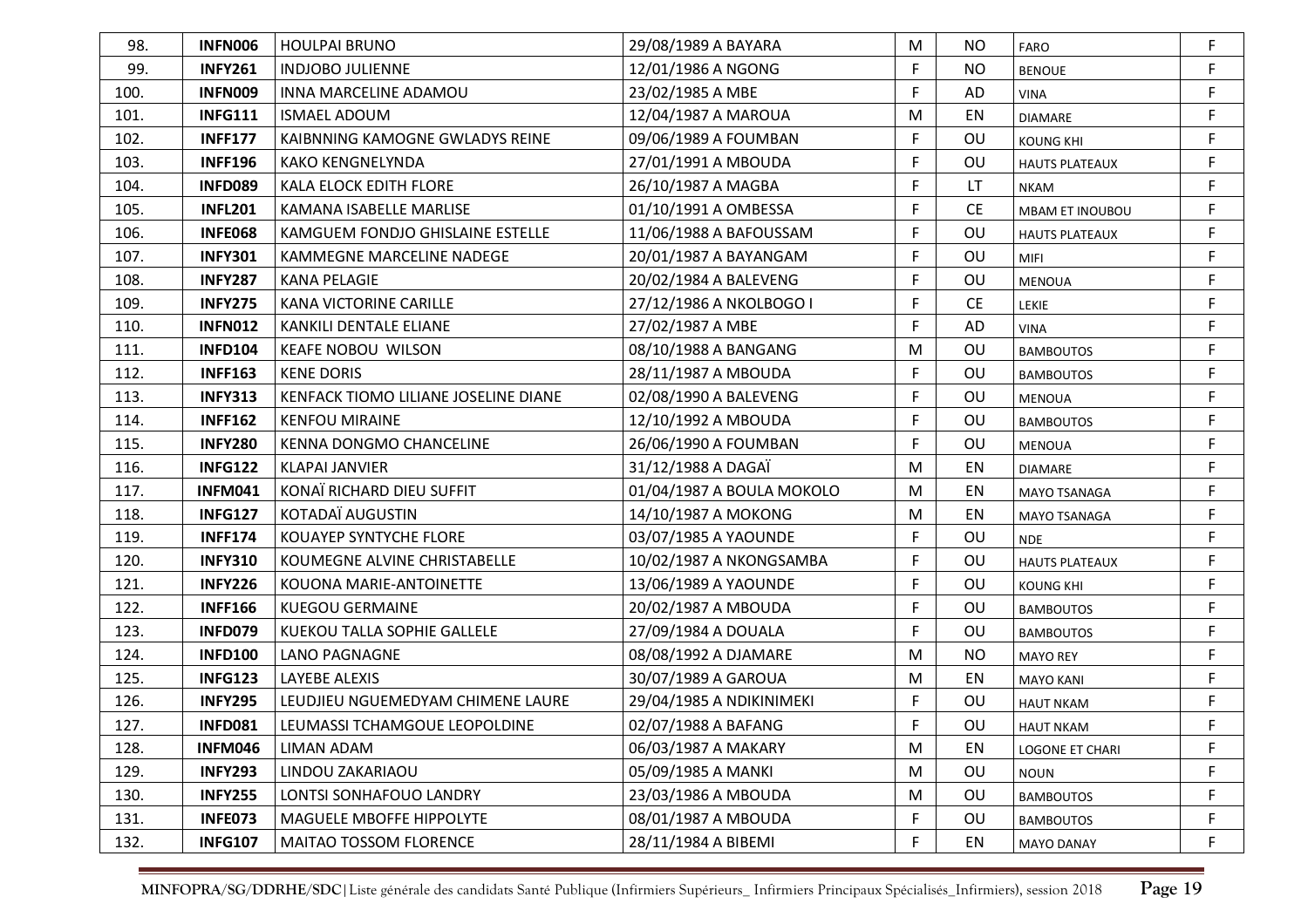| 133. | <b>INFY228</b> | <b>MAITI CECILE</b>                | 11/11/1984 A GAROUA          | F | EN        | <b>MAYO KANI</b>      | F |
|------|----------------|------------------------------------|------------------------------|---|-----------|-----------------------|---|
| 134. | <b>INFY286</b> | MAKOMO ENYEGUE HERVAIS BLAISE      | 17/02/1985 A EBAKOA          | M | <b>CE</b> | MEFOU ET AKONO        | F |
| 135. | <b>INFY279</b> | MAKUATE TOMEYUM DIANE CHRISTELLE   | 29/06/1984 A BAFOUSSAM       | F | OU        | <b>KOUNG KHI</b>      | F |
| 136. | <b>INFF144</b> | MAKUETE DJIOGAP MARIE GEORGETTE    | 10/02/1992 A BAMENDJOU       | F | OU        | <b>BAMBOUTOS</b>      | F |
| 137. | <b>INFF161</b> | <b>MAKWETHE FOTEU DEBORA</b>       | 14/09/1990 A BAMOUGOUM       | F | OU        | <b>MIFI</b>           | F |
| 138. | <b>INFF143</b> | <b>MALLA VIVIANE LAURE</b>         | 06/12/1986 A BAMENDJOU       | F | OU        | <b>HAUTS PLATEAUX</b> | F |
| 139. | <b>INFM063</b> | MALLOUM GIGLA SILIMAN              | 17/03/1990 A MORA            | M | EN        | <b>MAYO SAVA</b>      | F |
| 140. | <b>INFF168</b> | <b>MANDJO NGANKAM CARINE</b>       | 124/10/1994 A NDOUNGUE       | F | OU        | <b>HAUT NKAM</b>      | F |
| 141. | <b>INFN021</b> | MANDO KARI WANDJI                  | 31/12/1988 A TILIGA          | M | EN        | <b>MAYO DANAY</b>     | F |
| 142. | <b>INFF140</b> | <b>MANEDJOU SANDO BLANDINE</b>     | 08/08/1989 A FOUMBAN         | F | OU        | <b>HAUTS PLATEAUX</b> | F |
| 143. | <b>INFF156</b> | <b>MANFOUO FAPONG NADEGE</b>       | 10/08/1985 A BATCHAM         | F | <b>OU</b> | <b>BAMBOUTOS</b>      | F |
| 144. | <b>INFY277</b> | <b>MANFOUO TSAYO BORIS</b>         | 15/11/1989 A BATCHAM         | M | OU        | <b>BAMBOUTOS</b>      | F |
| 145. | <b>INFY273</b> | <b>MANGOUO SIDONIE</b>             | 05/09/1984 A DOUALA          | F | <b>OU</b> | <b>BAMBOUTOS</b>      | F |
| 146. | <b>INFY321</b> | MASSAWA ADJARA                     | 12/01/1989 A DOUALA          | F | OU        | <b>NOUN</b>           | F |
| 147. | <b>INFN001</b> | MASSEBE SIRAQUE GINETTE            | 12/01/1987 A DOUALA          | F | OU        | <b>NOUN</b>           | F |
| 148. | <b>INFY278</b> | <b>MATEM DJEUBOU BENEDICTA</b>     | 29/09/1989 A LOUM            | F | OU        | <b>BAMBOUTOS</b>      | F |
| 149. | <b>INFR035</b> | MAWA TCHATCHOUANG CHRISTELLE       | 10/03/1988 A NDOUNGUE        | F | OU        | <b>NDE</b>            | F |
| 150. | <b>INFD101</b> | <b>MBA MICHEL</b>                  | 05/04/1984 A BAMENDJOU       | M | OU        | <b>MIFI</b>           | F |
| 151. | <b>INFY322</b> | <b>MBALA MANI ALICE</b>            | 08/05/1988 A YAOUNDE         | F | <b>CE</b> | <b>LEKIE</b>          | F |
| 152. | <b>INFY258</b> | MBANG ABAZE GLWADYS MAGALLY        | 03/09/1990 A ESSANGMVOUT     | F | SU        | DJA ET LOBO           | F |
| 153. | <b>INFY296</b> | MBARGA OLAMA MARCELLE NADEGE       | 03/07/1989 A YAOUNDE         | F | <b>CE</b> | MEFOU ET AKONO        | F |
| 154. | <b>INFG121</b> | <b>MBIAMI MICHELLE</b>             | 20/03/1988 A BABONG          | F | OU        | <b>NDE</b>            | F |
| 155. | <b>INFY323</b> | MBILLE OKOUA CAMILLE JOHN          | 25/10/1984 A KRIBI           | M | <b>CE</b> | NYONG ET MFOUMOU      | F |
| 156. | <b>INFD085</b> | <b>MBO ANGO MARIE ELIETTE</b>      | 14/05/1986 A SANGMELIMA      | F | SU        | DJA ET LOBO           | F |
| 157. | <b>INFY330</b> | <b>MBONO ESSOLA FRANCINE</b>       | 28/08/1988 A MEKONG          | F | <b>CE</b> | NYONG ET MFOUMOU      | F |
| 158. | <b>INFY262</b> | MBOUGO NGOUADJIO NIQUAISE LIONELLE | 19/02/1987 A BANKA BAFANG    | F | OU        | <b>MENOUA</b>         | F |
| 159. | <b>INFD097</b> | MBOUSSEU TCHAKOUNTE AURELINE       | 23/06/1988 A NKONGSAMBA      | F | OU        | <b>HAUTS PLATEAUX</b> | F |
| 160. | <b>INFY303</b> | MEDIEFI NKEMGOUNG MIRENE ECLAIRE   | 10/07/1988 A BAMENDOU        | F | SW        | LEBIALEM              | F |
| 161. | <b>INFF198</b> | MEDJILE SAGOU HORTENSE SAURELLE    | 15/09/1990 A BAMENDA - MEZAM | F | OU        | MIFI                  | F |
| 162. | <b>INFY214</b> | <b>MEFIRE NOURDI</b>               | 24/03/1990 A BAKOP           | M | OU        | <b>NOUN</b>           | F |
| 163. | <b>INFY337</b> | MEFOWE CHRISTIANE                  | 20/04/1985 A YAOUNDE         | F | OU        | MIFI                  | F |
| 164. | <b>INFD080</b> | MEGOUDJOU FLORIANE LAURE           | 26/09/1985 A MANGWETE MELONG | F | OU        | MENOUA                | F |
| 165. | <b>INFR025</b> | <b>MEIKEU FLORE</b>                | 15/08/1987 A BAMENDOU        | F | OU        | MENOUA                | F |
| 166. | <b>INFL199</b> | <b>MEKA DIDIER BORIS</b>           | 04/05/1991 A ENONGAL         | M | SU        | <b>MVILA</b>          | F |
| 167. | <b>INFY250</b> | MENGUE NDONGO MARIE NOEL           | 02/01/1990 A MBANKOMO        | F | <b>CE</b> | MEFOU ET AKONO        | F |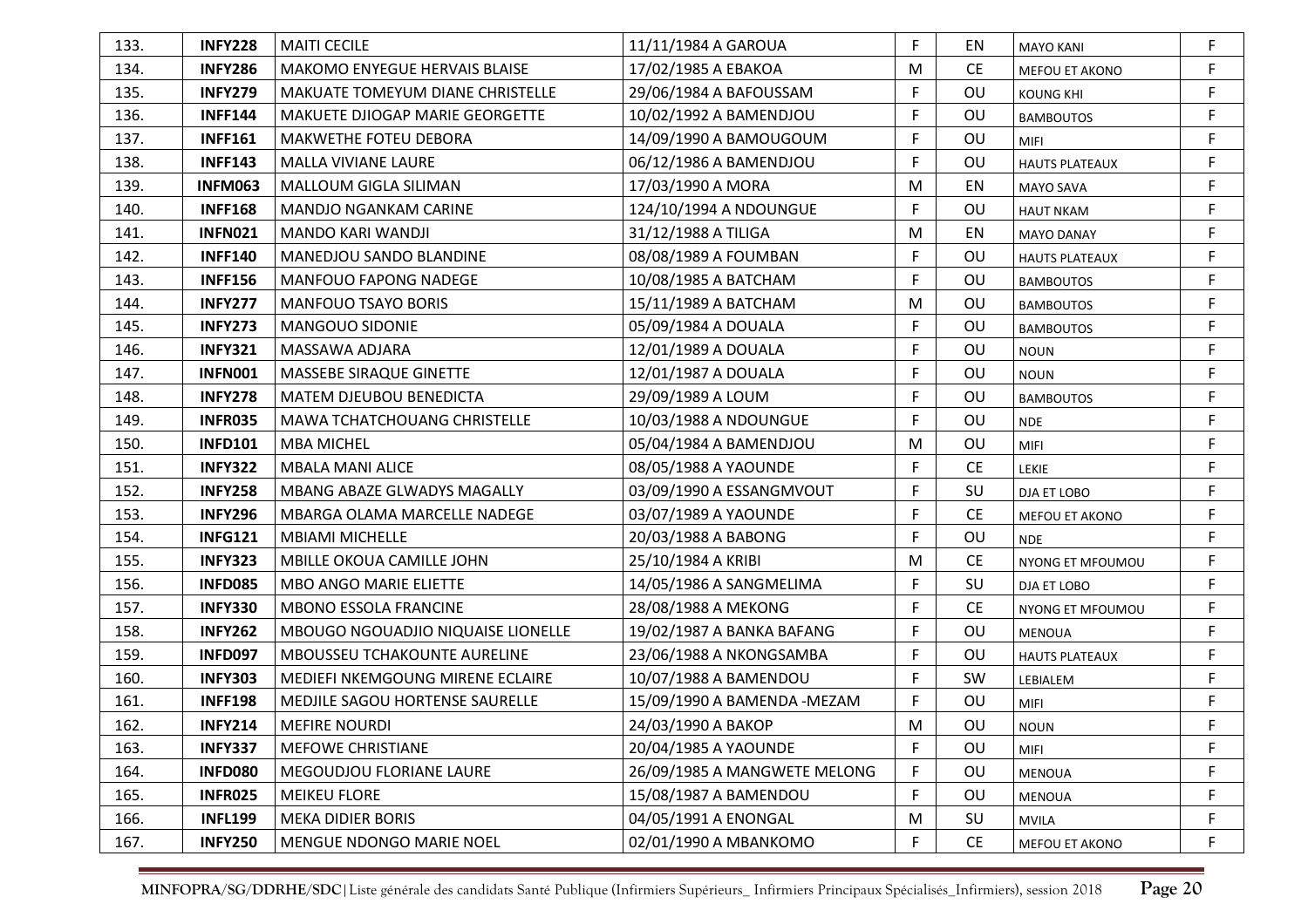| 168. | <b>INFF152</b> | <b>MENIGOM ODETTE SOLANGE</b>           | 09/04/1991 A KEKEM           | F | OU        | <b>HAUT NKAM</b>       | F |
|------|----------------|-----------------------------------------|------------------------------|---|-----------|------------------------|---|
| 169. | <b>INFF139</b> | MENYENG BIHINA ROSALIE CHANTAL          | 26/07/1984 A MALANTOUEN      | F | <b>CE</b> | MEFOU ET AFAMBA        | F |
| 170. | <b>INFD102</b> | MESSAC DJAMBONG CAROLE VIRGINIE         | 03/02/1985 A YAOUNDE         | F | OU        | <b>HAUT NKAM</b>       | F |
| 171. | <b>INFF164</b> | <b>MEUTCHADJE NADINE</b>                | 04/07/1986 A YAOUNDE         | F | OU        | <b>HAUTS PLATEAUX</b>  | F |
| 172. | <b>INFY327</b> | <b>MEZANOU JUDITH MERLINE</b>           | 23/03/1984 A NKONGSAMBA      | F | ES        | <b>HAUT NYONG</b>      | F |
| 173. | <b>INFY256</b> | MFEGUE ELOUNDOU ESTELLE FLORENCE        | 16/05/1994 A OBALA           | F | <b>CE</b> | LEKIE                  | F |
| 174. | <b>INFN002</b> | <b>MFEGUE MVIENA NATALIE</b>            | 30/07/1985 A NGAOUNDERE      | F | <b>CE</b> | NYONG ET SO'O          | F |
| 175. | <b>INFY243</b> | MFONE MBEZELE CHRISTIAN                 | 16/04/1985 A MBALMAYO        | M | <b>CE</b> | MEFOU ET AFAMBA        | F |
| 176. | <b>INFY283</b> | MFOUPUENMO RACHIDETOU                   | 08/09/1985 A FOUMBAN         | F | OU        | <b>NOUN</b>            | F |
| 177. | <b>INFF150</b> | MOGUEM KAPTUE ROSINE GLADYS             | 08/08/1985 A YOM II          | F | OU        | <b>KOUNG KHI</b>       | F |
| 178. | <b>INFF181</b> | MOHAMMADOU YAYA                         | 09/08/1988 A BANGANGTE       | M | EN        | <b>DIAMARE</b>         | F |
| 179. | <b>INFY237</b> | <b>MOUATOU ESTHER NELIE</b>             | 29/09/1990 A BAFANG          | F | OU        | <b>HAUT NKAM</b>       | F |
| 180. | <b>INFY220</b> | MVODO MBASSEGUE JUSTINE CAROLE          | 03/06/1987 A NKOLMEVAH       | F | <b>CE</b> | MEFOU ET AFAMBA        | F |
| 181. | <b>INFY248</b> | MVONDO AMA YVAN MARTIAL                 | 02/12/1988 A AWAE            | M | <b>CE</b> | MEFOU ET AFAMBA        | F |
| 182. | <b>INFF167</b> | NAMPA HERMANN GAEL                      | 25/02/1989 A MBO BANDJOUN    | M | OU        | <b>KOUNG KHI</b>       | F |
| 183. | <b>INFY231</b> | NANGMO TAGNING ADELAIDE                 | 02/01/1991 A BAMENDJOU       | F | OU        | <b>MENOUA</b>          | F |
| 184. | <b>INFF146</b> | NANKEM FIDELE MARDOCHE                  | 09/05/1985 A BANGANG         | M | <b>OU</b> | <b>MENOUA</b>          | F |
| 185. | <b>INFF189</b> | NCHOUPOUOGNIGNI PUTEAJONO MARIE SOLANGE | 31/01/1990 A BANGOURAIN      | F | OU        | <b>NOUN</b>            | F |
| 186. | <b>INFF142</b> | NCHOUTMBOUBEGAM MARIAMA                 | 21/11/1988 A FOUMBAN         | F | OU        | <b>NOUN</b>            | F |
| 187. | <b>INFY331</b> | NDANGUI BEYEH EDWIGE ROLANDE            | 05/11/1987 A YAOUNDE         | F | <b>CE</b> | <b>HAUTE SANAGA</b>    | F |
| 188. | <b>INFF190</b> | NDEHEU JEAN DE DIEU                     | 01/09/1986 A NKONGSAMBA      | M | OU        | <b>NDE</b>             | F |
| 189. | INFM049        | NDEUZOUMBE NDJIDDA-MASSING              | 18/06/1987 A DJARENGOL-KODEK | M | EN        | <b>MAYO KANI</b>       | F |
| 190. | <b>INFY217</b> | NDIMI A MOUGOUFAN ELISE ARIELLE         | 15/05/1989 A ZOULOU-ENDOM    | F | <b>CE</b> | <b>MBAM ET INOUBOU</b> | F |
| 191. | <b>INFY234</b> | <b>NDOH MESSI AGNES</b>                 | 03/10/1987 A YAOUNDE         | F | <b>CE</b> | <b>MFOUNDI</b>         | F |
| 192. | <b>INFR034</b> | NDONDONI DJAM ARNOLD THIERRY            | 10/01/1989 A NGOUMOU         | M | <b>CE</b> | <b>MBAM ET INOUBOU</b> | F |
| 193. | <b>INFY238</b> | NDONFACK GISELE ALVINE                  | 21/10/1988 A YAOUNDE         | F | OU        | <b>MENOUA</b>          | F |
| 194. | <b>INFM043</b> | NDOUDJA PETEL                           | 09/02/1994 A MOKOLO          | F | EN        | <b>MAYO KANI</b>       | F |
| 195. | <b>INFY291</b> | NDZIE ATANGANA FLORENTINE FLAVIENNE     | 16/04/1989 A EVODOULA        | F | <b>CE</b> | LEKIE                  | F |
| 196. | <b>INFR029</b> | NDZIE MBEZELE ADELINE FLORENCE          | 22/12/1984 A YDE             | F | <b>CE</b> | MEFOU ET AFAMBA        | F |
| 197. | <b>INFY268</b> | NFOUPOUAPOUOGNIGNI AROUNA               | 19/07/1995 A BANGOURAIN      | м | OU        | <b>NOUN</b>            |   |
| 198. | <b>INFF193</b> | <b>NGANMENI ELISE</b>                   | 07/02/1985 A FONDJOMEKWET    | F | OU        | <b>HAUT NKAM</b>       | F |
| 199. | <b>INFY257</b> | NGANTCHOUANG ANNETTE                    | 11/07/1986 A BAHAM           | F | OU        | <b>HAUTS PLATEAUX</b>  | F |
| 200. | <b>INFF158</b> | NGAPOUT INOUSSA                         | 01/02/1988 A MAKOM           | M | OU        | <b>NOUN</b>            | F |
| 201. | <b>INFF160</b> | NGATCHA MAGLOIRE                        | 07/11/1988 A ABONG MBANG     | M | OU        | <b>NDE</b>             | F |
| 202. | <b>INFG120</b> | <b>NGAYEK AYOUBA</b>                    | 27/01/1984 A DAGAÏ           | M | EN        | <b>DIAMARE</b>         | F |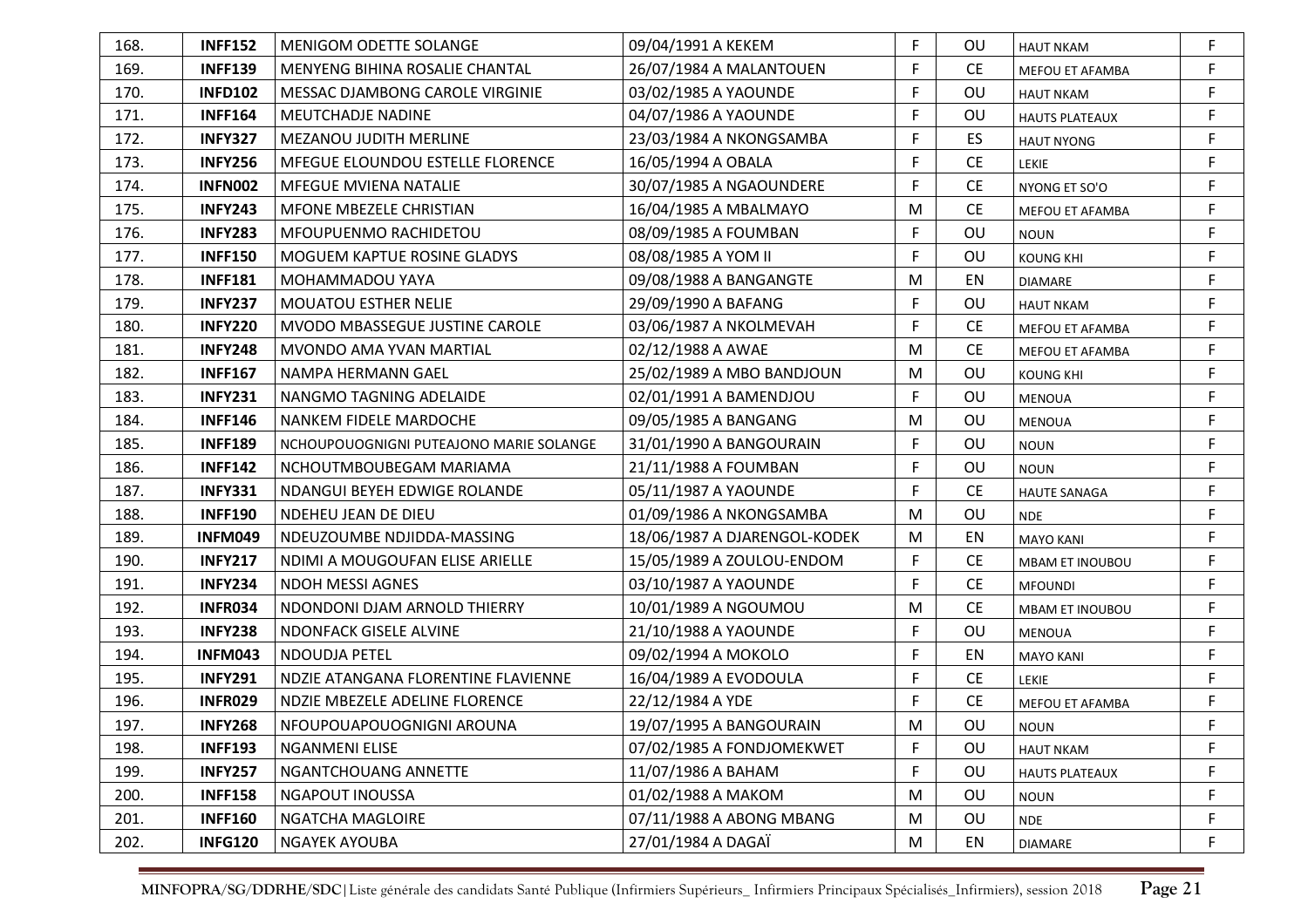| 203. | <b>INFY324</b> | NGO BANONHAG SOPHIE ALIX            | 23/03/1985 A MBALMAYO         | F | LT        | SANAGA MARITIME       | F           |
|------|----------------|-------------------------------------|-------------------------------|---|-----------|-----------------------|-------------|
| 204. | <b>INFD078</b> | NGO NDIG CLEMENTINE CARMEL          | 22/05/1988 A DOUALA           | F | LT.       | <b>WOURI</b>          | F           |
| 205. | <b>INFY300</b> | NGOKENG KENFACK GAEL SIDOINE        | 10/05/1988 A FONGO-TONGO      | F | OU        | <b>MENOUA</b>         | F           |
| 206. | <b>INFY289</b> | NGOLO NGONO ADELAIDE                | 08/01/1987 A SA'A             | F | <b>CE</b> | <b>LEKIE</b>          | $\mathsf F$ |
| 207. | <b>INFM062</b> | NGOMMESSI NOUBISSIE ROSINE          | 13/08/1988 A OBALA            | F | OU        | <b>HAUT NKAM</b>      | $\mathsf F$ |
| 208. | <b>INFY236</b> | NGONO AGNES HERMINE                 | 26/04/1990 A YAOUNDE          | F | SU        | <b>MVILA</b>          | F           |
| 209. | <b>INFY276</b> | <b>NGONO BANDINE</b>                | 25/09/1985 A SA'A             | F | <b>CE</b> | LEKIE                 | F           |
| 210. | <b>INFR036</b> | NGONO MBE MELANIE                   | 16/04/1987 A TALA             | F | <b>CE</b> | <b>LEKIE</b>          | F           |
| 211. | <b>INFY282</b> | NGOUANA TSEMBOU ANNETE              | 23/11/1984 A BANKIM           | F | AD        | <b>MAYO BANYO</b>     | F           |
| 212. | <b>INFD105</b> | NGOUEGUEM JOUMESSI MIREILLE         | 10/06/1988 A BABADJOU TOUMAKA | F | OU        | <b>BAMBOUTOS</b>      | F           |
| 213. | <b>INFF159</b> | NGOUMTSA TEUTHOU CORINE             | 16/05/1989 A BAFOUSSAM        | F | <b>OU</b> | <b>MENOUA</b>         | F           |
| 214. | <b>INFY328</b> | NGOUNGOURE MOULIOM ABBI DORETTE     | 09/06/1988 A NJISSE           | F | OU        | <b>NOUN</b>           | F           |
| 215. | <b>INFF170</b> | NGOUNGOURE NJOYA NICOLE             | 23/07/1989 A NJISSE FOUMBAN   | F | OU        | <b>NOUN</b>           | $\mathsf F$ |
| 216. | <b>INFY320</b> | NGOUNOU VIVIENNE                    | 28/11/1985 A DOUALA           | F | OU        | <b>NDE</b>            | F           |
| 217. | <b>INFF184</b> | NGUEMO DJILO THEODORE               | 09/12/1984 A MANGWETE MELONG  | M | OU        | <b>KOUNG KHI</b>      | F           |
| 218. | <b>INFD082</b> | NGUETSA NKENGNI AIMEE               | 02/01/1986 A BAFOUSSAM        | F | OU        | <b>MENOUA</b>         | F           |
| 219. | <b>INFF141</b> | NITOPOP TSAGNI GASTON               | 25/02/1989 A BALEVENG         | M | OU        | MENOUA                | F           |
| 220. | <b>INFF172</b> | NJAPNDOUNKE NJOYA RABIATOU          | 15/04/1984 A BANGOURAIN       | F | OU        | <b>NOUN</b>           | F           |
| 221. | <b>INFM064</b> | NJIKAM NJOUOMCHETNKOUO YAYA         | 01/10/1985 A MAROM-FOUMBAN    | M | OU        | <b>NOUN</b>           | F           |
| 222. | <b>INFY219</b> | NKE ETOUNDI VICTOIRE YVETTE         | 19/03/1984 A BAFIA            | F | <b>CE</b> | <b>LEKIE</b>          | F           |
| 223. | <b>INFY299</b> | <b>NKE MARIE PLACEDE</b>            | 02/03/1984 A SA'A             | F | <b>CE</b> | <b>LEKIE</b>          | F           |
| 224. | <b>INFY221</b> | <b>NKENE BRIGITTE NATHALIE</b>      | 21/07/1989 A NGOYA I          | F | <b>CE</b> | LEKIE                 | F           |
| 225. | <b>INFY319</b> | NKENE ONANA SABINE PASCALE          | 25/04/1986 A MVENGUE          | F | SU        | <b>OCEAN</b>          | F           |
| 226. | <b>INFF178</b> | NKIMO NGAPONG ELISABETH             | 05/02/1993 A MOUMEE           | F | OU        | <b>HAUT NKAM</b>      | F           |
| 227. | <b>INFY297</b> | NKOLO BISSO MARIE BEATRICE DANIELLE | 19/04/1984 A YAOUNDE          | F | SU        | VALLEE DU NTEM        | F           |
| 228. | <b>INFL203</b> | NKOU ATEBA THERESE LAURE            | 19/11/1985 A ENDOM            | F | <b>CE</b> | NYONG ET MFOUMOU      | F           |
| 229. | <b>INFF147</b> | NKOUALIAGNIGNI ISMAILA              | 11/01/1989 A YAOUNDE          | M | OU        | <b>NOUN</b>           | F           |
| 230. | <b>INFY249</b> | NKOUGOUM LENI GAYELLE               | 10/04/1986 A DOUALA           | F | OU        | <b>HAUTS PLATEAUX</b> | F           |
| 231. | <b>INFY298</b> | NKOUONDOU IBRAHIM                   | 21/05/1986 A BANGOLAN         | M | OU        | <b>NOUN</b>           | F           |
| 232. | <b>INFR023</b> | NNOMO ACHILLE THIERRY               | 17/07/1989 A YDE              | M | <b>CE</b> | <b>MFOUNDI</b>        | F           |
| 233. | <b>INFR032</b> | NOMONGO AKOUMBA DANIELLE            | 21/10/1986 A NTUI             | F | <b>CE</b> | MBAM ET KIM           | F           |
| 234. | <b>INFY230</b> | NOTOTO TATOU JOSEPH RENAULT         | 01/02/1987 A DSCHANG          | M | OU        | MENOUA                | F           |
| 235. | <b>INFF154</b> | NTANNET DAKO ANARDYNE               | 02/01/1994 A DSCHANG          | F | OU        | <b>HAUT NKAM</b>      | F.          |
| 236. | <b>INFY253</b> | NTSAMA ATEBA VALERIE                | 13/05/1988 A VOA II           | F | <b>CE</b> | LEKIE                 | F           |
| 237. | <b>INFY274</b> | NTSOGO BARBINE VANESSA              | 06/05/1995 A YAOUNDE          | F | <b>CE</b> | MEFOU ET AFAMBA       | F           |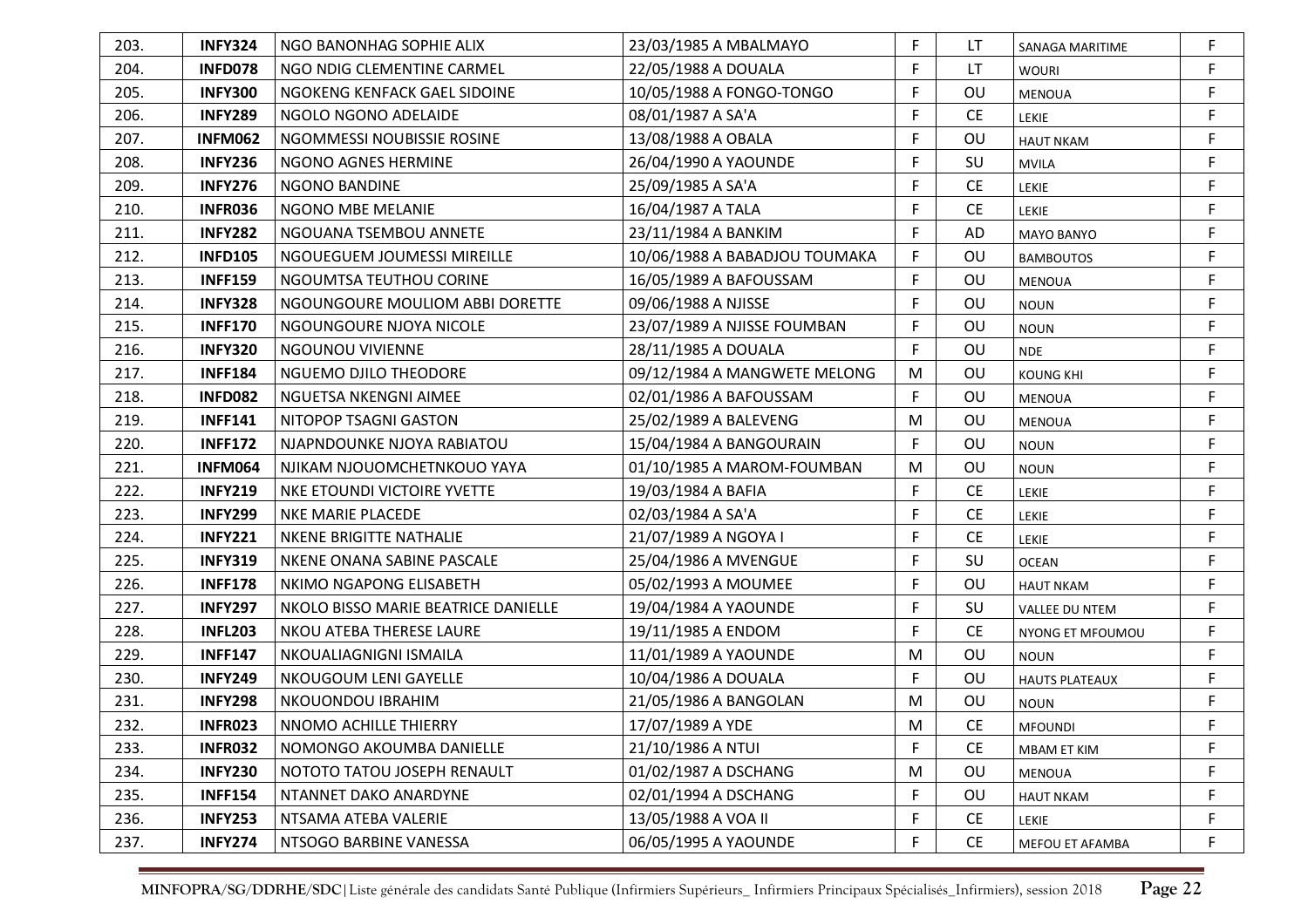| F<br><b>CE</b><br>239.<br><b>INFY284</b><br>01/01/1986 A OMBESSA<br>F<br>OKODOMBE CAROLINE<br><b>MBAM ET INOUBOU</b><br>F<br>240.<br><b>INFY263</b><br>ONANA AMBASSA AMBROISE<br>07/06/1993 A MVA'A II<br>M<br><b>CE</b><br>LEKIE<br><b>INFY272</b><br><b>CE</b><br>F<br>241.<br>ONANA NKOMO PAUL HERMANN<br>07/04/1986 A AKONOLINGA<br>M<br><b>LEKIE</b><br>F<br><b>INFG118</b><br>07/05/1986 A KOZA<br>M<br>EN<br>242.<br><b>OUSMAN GEDEON</b><br><b>DIAMARE</b><br>F<br>04/09/1989 A NGAOUNDERE<br>243.<br><b>INFN019</b><br><b>OUSMANOU MOUSSA</b><br>M<br>AD<br><b>VINA</b><br>F<br>14/12/1986 A PENKA MICHEL<br>F<br><b>INFF148</b><br>PEFOU SELABI EDWIGE<br>OU<br>244.<br><b>MENOUA</b><br>F<br>OU<br>245.<br><b>INFF169</b><br>PEKA IBRAHIM<br>05/05/1988 A FOUMBAN<br>м<br><b>NOUN</b><br>F<br>F<br>OU<br>246.<br><b>INFF165</b><br>PEPOYUERE YENNOU MADELEINE DELPHINE<br>14/09/1985 A HOPITAL DE NJISSE<br><b>NOUN</b><br>F<br>OU<br>F<br>247.<br><b>INFN011</b><br>PICHEMANDAP VEPOUYOUM CLARISSE<br>08/10/1984 A FOUMBAN<br><b>NOUN</b><br>F<br><b>INFF192</b><br>12/03/1986 A NKWEN MEZAM<br><b>NW</b><br>248.<br>PIMDO CYRILLE AIME<br>M<br>MEZAM<br>F<br>F<br>OU<br>249.<br><b>INFY233</b><br>POKEP NGONGANG ANNE BEATRICE<br>15/02/1990 A YAOUNDE<br><b>NDE</b><br>F<br>250.<br><b>INFG128</b><br>14/09/1988 A CAMSUCO (NKOTENG)<br>POUINGWE BARTHELEMY<br>M<br>EN<br><b>MAYO DANAY</b><br>F<br>251.<br><b>INFM065</b><br>M<br>EN<br>SADAT<br>14/12/1988 A MAROUA<br><b>LOGONE ET CHARI</b><br>F<br>252.<br><b>INFF151</b><br>SADIO NZOGOUMG THIERY<br>14/02/1989 A NJOMBE<br>OU<br>M<br><b>BAMBOUTOS</b><br>F<br>253.<br><b>INFY309</b><br>SU<br>F<br>SAMBA MOUMI DIANE<br>29/03/1991 A SANGMELIMA<br>DJA ET LOBO<br>254.<br><b>INFG109</b><br>F<br>SAWALAYE PARAHOD<br>08/06/1988 A MOSKOTA<br>M<br>EN<br>MAYO TSANAGA<br>F<br>255.<br><b>INFM061</b><br>12/08/1987 A MOKONG<br>EN<br>SEINI SALI BENJAMIN BENJAMIN<br>M<br>MAYO TSANAGA<br>F<br>256.<br><b>INFN003</b><br>17/01/1987 A NGAOUNDERE<br>OU<br>F<br>SIEKAPE NGOUNOU LILIANE<br><b>HAUT NKAM</b><br>31/12/1991 A ZOUZOUÏ-KAELE<br>F<br>257.<br><b>INFM052</b><br>M<br>EN<br><b>SIMKE ANTOINE</b><br><b>MAYO KANI</b><br>F<br>F<br>258.<br><b>INFY316</b><br><b>SIMO FOKWA GUILENE</b><br>OU<br>01/09/1987 A MBO<br><b>KOUNG KHI</b><br>F<br>F<br>259.<br>29/09/1988 A DLA<br>LT<br><b>INFR031</b><br>SONE EBOUDE NADINE BLANCHE<br><b>MOUNGO</b><br>11/08/1989 A FONGO TONGO<br>F<br>260.<br><b>INFF191</b><br><b>SONFACK JOSELIN</b><br>OU<br>M<br><b>MENOUA</b><br>F<br>261.<br><b>INFG119</b><br>13/05/1988 A BOURWOY<br>M<br><b>NO</b><br>SOUAIBOU TODOU<br>MAYO LOUTI<br>F<br>262.<br><b>INFM047</b><br>SOULEIMANE OUSMANE<br>13/01/1989 A ZINA<br>EN<br>M<br><b>LOGONE ET CHARI</b><br>F<br>OU<br>263.<br><b>INFR022</b><br>10/06/1987 A BAMOUGOUM<br>M<br><b>SUFEU ETIENNE</b><br><b>MIFI</b><br>F<br>264.<br><b>INFY227</b><br><b>TAKAM PATRICE CAMILLE</b><br>08/09/1989 A DOUALA<br>OU<br>M<br><b>KOUNG KHI</b><br>F<br>265.<br><b>INFD096</b><br><b>TALLA GUY BERTIN</b><br>23/12/1984 A BANSOA<br>M<br>OU<br><b>MENOUA</b><br>F<br>OU<br>266.<br><b>INFY312</b><br>TAMAFOUO SA'A ARMAND<br>22/02/1985 A MBOUDA<br>M<br><b>BAMBOUTOS</b><br>F<br>267.<br>INFE072<br>11/02/1985 A MBOUDA<br>M<br>OU<br><b>TAMBOLA FOKOU HUGUES</b><br><b>BAMBOUTOS</b><br>F<br>268.<br><b>INFR028</b><br><b>TAPOUAKA MOISE</b><br>16/04/1990 A BOULA IBIB<br>M<br><b>NO</b><br>MAYO LOUTI<br>F<br>269.<br><b>INFG115</b><br><b>TCHEOUBE DAWE ALBERT</b><br>18/11/1990 A DANGMAÏ<br>EN<br>M<br><b>MAYO DANAY</b><br>F<br>F<br>270.<br><b>INFR024</b><br>TCHEUMEDJI CHRISTELLE PELAGIE<br>04/01/1995 A FOTOUNI<br>OU<br><b>HAUT NKAM</b><br>F<br>F<br><b>INFR039</b><br><b>TCHIEBOU KOUE MELANIE</b><br>10/03/1984 A YDE<br>271.<br>OU<br>MIFI<br><b>INFY266</b><br>04/08/1987 A BATCHAM<br>F<br>272.<br>TCHINDA DJEUKANG BALNDINE<br>OU<br>F<br><b>BAMBOUTOS</b> | 238. | <b>INFY254</b> | <b>NZAWOUH BILKISSOU</b> | 18/05/1987 A NJISSE | F | OU | <b>NOUN</b> | F |
|------------------------------------------------------------------------------------------------------------------------------------------------------------------------------------------------------------------------------------------------------------------------------------------------------------------------------------------------------------------------------------------------------------------------------------------------------------------------------------------------------------------------------------------------------------------------------------------------------------------------------------------------------------------------------------------------------------------------------------------------------------------------------------------------------------------------------------------------------------------------------------------------------------------------------------------------------------------------------------------------------------------------------------------------------------------------------------------------------------------------------------------------------------------------------------------------------------------------------------------------------------------------------------------------------------------------------------------------------------------------------------------------------------------------------------------------------------------------------------------------------------------------------------------------------------------------------------------------------------------------------------------------------------------------------------------------------------------------------------------------------------------------------------------------------------------------------------------------------------------------------------------------------------------------------------------------------------------------------------------------------------------------------------------------------------------------------------------------------------------------------------------------------------------------------------------------------------------------------------------------------------------------------------------------------------------------------------------------------------------------------------------------------------------------------------------------------------------------------------------------------------------------------------------------------------------------------------------------------------------------------------------------------------------------------------------------------------------------------------------------------------------------------------------------------------------------------------------------------------------------------------------------------------------------------------------------------------------------------------------------------------------------------------------------------------------------------------------------------------------------------------------------------------------------------------------------------------------------------------------------------------------------------------------------------------------------------------------------------------------------------------------------------------------------------------------------------------------------------------------------------------------------------------------------------------------------------------------------------------------------------------------------------------------------------------------------------------------------------------------------------------------------------------------------------------------------------------------------------------------------------------------------------------------------------------------|------|----------------|--------------------------|---------------------|---|----|-------------|---|
|                                                                                                                                                                                                                                                                                                                                                                                                                                                                                                                                                                                                                                                                                                                                                                                                                                                                                                                                                                                                                                                                                                                                                                                                                                                                                                                                                                                                                                                                                                                                                                                                                                                                                                                                                                                                                                                                                                                                                                                                                                                                                                                                                                                                                                                                                                                                                                                                                                                                                                                                                                                                                                                                                                                                                                                                                                                                                                                                                                                                                                                                                                                                                                                                                                                                                                                                                                                                                                                                                                                                                                                                                                                                                                                                                                                                                                                                                                                                          |      |                |                          |                     |   |    |             |   |
|                                                                                                                                                                                                                                                                                                                                                                                                                                                                                                                                                                                                                                                                                                                                                                                                                                                                                                                                                                                                                                                                                                                                                                                                                                                                                                                                                                                                                                                                                                                                                                                                                                                                                                                                                                                                                                                                                                                                                                                                                                                                                                                                                                                                                                                                                                                                                                                                                                                                                                                                                                                                                                                                                                                                                                                                                                                                                                                                                                                                                                                                                                                                                                                                                                                                                                                                                                                                                                                                                                                                                                                                                                                                                                                                                                                                                                                                                                                                          |      |                |                          |                     |   |    |             |   |
|                                                                                                                                                                                                                                                                                                                                                                                                                                                                                                                                                                                                                                                                                                                                                                                                                                                                                                                                                                                                                                                                                                                                                                                                                                                                                                                                                                                                                                                                                                                                                                                                                                                                                                                                                                                                                                                                                                                                                                                                                                                                                                                                                                                                                                                                                                                                                                                                                                                                                                                                                                                                                                                                                                                                                                                                                                                                                                                                                                                                                                                                                                                                                                                                                                                                                                                                                                                                                                                                                                                                                                                                                                                                                                                                                                                                                                                                                                                                          |      |                |                          |                     |   |    |             |   |
|                                                                                                                                                                                                                                                                                                                                                                                                                                                                                                                                                                                                                                                                                                                                                                                                                                                                                                                                                                                                                                                                                                                                                                                                                                                                                                                                                                                                                                                                                                                                                                                                                                                                                                                                                                                                                                                                                                                                                                                                                                                                                                                                                                                                                                                                                                                                                                                                                                                                                                                                                                                                                                                                                                                                                                                                                                                                                                                                                                                                                                                                                                                                                                                                                                                                                                                                                                                                                                                                                                                                                                                                                                                                                                                                                                                                                                                                                                                                          |      |                |                          |                     |   |    |             |   |
|                                                                                                                                                                                                                                                                                                                                                                                                                                                                                                                                                                                                                                                                                                                                                                                                                                                                                                                                                                                                                                                                                                                                                                                                                                                                                                                                                                                                                                                                                                                                                                                                                                                                                                                                                                                                                                                                                                                                                                                                                                                                                                                                                                                                                                                                                                                                                                                                                                                                                                                                                                                                                                                                                                                                                                                                                                                                                                                                                                                                                                                                                                                                                                                                                                                                                                                                                                                                                                                                                                                                                                                                                                                                                                                                                                                                                                                                                                                                          |      |                |                          |                     |   |    |             |   |
|                                                                                                                                                                                                                                                                                                                                                                                                                                                                                                                                                                                                                                                                                                                                                                                                                                                                                                                                                                                                                                                                                                                                                                                                                                                                                                                                                                                                                                                                                                                                                                                                                                                                                                                                                                                                                                                                                                                                                                                                                                                                                                                                                                                                                                                                                                                                                                                                                                                                                                                                                                                                                                                                                                                                                                                                                                                                                                                                                                                                                                                                                                                                                                                                                                                                                                                                                                                                                                                                                                                                                                                                                                                                                                                                                                                                                                                                                                                                          |      |                |                          |                     |   |    |             |   |
|                                                                                                                                                                                                                                                                                                                                                                                                                                                                                                                                                                                                                                                                                                                                                                                                                                                                                                                                                                                                                                                                                                                                                                                                                                                                                                                                                                                                                                                                                                                                                                                                                                                                                                                                                                                                                                                                                                                                                                                                                                                                                                                                                                                                                                                                                                                                                                                                                                                                                                                                                                                                                                                                                                                                                                                                                                                                                                                                                                                                                                                                                                                                                                                                                                                                                                                                                                                                                                                                                                                                                                                                                                                                                                                                                                                                                                                                                                                                          |      |                |                          |                     |   |    |             |   |
|                                                                                                                                                                                                                                                                                                                                                                                                                                                                                                                                                                                                                                                                                                                                                                                                                                                                                                                                                                                                                                                                                                                                                                                                                                                                                                                                                                                                                                                                                                                                                                                                                                                                                                                                                                                                                                                                                                                                                                                                                                                                                                                                                                                                                                                                                                                                                                                                                                                                                                                                                                                                                                                                                                                                                                                                                                                                                                                                                                                                                                                                                                                                                                                                                                                                                                                                                                                                                                                                                                                                                                                                                                                                                                                                                                                                                                                                                                                                          |      |                |                          |                     |   |    |             |   |
|                                                                                                                                                                                                                                                                                                                                                                                                                                                                                                                                                                                                                                                                                                                                                                                                                                                                                                                                                                                                                                                                                                                                                                                                                                                                                                                                                                                                                                                                                                                                                                                                                                                                                                                                                                                                                                                                                                                                                                                                                                                                                                                                                                                                                                                                                                                                                                                                                                                                                                                                                                                                                                                                                                                                                                                                                                                                                                                                                                                                                                                                                                                                                                                                                                                                                                                                                                                                                                                                                                                                                                                                                                                                                                                                                                                                                                                                                                                                          |      |                |                          |                     |   |    |             |   |
|                                                                                                                                                                                                                                                                                                                                                                                                                                                                                                                                                                                                                                                                                                                                                                                                                                                                                                                                                                                                                                                                                                                                                                                                                                                                                                                                                                                                                                                                                                                                                                                                                                                                                                                                                                                                                                                                                                                                                                                                                                                                                                                                                                                                                                                                                                                                                                                                                                                                                                                                                                                                                                                                                                                                                                                                                                                                                                                                                                                                                                                                                                                                                                                                                                                                                                                                                                                                                                                                                                                                                                                                                                                                                                                                                                                                                                                                                                                                          |      |                |                          |                     |   |    |             |   |
|                                                                                                                                                                                                                                                                                                                                                                                                                                                                                                                                                                                                                                                                                                                                                                                                                                                                                                                                                                                                                                                                                                                                                                                                                                                                                                                                                                                                                                                                                                                                                                                                                                                                                                                                                                                                                                                                                                                                                                                                                                                                                                                                                                                                                                                                                                                                                                                                                                                                                                                                                                                                                                                                                                                                                                                                                                                                                                                                                                                                                                                                                                                                                                                                                                                                                                                                                                                                                                                                                                                                                                                                                                                                                                                                                                                                                                                                                                                                          |      |                |                          |                     |   |    |             |   |
|                                                                                                                                                                                                                                                                                                                                                                                                                                                                                                                                                                                                                                                                                                                                                                                                                                                                                                                                                                                                                                                                                                                                                                                                                                                                                                                                                                                                                                                                                                                                                                                                                                                                                                                                                                                                                                                                                                                                                                                                                                                                                                                                                                                                                                                                                                                                                                                                                                                                                                                                                                                                                                                                                                                                                                                                                                                                                                                                                                                                                                                                                                                                                                                                                                                                                                                                                                                                                                                                                                                                                                                                                                                                                                                                                                                                                                                                                                                                          |      |                |                          |                     |   |    |             |   |
|                                                                                                                                                                                                                                                                                                                                                                                                                                                                                                                                                                                                                                                                                                                                                                                                                                                                                                                                                                                                                                                                                                                                                                                                                                                                                                                                                                                                                                                                                                                                                                                                                                                                                                                                                                                                                                                                                                                                                                                                                                                                                                                                                                                                                                                                                                                                                                                                                                                                                                                                                                                                                                                                                                                                                                                                                                                                                                                                                                                                                                                                                                                                                                                                                                                                                                                                                                                                                                                                                                                                                                                                                                                                                                                                                                                                                                                                                                                                          |      |                |                          |                     |   |    |             |   |
|                                                                                                                                                                                                                                                                                                                                                                                                                                                                                                                                                                                                                                                                                                                                                                                                                                                                                                                                                                                                                                                                                                                                                                                                                                                                                                                                                                                                                                                                                                                                                                                                                                                                                                                                                                                                                                                                                                                                                                                                                                                                                                                                                                                                                                                                                                                                                                                                                                                                                                                                                                                                                                                                                                                                                                                                                                                                                                                                                                                                                                                                                                                                                                                                                                                                                                                                                                                                                                                                                                                                                                                                                                                                                                                                                                                                                                                                                                                                          |      |                |                          |                     |   |    |             |   |
|                                                                                                                                                                                                                                                                                                                                                                                                                                                                                                                                                                                                                                                                                                                                                                                                                                                                                                                                                                                                                                                                                                                                                                                                                                                                                                                                                                                                                                                                                                                                                                                                                                                                                                                                                                                                                                                                                                                                                                                                                                                                                                                                                                                                                                                                                                                                                                                                                                                                                                                                                                                                                                                                                                                                                                                                                                                                                                                                                                                                                                                                                                                                                                                                                                                                                                                                                                                                                                                                                                                                                                                                                                                                                                                                                                                                                                                                                                                                          |      |                |                          |                     |   |    |             |   |
|                                                                                                                                                                                                                                                                                                                                                                                                                                                                                                                                                                                                                                                                                                                                                                                                                                                                                                                                                                                                                                                                                                                                                                                                                                                                                                                                                                                                                                                                                                                                                                                                                                                                                                                                                                                                                                                                                                                                                                                                                                                                                                                                                                                                                                                                                                                                                                                                                                                                                                                                                                                                                                                                                                                                                                                                                                                                                                                                                                                                                                                                                                                                                                                                                                                                                                                                                                                                                                                                                                                                                                                                                                                                                                                                                                                                                                                                                                                                          |      |                |                          |                     |   |    |             |   |
|                                                                                                                                                                                                                                                                                                                                                                                                                                                                                                                                                                                                                                                                                                                                                                                                                                                                                                                                                                                                                                                                                                                                                                                                                                                                                                                                                                                                                                                                                                                                                                                                                                                                                                                                                                                                                                                                                                                                                                                                                                                                                                                                                                                                                                                                                                                                                                                                                                                                                                                                                                                                                                                                                                                                                                                                                                                                                                                                                                                                                                                                                                                                                                                                                                                                                                                                                                                                                                                                                                                                                                                                                                                                                                                                                                                                                                                                                                                                          |      |                |                          |                     |   |    |             |   |
|                                                                                                                                                                                                                                                                                                                                                                                                                                                                                                                                                                                                                                                                                                                                                                                                                                                                                                                                                                                                                                                                                                                                                                                                                                                                                                                                                                                                                                                                                                                                                                                                                                                                                                                                                                                                                                                                                                                                                                                                                                                                                                                                                                                                                                                                                                                                                                                                                                                                                                                                                                                                                                                                                                                                                                                                                                                                                                                                                                                                                                                                                                                                                                                                                                                                                                                                                                                                                                                                                                                                                                                                                                                                                                                                                                                                                                                                                                                                          |      |                |                          |                     |   |    |             |   |
|                                                                                                                                                                                                                                                                                                                                                                                                                                                                                                                                                                                                                                                                                                                                                                                                                                                                                                                                                                                                                                                                                                                                                                                                                                                                                                                                                                                                                                                                                                                                                                                                                                                                                                                                                                                                                                                                                                                                                                                                                                                                                                                                                                                                                                                                                                                                                                                                                                                                                                                                                                                                                                                                                                                                                                                                                                                                                                                                                                                                                                                                                                                                                                                                                                                                                                                                                                                                                                                                                                                                                                                                                                                                                                                                                                                                                                                                                                                                          |      |                |                          |                     |   |    |             |   |
|                                                                                                                                                                                                                                                                                                                                                                                                                                                                                                                                                                                                                                                                                                                                                                                                                                                                                                                                                                                                                                                                                                                                                                                                                                                                                                                                                                                                                                                                                                                                                                                                                                                                                                                                                                                                                                                                                                                                                                                                                                                                                                                                                                                                                                                                                                                                                                                                                                                                                                                                                                                                                                                                                                                                                                                                                                                                                                                                                                                                                                                                                                                                                                                                                                                                                                                                                                                                                                                                                                                                                                                                                                                                                                                                                                                                                                                                                                                                          |      |                |                          |                     |   |    |             |   |
|                                                                                                                                                                                                                                                                                                                                                                                                                                                                                                                                                                                                                                                                                                                                                                                                                                                                                                                                                                                                                                                                                                                                                                                                                                                                                                                                                                                                                                                                                                                                                                                                                                                                                                                                                                                                                                                                                                                                                                                                                                                                                                                                                                                                                                                                                                                                                                                                                                                                                                                                                                                                                                                                                                                                                                                                                                                                                                                                                                                                                                                                                                                                                                                                                                                                                                                                                                                                                                                                                                                                                                                                                                                                                                                                                                                                                                                                                                                                          |      |                |                          |                     |   |    |             |   |
|                                                                                                                                                                                                                                                                                                                                                                                                                                                                                                                                                                                                                                                                                                                                                                                                                                                                                                                                                                                                                                                                                                                                                                                                                                                                                                                                                                                                                                                                                                                                                                                                                                                                                                                                                                                                                                                                                                                                                                                                                                                                                                                                                                                                                                                                                                                                                                                                                                                                                                                                                                                                                                                                                                                                                                                                                                                                                                                                                                                                                                                                                                                                                                                                                                                                                                                                                                                                                                                                                                                                                                                                                                                                                                                                                                                                                                                                                                                                          |      |                |                          |                     |   |    |             |   |
|                                                                                                                                                                                                                                                                                                                                                                                                                                                                                                                                                                                                                                                                                                                                                                                                                                                                                                                                                                                                                                                                                                                                                                                                                                                                                                                                                                                                                                                                                                                                                                                                                                                                                                                                                                                                                                                                                                                                                                                                                                                                                                                                                                                                                                                                                                                                                                                                                                                                                                                                                                                                                                                                                                                                                                                                                                                                                                                                                                                                                                                                                                                                                                                                                                                                                                                                                                                                                                                                                                                                                                                                                                                                                                                                                                                                                                                                                                                                          |      |                |                          |                     |   |    |             |   |
|                                                                                                                                                                                                                                                                                                                                                                                                                                                                                                                                                                                                                                                                                                                                                                                                                                                                                                                                                                                                                                                                                                                                                                                                                                                                                                                                                                                                                                                                                                                                                                                                                                                                                                                                                                                                                                                                                                                                                                                                                                                                                                                                                                                                                                                                                                                                                                                                                                                                                                                                                                                                                                                                                                                                                                                                                                                                                                                                                                                                                                                                                                                                                                                                                                                                                                                                                                                                                                                                                                                                                                                                                                                                                                                                                                                                                                                                                                                                          |      |                |                          |                     |   |    |             |   |
|                                                                                                                                                                                                                                                                                                                                                                                                                                                                                                                                                                                                                                                                                                                                                                                                                                                                                                                                                                                                                                                                                                                                                                                                                                                                                                                                                                                                                                                                                                                                                                                                                                                                                                                                                                                                                                                                                                                                                                                                                                                                                                                                                                                                                                                                                                                                                                                                                                                                                                                                                                                                                                                                                                                                                                                                                                                                                                                                                                                                                                                                                                                                                                                                                                                                                                                                                                                                                                                                                                                                                                                                                                                                                                                                                                                                                                                                                                                                          |      |                |                          |                     |   |    |             |   |
|                                                                                                                                                                                                                                                                                                                                                                                                                                                                                                                                                                                                                                                                                                                                                                                                                                                                                                                                                                                                                                                                                                                                                                                                                                                                                                                                                                                                                                                                                                                                                                                                                                                                                                                                                                                                                                                                                                                                                                                                                                                                                                                                                                                                                                                                                                                                                                                                                                                                                                                                                                                                                                                                                                                                                                                                                                                                                                                                                                                                                                                                                                                                                                                                                                                                                                                                                                                                                                                                                                                                                                                                                                                                                                                                                                                                                                                                                                                                          |      |                |                          |                     |   |    |             |   |
|                                                                                                                                                                                                                                                                                                                                                                                                                                                                                                                                                                                                                                                                                                                                                                                                                                                                                                                                                                                                                                                                                                                                                                                                                                                                                                                                                                                                                                                                                                                                                                                                                                                                                                                                                                                                                                                                                                                                                                                                                                                                                                                                                                                                                                                                                                                                                                                                                                                                                                                                                                                                                                                                                                                                                                                                                                                                                                                                                                                                                                                                                                                                                                                                                                                                                                                                                                                                                                                                                                                                                                                                                                                                                                                                                                                                                                                                                                                                          |      |                |                          |                     |   |    |             |   |
|                                                                                                                                                                                                                                                                                                                                                                                                                                                                                                                                                                                                                                                                                                                                                                                                                                                                                                                                                                                                                                                                                                                                                                                                                                                                                                                                                                                                                                                                                                                                                                                                                                                                                                                                                                                                                                                                                                                                                                                                                                                                                                                                                                                                                                                                                                                                                                                                                                                                                                                                                                                                                                                                                                                                                                                                                                                                                                                                                                                                                                                                                                                                                                                                                                                                                                                                                                                                                                                                                                                                                                                                                                                                                                                                                                                                                                                                                                                                          |      |                |                          |                     |   |    |             |   |
|                                                                                                                                                                                                                                                                                                                                                                                                                                                                                                                                                                                                                                                                                                                                                                                                                                                                                                                                                                                                                                                                                                                                                                                                                                                                                                                                                                                                                                                                                                                                                                                                                                                                                                                                                                                                                                                                                                                                                                                                                                                                                                                                                                                                                                                                                                                                                                                                                                                                                                                                                                                                                                                                                                                                                                                                                                                                                                                                                                                                                                                                                                                                                                                                                                                                                                                                                                                                                                                                                                                                                                                                                                                                                                                                                                                                                                                                                                                                          |      |                |                          |                     |   |    |             |   |
|                                                                                                                                                                                                                                                                                                                                                                                                                                                                                                                                                                                                                                                                                                                                                                                                                                                                                                                                                                                                                                                                                                                                                                                                                                                                                                                                                                                                                                                                                                                                                                                                                                                                                                                                                                                                                                                                                                                                                                                                                                                                                                                                                                                                                                                                                                                                                                                                                                                                                                                                                                                                                                                                                                                                                                                                                                                                                                                                                                                                                                                                                                                                                                                                                                                                                                                                                                                                                                                                                                                                                                                                                                                                                                                                                                                                                                                                                                                                          |      |                |                          |                     |   |    |             |   |
|                                                                                                                                                                                                                                                                                                                                                                                                                                                                                                                                                                                                                                                                                                                                                                                                                                                                                                                                                                                                                                                                                                                                                                                                                                                                                                                                                                                                                                                                                                                                                                                                                                                                                                                                                                                                                                                                                                                                                                                                                                                                                                                                                                                                                                                                                                                                                                                                                                                                                                                                                                                                                                                                                                                                                                                                                                                                                                                                                                                                                                                                                                                                                                                                                                                                                                                                                                                                                                                                                                                                                                                                                                                                                                                                                                                                                                                                                                                                          |      |                |                          |                     |   |    |             |   |
|                                                                                                                                                                                                                                                                                                                                                                                                                                                                                                                                                                                                                                                                                                                                                                                                                                                                                                                                                                                                                                                                                                                                                                                                                                                                                                                                                                                                                                                                                                                                                                                                                                                                                                                                                                                                                                                                                                                                                                                                                                                                                                                                                                                                                                                                                                                                                                                                                                                                                                                                                                                                                                                                                                                                                                                                                                                                                                                                                                                                                                                                                                                                                                                                                                                                                                                                                                                                                                                                                                                                                                                                                                                                                                                                                                                                                                                                                                                                          |      |                |                          |                     |   |    |             |   |
|                                                                                                                                                                                                                                                                                                                                                                                                                                                                                                                                                                                                                                                                                                                                                                                                                                                                                                                                                                                                                                                                                                                                                                                                                                                                                                                                                                                                                                                                                                                                                                                                                                                                                                                                                                                                                                                                                                                                                                                                                                                                                                                                                                                                                                                                                                                                                                                                                                                                                                                                                                                                                                                                                                                                                                                                                                                                                                                                                                                                                                                                                                                                                                                                                                                                                                                                                                                                                                                                                                                                                                                                                                                                                                                                                                                                                                                                                                                                          |      |                |                          |                     |   |    |             |   |
|                                                                                                                                                                                                                                                                                                                                                                                                                                                                                                                                                                                                                                                                                                                                                                                                                                                                                                                                                                                                                                                                                                                                                                                                                                                                                                                                                                                                                                                                                                                                                                                                                                                                                                                                                                                                                                                                                                                                                                                                                                                                                                                                                                                                                                                                                                                                                                                                                                                                                                                                                                                                                                                                                                                                                                                                                                                                                                                                                                                                                                                                                                                                                                                                                                                                                                                                                                                                                                                                                                                                                                                                                                                                                                                                                                                                                                                                                                                                          |      |                |                          |                     |   |    |             |   |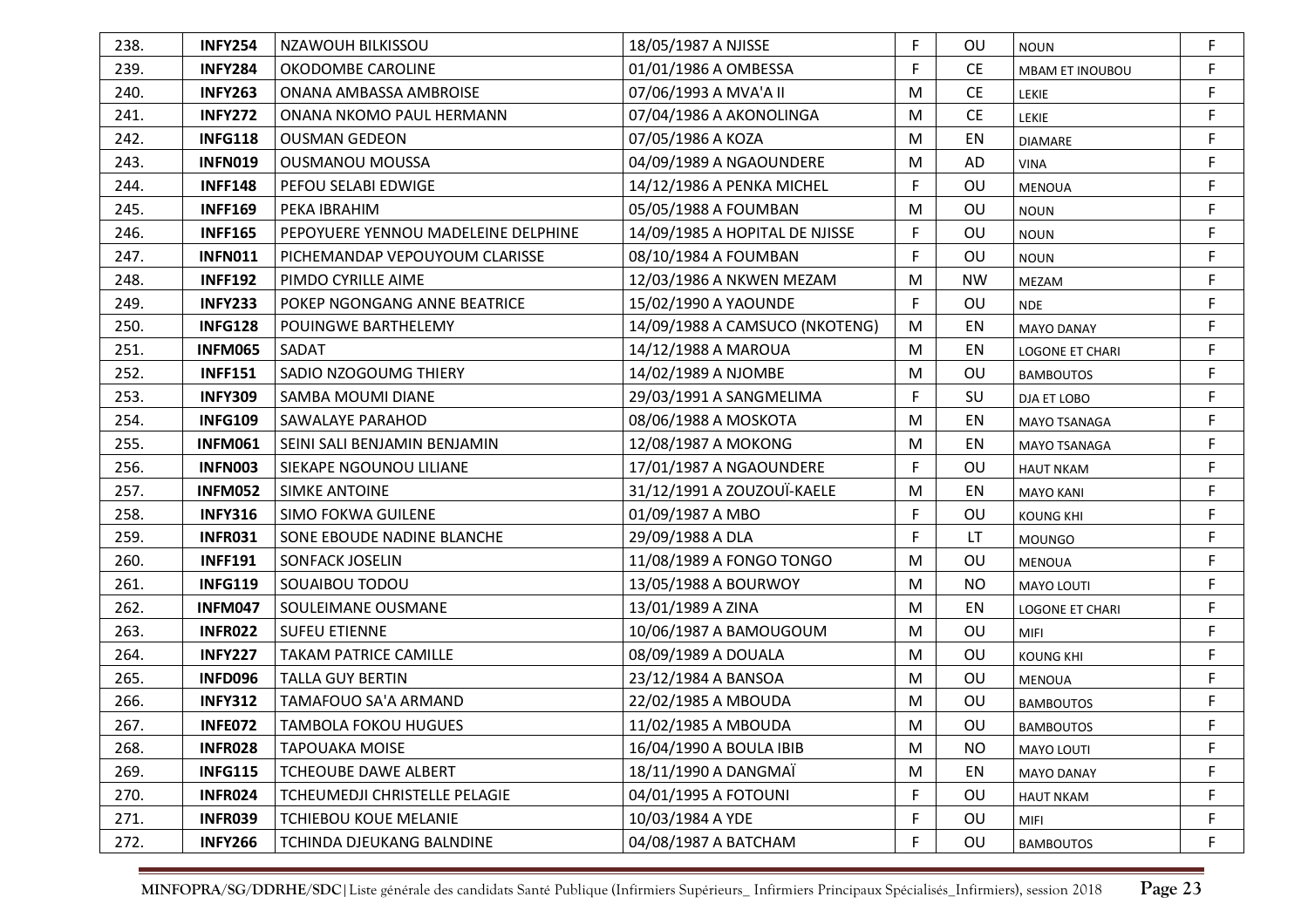| 273. | <b>INFY281</b> | <b>TCHINDEBBE EDMOND</b>            | 12/05/1989 A GALI II              | M | NO.       | <b>BENOUE</b>         | F  |
|------|----------------|-------------------------------------|-----------------------------------|---|-----------|-----------------------|----|
| 274. | <b>INFG114</b> | <b>TCHOBNE MANRI</b>                | 02/09/1986 A FIGUIL               | F | EN        | <b>MAYO KANI</b>      | F  |
| 275. | <b>INFD083</b> | <b>TCHOMGUIM KAMGANG CARINE</b>     | 16/11/1987 A DOUALA               | F | OU        | MIFI                  | F  |
| 276. | <b>INFD084</b> | <b>TCHOUALA SYLVIANE</b>            | 20/06/1989 A DOUALA               | F | OU        | <b>BAMBOUTOS</b>      | F  |
| 277. | <b>INFY259</b> | <b>TCHUIMEGNE GWLADYS</b>           | 27/09/1988 A YAOUNDE              | F | OU        | <b>NDE</b>            | F  |
| 278. | <b>INFD087</b> | <b>TEDONGMO TSOPKEING BENEDICTE</b> | 19/03/1991 A MBOUDA               | F | OU        | <b>BAMBOUTOS</b>      | F  |
| 279. | <b>INFN010</b> | TEKOMBO MAWAMBA KARELE NADEGE       | 05/03/1988 A DOUALA               | F | <b>OU</b> | <b>MENOUA</b>         | F  |
| 280. | <b>INFE071</b> | <b>TELEZIN AUGUSTIN</b>             | 26/09/1989 A MBOUDA               | м | OU        | <b>BAMBOUTOS</b>      | F  |
| 281. | INFD093        | <b>TETSA AROLLE GIRADINE</b>        | 09/01/1992 A FONGO TONGO          | F | OU        | <b>MENOUA</b>         | F  |
| 282. | <b>INFY288</b> | <b>THOUNFE NYA RUTH</b>             | 12/11/1985 A DOUALA               | F | OU        | <b>NDE</b>            | F  |
| 283. | <b>INFY245</b> | TIHUI OBONO SEBASTIENNE AURELIE     | 06/01/1988 A EBOD                 | F | <b>CE</b> | LEKIE                 | F  |
| 284. | <b>INFM051</b> | TINING NZOUDA DONATIEN              | 24/05/1984 A CSE TOUMAKA BABADJOU | M | OU        | <b>BAMBOUTOS</b>      | F  |
| 285. | INFD088        | <b>TIOFACK ELISE</b>                | 02/03/1984 A ZOETELE              | F | OU        | <b>MENOUA</b>         | F. |
| 286. | <b>INFY244</b> | TIOTSIA NGWANET JUDITH KARINE       | 10/06/1984 A BELEVENG             | F | ES.       | <b>HAUT NYONG</b>     | F  |
| 287. | <b>INFF176</b> | <b>TIOZE EDWIGE MARTIAL</b>         | 10/07/1990 A BAFOU                | M | OU        | <b>MENOUA</b>         | F  |
| 288. | <b>INFY222</b> | <b>TOUE BEDA ELIE</b>               | 17/11/1986 A GAROUA-BOULAI        | M | ES.       | LOM ET DJEREM         | F  |
| 289. | <b>INFY325</b> | TOUO MALANPA FLORENTINE             | 09/11/1989 A DSCHANG              | F | OU        | <b>BAMBOUTOS</b>      | F  |
| 290. | <b>INFY216</b> | <b>TOYIM MBAKOP VALERIE</b>         | 05/05/1986 A DOUALA               | M | OU        | <b>NDE</b>            | F  |
| 291. | <b>INFF185</b> | <b>TSAFACK ALINE BLANDINE</b>       | 25/06/1984 A FONGO NDENG          | F | OU        | <b>MENOUA</b>         | F  |
| 292. | <b>INFY265</b> | <b>TSAGUE PATRICK</b>               | 04/01/1988 A DSCHANG              | M | OU        | <b>MENOUA</b>         | F  |
| 293. | <b>INFY332</b> | TSAKEU MAGOUM DORACE DIANE          | 13/06/1991 A BALEVENG             | F | OU        | <b>MENOUA</b>         | F  |
| 294. | <b>INFY251</b> | <b>TSOSSU FONING LILIANE FLORE</b>  | 16/06/1990 A YAOUNDE              | F | OU        | <b>HAUTS PLATEAUX</b> | F  |
| 295. | <b>INFM058</b> | WALTA MADDY LAME                    | 09/02/1987 A MOKOLO               | F | EN        | <b>MAYO KANI</b>      | F  |
| 296. | <b>INFF171</b> | WANDJI TCHAMGOUE VALERIE DESIREE    | 29/09/1985 A BANA                 | F | OU        | <b>HAUT NKAM</b>      | F  |
| 297. | <b>INFM040</b> | <b>WELBA SALOMON</b>                | 31/12/1986 A KOFIDE               | M | EN        | <b>MAYO KANI</b>      | F  |
| 298. | <b>INFD077</b> | <b>WEMENI PASCALINE</b>             | 14/08/1987 A DOUALA               | F | OU        | <b>HAUT NKAM</b>      | F  |
| 299. | <b>INFM050</b> | YAODAM MARIE-CLAUDE                 | 21/03/1988 A KOUTABA              | F | EN        | <b>MAYO TSANAGA</b>   | F  |
| 300. | <b>INFD099</b> | YEFFA NGOULA CHRISTIANE             | 18/07/1985 A BALATCHI             | F | OU        | <b>BAMBOUTOS</b>      | F  |
| 301. | <b>INFF182</b> | YEMJU SIDONIE                       | 18/01/1984 A KOUMBA               | F | OU        | <b>BAMBOUTOS</b>      | F  |
| 302. | <b>INFG129</b> | YONGA JOSEPH                        | 22/01/1984 A DOUALA               | м | EN        | <b>MAYO KANI</b>      |    |
| 303. | <b>INFY241</b> | YOUDOM CHRISTELLE                   | 19/05/1986 A YAOUNDE              | F | OU        | <b>HAUTS PLATEAUX</b> | F  |
| 304. | <b>INFY290</b> | YOUGANG PELAGIE LAURE               | 13/10/1984 A YAOUNDE              | F | OU        | <b>HAUTS PLATEAUX</b> | F  |
| 305. | <b>INFG113</b> | ZAMBO RITHA NADEGE                  | 20/01/1986 A ENONGAL              | F | SU        | <b>MVILA</b>          | F  |
| 306. | <b>INFY215</b> | ZE BINDJEME VALERIE                 | 24/07/1985 A ANYOUNGAN            | F | <b>SU</b> | DJA ET LOBO           | F  |
| 307. | <b>INFY260</b> | ZEBAZE MELI ESTHER                  | 27/09/1984 A BANGANG              | F | OU        | <b>BAMBOUTOS</b>      | F  |